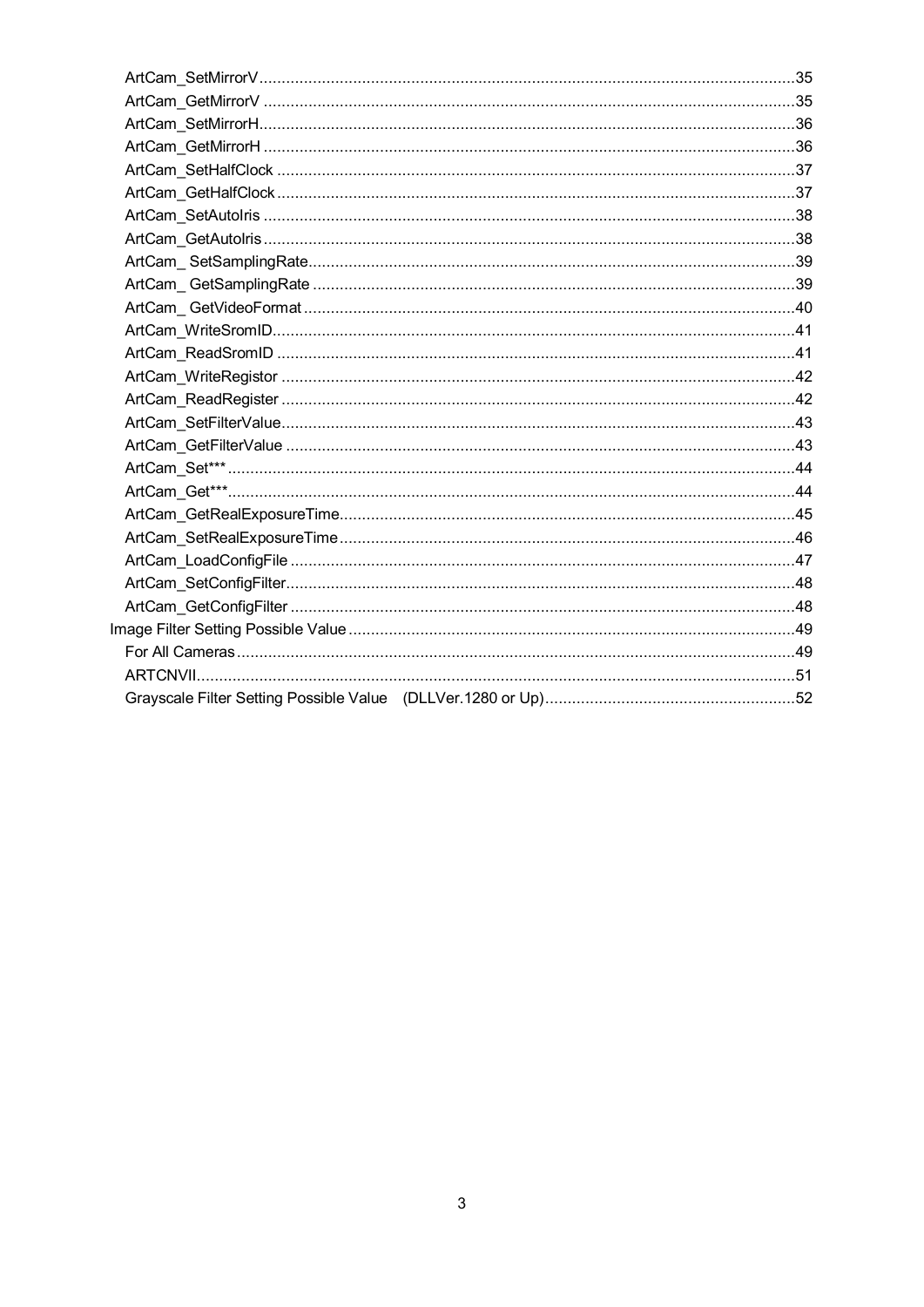#### **DLL Initializing**

### ArtCam\_GetDllVersion

Definition: **DWORD** ArtCam\_GetDllVersion(*void* )

Function: Obtain library's version

#### Argument: None

Function Detail:

Obtain version and type of DLL

Among returned DWORD (32 bits), DLL type is stored in upper 16 bits while DLL version is stored in lower 16 bits.

Before you use library, check the DLL versions you installed. So as SDK .

The version is obtained as 4 places integral number. If the version is 1.278, 1278 is stored for lower 16 bits.

DLL types are as below:

| <b>CODE</b>                  | <b>DEVICE TYPE</b>      | Definition     |
|------------------------------|-------------------------|----------------|
| ARTCAM CAMERATYPE DS         | <b>DirectShowCamera</b> | $\mathbf{1}$   |
| ARTCAM CAMERATYPE USTC       | <b>ARTUST</b>           | 3              |
| ARTCAM CAMERATYPE CNV        | <b>ARTCNV</b>           | $\overline{4}$ |
| ARTCAM CAMERATYPE 130MI      | ARTCAM-130MI            | 6              |
| ARTCAM CAMERATYPE 200MI      | ARTCAM-200MI            | 8              |
| ARTCAM CAMERATYPE 300MI      | ARTCAM-300MI            | 9              |
| ARTCAM CAMERATYPE 150P       | ARTCAM-150P             | 10             |
| ARTCAM_CAMERATYPE_320P       | ARTCAM-320P             | 11             |
| ARTCAM CAMERATYPE 200SH      | ARTCAM-200SH            | 13             |
| ARTCAM CAMERATYPE 098        | ARTCAM-098              | 14             |
| ARTCAM CAMERATYPE 036MI      | ARTCAM-036MI            | 15             |
| ARTCAM CAMERATYPE 500P       | ARTCAM-500P             | 16             |
| ARTCAM CAMERATYPE 150P2      | ARTCAM-150PII           | 17             |
| ARTCAM CAMERATYPE 036MIST    | ARTCAM-036MI-TWIN       | 18             |
| ARTCAM CAMERATYPE 500MI      | ARTCAM-500MI            | 19             |
| ARTCAM CAMERATYPE 150P3      | ARTCAM-150PIII          | 22             |
| ARTCAM CAMERATYPE 130MI MOUT | ARTCAM-130MI-MOUT       | 23             |
| ARTCAM_CAMERATYPE_150P3_MOUT | ARTCAM-150PIII-MOUT     | 24             |
| ARTCAM CAMERATYPE 267KY      | ARTCAM-267KY            | 25             |
| ARTCAM CAMERATYPE 274KY      | ARTCAM-274KY            | 26             |
| ARTCAM CAMERATYPE 625KY      | ARTCAM-625KY            | 27             |
| ARTCAM CAMERATYPE V135MI     | ARTCAM-V135MI           | 28             |
| ARTCAM CAMERATYPE 445KY      | ARTCAM-445KY            | 29             |
| ARTCAM CAMERATYPE 098II      | ARTCAM-098II            | 30             |
| ARTCAM_CAMERATYPE_MV413      | ARTCAM-MV413USB         | 31             |
| ARTCAM CAMERATYPE OV210      | ARTCAM-OV210            | 32             |
| ARTCAM CAMERATYPE 850SH      | ARTCAM-850SH            | 33             |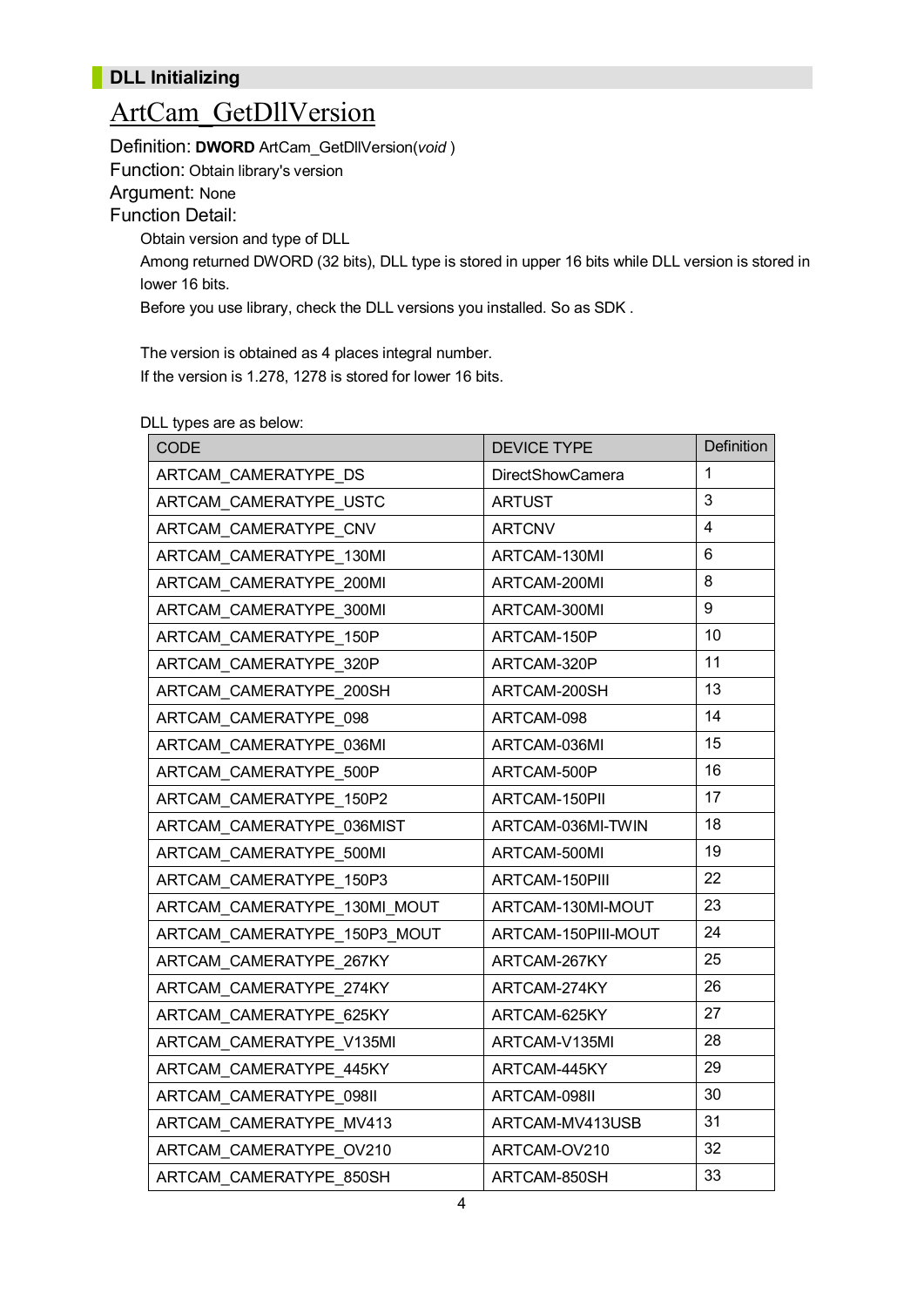| ARTCAM CAMERATYPE 1251SH       | ARTCAM-1252SH       | 34  |
|--------------------------------|---------------------|-----|
| ARTCAM CAMERATYPE D131         | ARTCAM-D131         | 35  |
| ARTCAM CAMERATYPE 900MI        | ARTCAM-900MI        | 36  |
| ARTCAM CAMERATYPE 1000MI       | ARTCAM-1000MI       | 37  |
| ARTCAM CAMERATYPE 500P2        | ARTCAM-500P2        | 38  |
| ARTCAM CAMERATYPE 035KY        | ARTCAM-035KY        | 39  |
| ARTCAM CAMERATYPE 1000MI HD2   | ARTCAM-1000MI-HD2   | 40  |
| ARTCAM CAMERATYPE 006MAT       | ARTCAM-006MAT       | 41  |
| ARTCAM CAMERATYPE 150P5 HD2    | ARTCAM-150P5-HD2    | 42  |
| ARTCAM CAMERATYPE SATA         | <b>SATA Camera</b>  | 201 |
| ARTCAM CAMERATYPE USB3 900MI   | ARTCAM-900MI-USB3   | 301 |
| ARTCAM CAMERATYPE USB3 500MI   | ARTCAM-500MI-USB3   | 302 |
| ARTCAM CAMERATYPE USB3 150P3   | ARTCAM-150P3-USB3   | 303 |
| ARTCAM_CAMERATYPE_USB3_445KY   | ARTCAM-445KY2-USB3  | 304 |
| ARTCAM CAMERATYPE USB3 1400MI  | ARTCAM-1400MI-USB3  | 305 |
| ARTCAM_CAMERATYPE_USB3_267KY   | ARTCAM-267KY-USB3   | 306 |
| ARTCAM CAMERATYPE USB3 655KY   | ARTCAM-655KY-USB3   | 307 |
| ARTCAM_CAMERATYPE_USB3_274KY   | ARTCAM-274KY-USB3   | 308 |
| ARTCAM CAMERATYPE USB3 424KY   | ARTCAM-424KY-USB3   | 309 |
| ARTCAM_CAMERATYPE_USB3_2900KAI | ARTCAM-2900KAI-USB3 | 310 |
| ARTCAM CAMERATYPE USB3 810KAI  | ARTCAM-810KAI-USB3  | 311 |
| ARTCAM CAMERATYPE USB3 1000MI  | ARTCAM-1000MI-USB3  | 312 |
| ARTCAM CAMERATYPE USB3 2000CMV | ARTCAM-2000CMV-USB3 | 313 |
| ARTCAM CAMERATYPE USB3 1600KAI | ARTCAM-1600KAI-USB3 | 314 |
| ARTCAM CAMERATYPE USB3 410KAI  | ARTCAM-410KAI-USB3  | 315 |
| ARTCAM CAMERATYPE USB3 100KAI  | ARTCAM-100KAI-USB3  | 316 |
| ARTCAM_CAMERATYPE_USB3_210KAI  | ARTCAM-210KAI-USB3  | 317 |
| ARTCAM CAMERATYPE 036MI2 WOM   | ARTCAM-036MI2 WOM   | 400 |
| ARTCAM CAMERATYPE 130MI WOM    | ARTCAM-130MI WOM    | 401 |
| ARTCAM_CAMERATYPE_300MI_WOM    | ARTCAM-300MI WOM    | 402 |
| ARTCAM CAMERATYPE 500MI WOM    | ARTCAM-500MI WOM    | 403 |
| ARTCAM CAMERATYPE 900MI WOM    | ARTCAM-900MI WOM    | 404 |
| ARTCAM CAMERATYPE 1000MI WOM   | ARTCAM-1000MI WOM   | 405 |
| ARTCAM CAMERATYPE 1400MI WOM   | ARTCAM-1400MI WOM   | 406 |
| ARTCAM_CAMERATYPE_IMX035_WOM   | ARTCAM-IMX035 WOM   | 407 |
| ARTCAM_CAMERATYPE_130HP_WOM    | ARTCAM-130HP WOM    | 408 |
| ARTCAM CAMERATYPE 150P5 WOM    | ARTCAM-150P3 WOM    | 420 |
| ARTCAM_CAMERATYPE_267KY_WOM    | ARTCAM-267KY WOM    | 421 |
| ARTCAM CAMERATYPE 274KY WOM    | ARTCAM-274KY WOM    | 422 |
| ARTCAM_CAMERATYPE_445KY2_WOM   | ARTCAM-445KY2 WOM   | 423 |
| ARTCAM_CAMERATYPE_500P2_WOM    | ARTCAM-500P2 WOM    | 424 |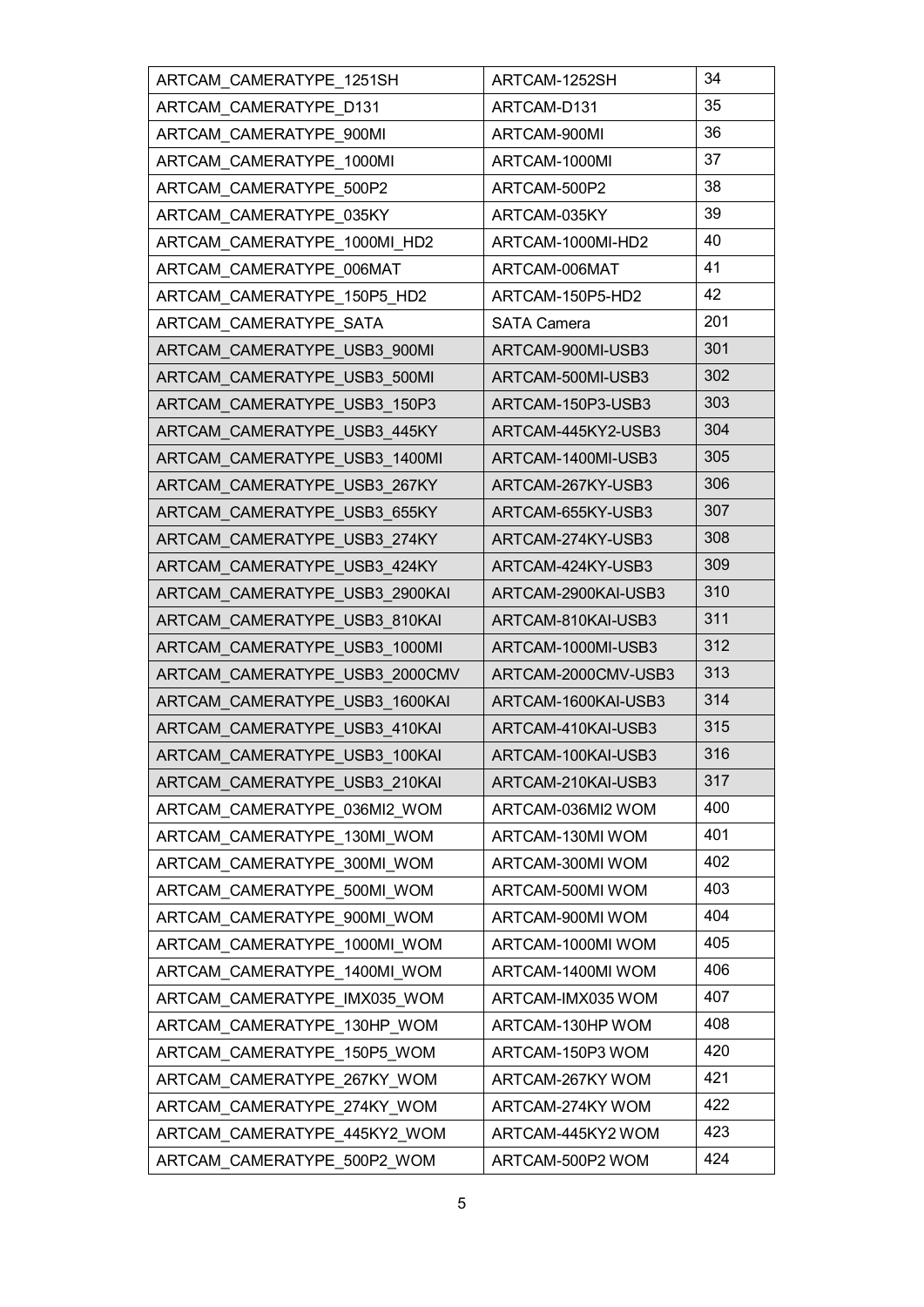| ARTCAM_CAMERATYPE_655KY_WOM       | ARTCAM-655KY WOM       | 425 |
|-----------------------------------|------------------------|-----|
| ARTCAM_CAMERATYPE_424KY_WOM       | ARTCAM-424KY WOM       | 426 |
| ARTCAM_CAMERATYPE_445KY3_WOM      | ARTCAM-445KY2 WOM      | 427 |
| ARTCAM_CAMERATYPE_285CX_WOM       | ARTCAM-285CX WOM       | 428 |
| ARTCAM_CAMERATYPE_407UV_WOM       | ARTCAM-407UV WOM       | 429 |
| ARTCAM_CAMERATYPE_130E2V_WOM      | ARTCAM-130E2V WOM      | 430 |
| ARTCAM_CAMERATYPE_130XQE_WOM      | ARTCAM-130XQE WOM      | 431 |
| ARTCAM_CAMERATYPE_092XQE_WOM      | ARTCAM-092XQE WOM      | 433 |
| ARTCAM_CAMERATYPE_265IMX_WOM      | ARTCAM-265IMX WOM      | 434 |
| ARTCAM_CAMERATYPE_264IMX_WOM      | ARTCAM-264IMX WOM      | 435 |
| ARTCAM_CAMERATYPE_130UV_WOM       | ARTCAM-130UV WOM       | 436 |
| ARTCAM_CAMERATYPE_092UV_WOM       | ARTCAM-092UV WOM       | 437 |
| ARTCAM_CAMERATYPE_500MI_USB3_T2   | ARTCAM-500MI_USB3_T2   | 500 |
| ARTCAM_CAMERATYPE_1000MI_USB3_T2  | ARTCAM-1000MI_USB3_T2  | 501 |
| ARTCAM_CAMERATYPE_1400MI_USB3_T2  | ARTCAM-1400MI_USB3_T2  | 502 |
| ARTCAM_CAMERATYPE_178IMX_USB3_T2  | ARTCAM-178IMX_USB3_T2  | 504 |
| ARTCAM_CAMERATYPE_174IMX_USB3_T2  | ARTCAM-174IMX_USB3_T2  | 505 |
| ARTCAM_CAMERATYPE_410KAI_USB3_T2  | ARTCAM-410KAI-USB3-T2  | 509 |
| ARTCAM_CAMERATYPE_1600KAI_USB3_T2 | ARTCAM-1600KAI-USB3-T2 | 511 |
| ARTCAM_CAMERATYPE_2900KAI_USB3_T2 | ARTCAM-2900KAI-USB3-T2 | 512 |
| ARTCAM_CAMERATYPE_265IMX_USB3_T2  | ARTCAM-265IMX-USB3-T2  | 525 |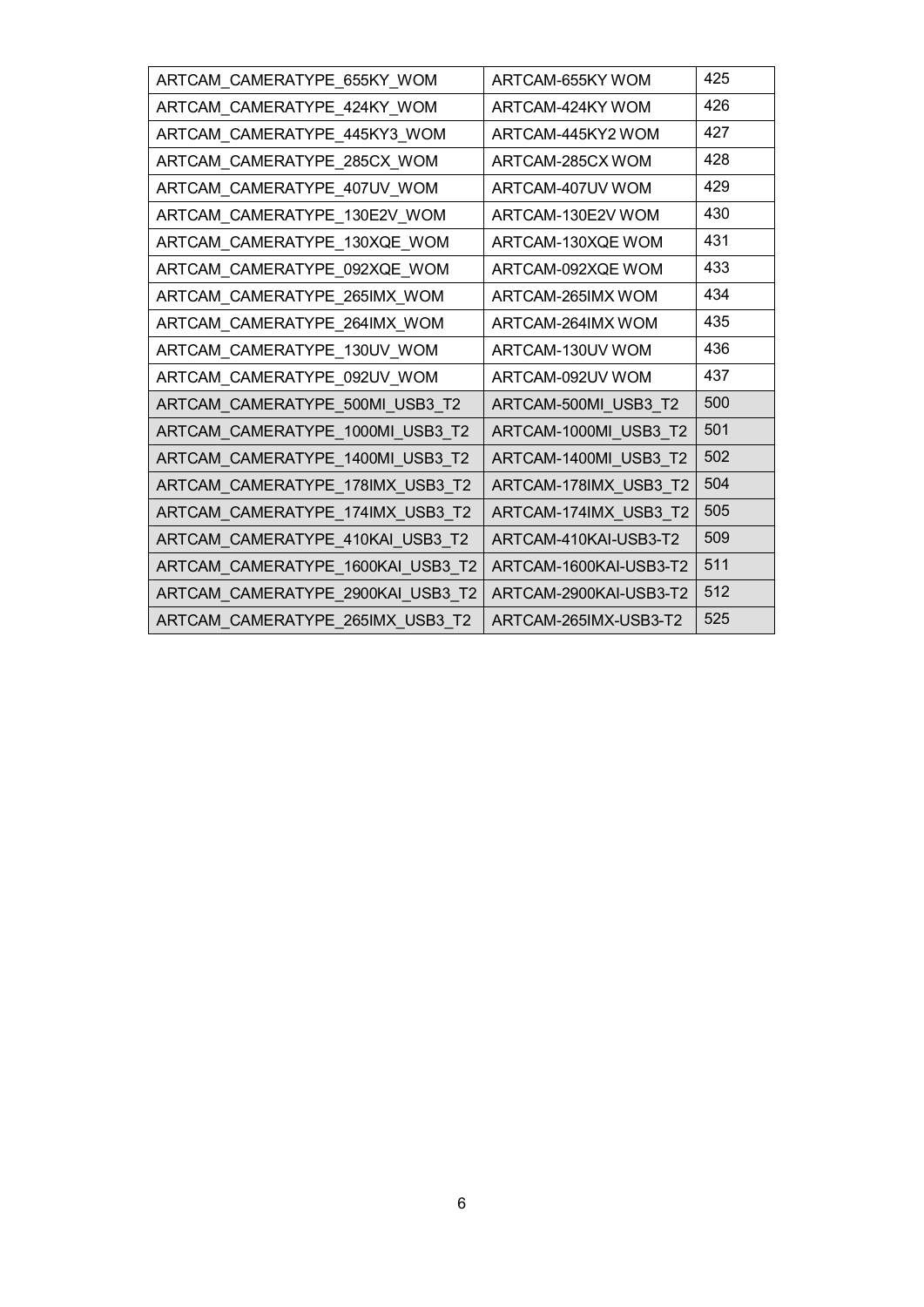## ArtCam\_GetLastError

Definition: **LONG** ArtCam\_GetLastError(**HACAM** *hACam*)

Function: Obtained error

Argument:

**HACAM** *hACam* Handle for distinguish cameras

Function Detail:

When error occurs in return value of function, please call this function to obtain details of error. Error is stored in stack type of data configuration.

Errors can be called in sequential order.

| <b>ERROR CODE</b>          | <b>ERROR DETAIL</b>                             |
|----------------------------|-------------------------------------------------|
| ARTCAMSDK_NOERROR          | Normal                                          |
| ARTCAMSDK_NOT_INITIALIZE   | Not Initialized                                 |
| ARTCAMSDK_DISABLEDDEVICE   | Tray to access to unusable device               |
| ARTCAMSDK_CREATETHREAD     | Failureure to create a thread for image capture |
| ARTCAMSDK_CREATEWINDOW     | Failureure to create a window                   |
|                            | Not enough memory for image transferring.       |
| ARTCAMSDK_OUTOFMEMORY      | Or Failureure to obtain memory                  |
| ARTCAMSDK_CAMERASET        | Error at camera (device) setting                |
| ARTCAMSDK CAMERASIZE       | Error at camera (device) size setting           |
| ARTCAMSDK_CAPTURE          | Failureure at image capture                     |
| ARTCAMSDK_PARAM            | Wrong argument                                  |
| ARTCAMSDK_DIRECTSHOW       | DirectShow Initializing error                   |
| ARTCAMSDK_UNSUPPORTED      | This function is not supported                  |
| ARTCAMSDK_UNKNOWN          | Unidentified error                              |
| ARTCAMSDK_CAPTURELOST      | Lost device                                     |
| ARTCAMSDK_FILENOTFOUND     | Cannot find specified file                      |
| ARTCAMSDK_FPGASET          | Error at FPGA setting                           |
| ARTCAMSDK_TRANSIMAGEFAILED | Failure of image transferring                   |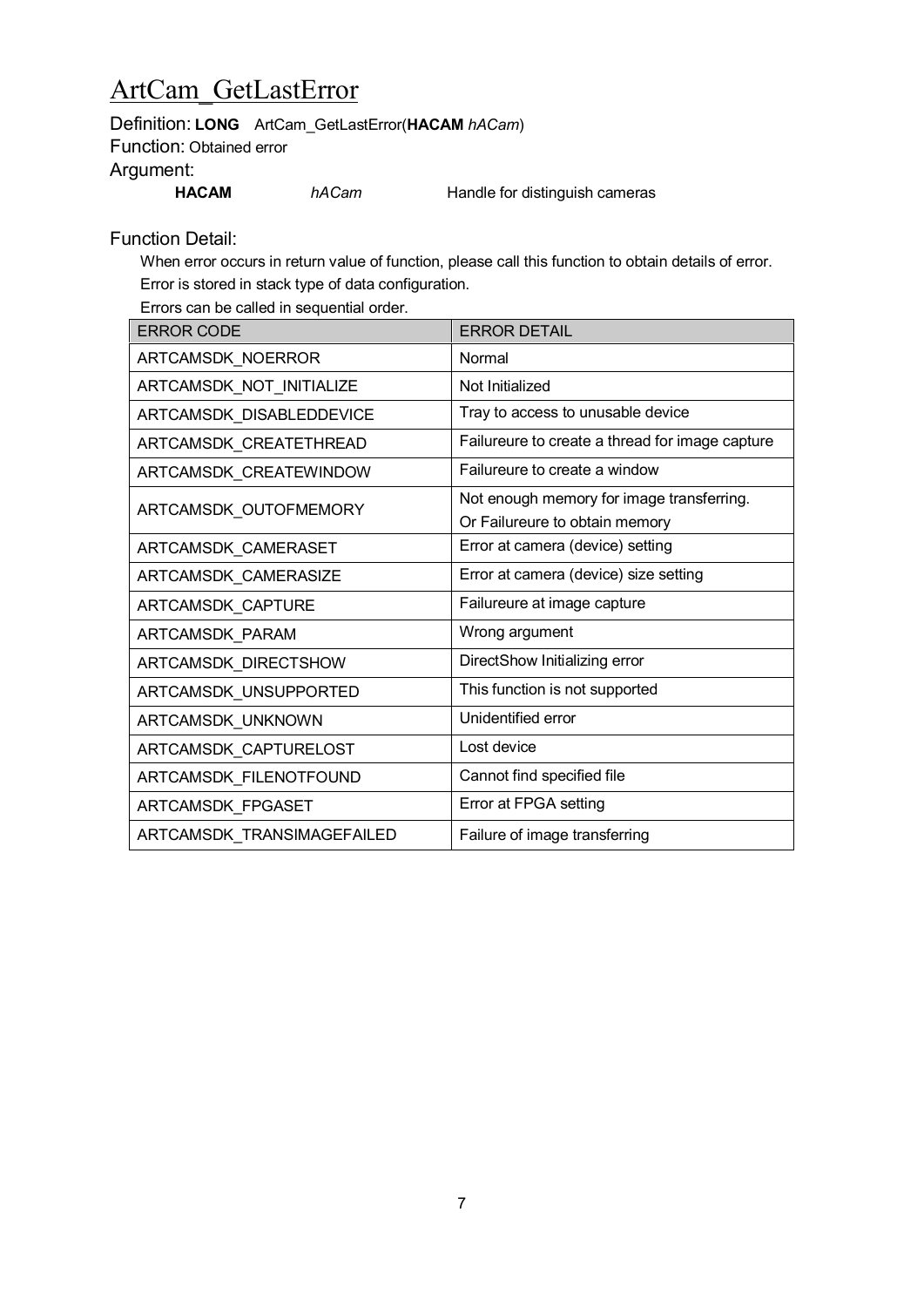# <span id="page-7-0"></span>ArtCam\_Initialize

Definition: **HACAM** ArtCam\_Initialize(**HWND** *hWnd*) Function: Initialize library Argument: **HACAM** *hACam* **Handle for distinguish cameras** Function Detail:

Initialize library. Call this function first when you use this library

Once this function is succeeded, handle for camera identification is obtained in return value. On the other hand, if it is Failureed, NULL or 0 is returned.

By setting window handle to hWnd, [WM\\_ERROR](#page-14-0) is sent to window procedure when an error occurs.

Also whenever this function is called, the last parameter setting is read from registry. Each parameter setting is saved under the below registry key. (Some parameters are not saved) *HKEY\_CURRENT\_USER¥Software¥Artray¥ArtCam[MODEL NAME]Sdk*

## ArtCam\_Release

Definition: **BOOL** ArtCam\_Release(**HACAM** *hACam*) Function: Release library

Argument:

**HACAM** *hACam* Handle for distinguish cameras

Function Detail:

Release all plugged cameras, and initialize all data within class. Call this function when you end application or stop operation of cameras.

Success: Returned TRUE or 1 Failure: Returned FALSE or 0

To display image again, call **ArtCam** Initialize.

Also whenever this function is called, the last parameter setting is read from registry. (Some parameters are not saved)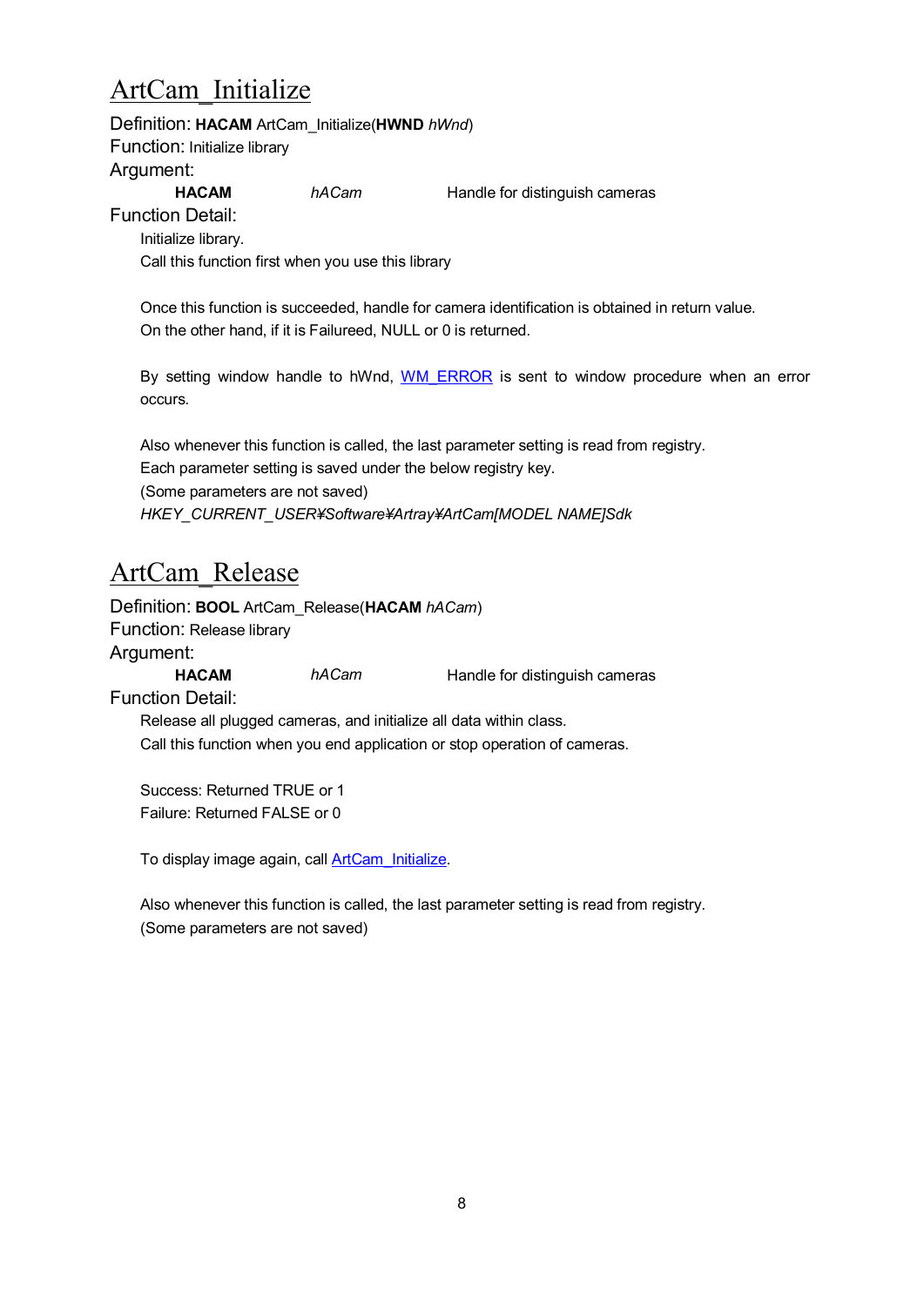#### **Image capture**

#### <span id="page-8-0"></span>ArtCam\_Preview

Definition: **BOOL** ArtCam\_Preview(**HACAM** *hACam*) Function: Display image Argument: HACAM hACam Handle for camera identification Function Detail: Image display is controlled by SDK. Call **ArtCam** Initialize before using this function. When this function succeeds, create a sub-window within the window specified by [ArtCam\\_SetPreviewWindow.](#page-20-0) Image will be displayed in the sub-window. If setting is not done by **[ArtCam\\_SetPreviewWindow](#page-20-0)**, new window will be created, and image will be displayed.

Success: Returned TRUE or 1 Failure: Returned FALSE or 0

#### <span id="page-8-1"></span>ArtCam\_Record

Definition: **BOOL** ArtCam\_Record(

**HACAM** *hACam*, **LPCTSTR** *lpAviName*, **UINT** RecTime,**BOOL** *fShow*)

Function: Record to file

#### Argument:

| <b>HACAM</b>   | hACam                   | Handle for distinguish cameras |
|----------------|-------------------------|--------------------------------|
| <b>LPCTSTR</b> | <i><b>IpAviName</b></i> | Name of file to be saved       |
| <b>UINT</b>    | RecTime                 | Recording time (milli-second)  |
|                |                         | Continuous recording at 0      |
| <b>BOOL</b>    | fShow                   | Display image or not           |

Function Detail:

When RecTime is specified, recording will automatically end as time out. However, device will not be released, and therefore image will still be displayed. If you like to execute some process at the end of recordings, you need to obtain timing using timer. Regarding fShow, hiding image will prevent loss of frames.

Success: Returned TRUE or 1 Failure: Returned FALSE or 0

<span id="page-8-2"></span>Remark: This function is exclusively for ArtCamSdk.dll (Direct Show Camera)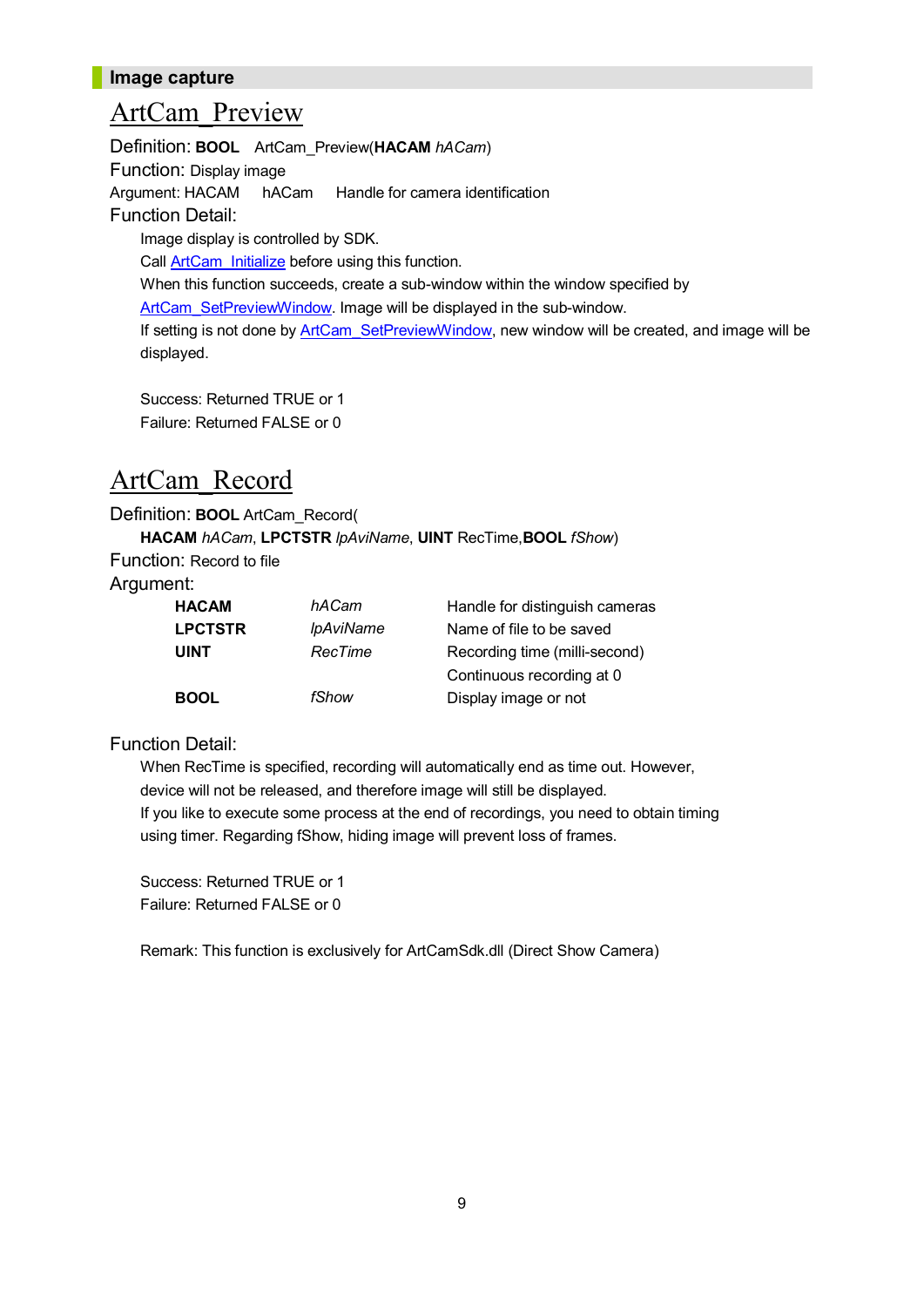### <span id="page-9-0"></span>ArtCam\_CallBackPreview

#### Definition: **BOOL** ArtCam\_CallBackPreview(

**HACAM** *hACam*, **HWND** *hWnd*, **LPBYTE** *lpImage*, **LONG** *Size*, **BOOL** *TopDown*)

Function:Obtain image data while display live video Argument:

| <b>HACAM</b>  | hACam          | Handle for camera identification                 |
|---------------|----------------|--------------------------------------------------|
| <b>HWND</b>   | hWnd           | Window Handle for receiving message              |
| <b>LPBYTE</b> | <i>lplmage</i> | Address of arrangement for receiving nimage data |
| <b>LONG</b>   | Size           | Arrangement length of IpImage                    |
| <b>BOOL</b>   | TopDown        | Determine whether image is up or down            |

Function Detail:

When hWnd is specified to window handle, WM GRAPHPAINT is sent to specified window procedure.

When lpImage and Size are specified, image is copied to the alignment, which was specified at lpImage before [WM\\_GRAPHPAINT](#page-13-0).

Image will not be copied unless the size of alignment is equal to or larger than size of image.

Do not insert address of temporary alignment to IpImage. If bitmap prepared is DDB (top-down), specify Topdown as True. If bitmap is DIB (bottom-up), specify Topdown as False.

Like ArtCam Preview, this function also has automatic display. Procedure for auto-display is same as that of [ArtCam\\_Preview.](#page-8-0)

Success: Returned TRUE or 1 Failure: Returned FALSE or 0

\*1: It is relatively difficult to obtain message with VB. There may be error due to processing speed of VB. Although the function itself can be used, real-time processing by [WM\\_GRAPHPAINT](#page-13-0) should be avoided.

(With the current sample, that procedure is removed, and timing of display is controlled by timer)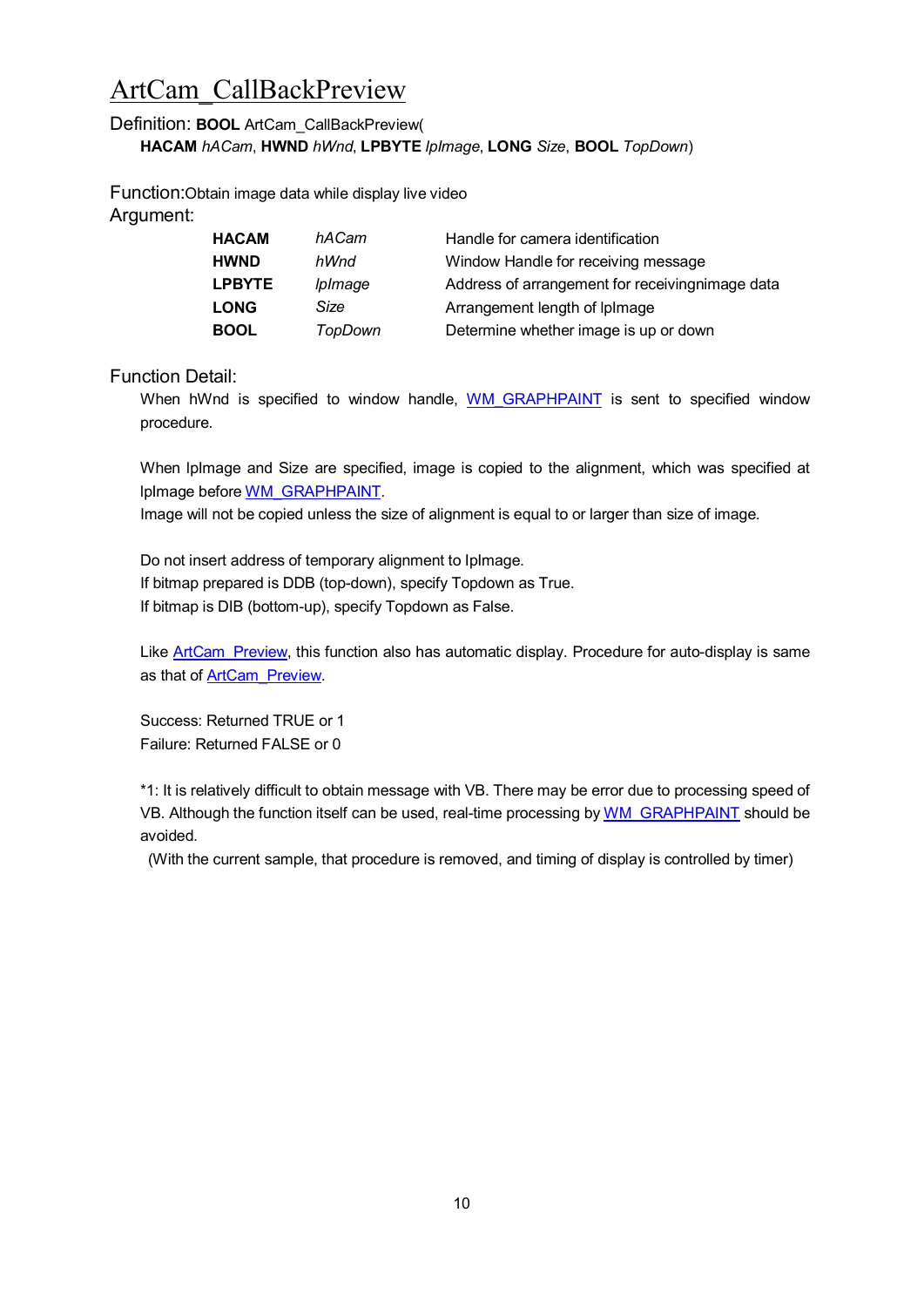### <span id="page-10-0"></span>ArtCam\_SnapShot

#### Definition: **BOOL** ArtCam\_SnapShot(

**HACAM** *hACam*, **LPBYTE** *lpImage*, **LONG** *Size*, **BOOL** *TopDown*)

Function: Obtain image of camera only once

Argument:

| <b>HACAM</b>  | hACam          | Handle for camera identification                |
|---------------|----------------|-------------------------------------------------|
| <b>LPBYTE</b> | <i>lplmage</i> | Address of arrangement for receiving image data |
| <b>LONG</b>   | Size           | Arrangement length of Iplmage                   |
| <b>BOOL</b>   | TopDown        | Determination of ups and down of image          |

Function Detail:

Obtained only 1 image from a camera by soft trigger.

When function succeeds, obtained data is stored in IpImage.

Image will not be obtained unless the size of alignment is equal to or larger than size of image.

If bitmap prepared is DDB (top-down), specify Topdown as True. If bitmap is DIB (bottom-up), specify Topdown as False.

While ArtCam GetImage captures a frame in preview mode, ArtCam SnapShot captures a frame in non-preview mode.

This function will Failure if preview is displayed with other functions such as **[ArtCam\\_Preview](#page-8-0)** 

Success: Returned TRUE or 1 Failure: Returned FALSE or 0

\*1: Strobo signal is sent from sensor to camera's BNC pin type if you call the function by some strobo camera (like as ARTCAM-300MI-STR2). Please refer the manual for more detail of signal timing.

There is not this function for normal camera.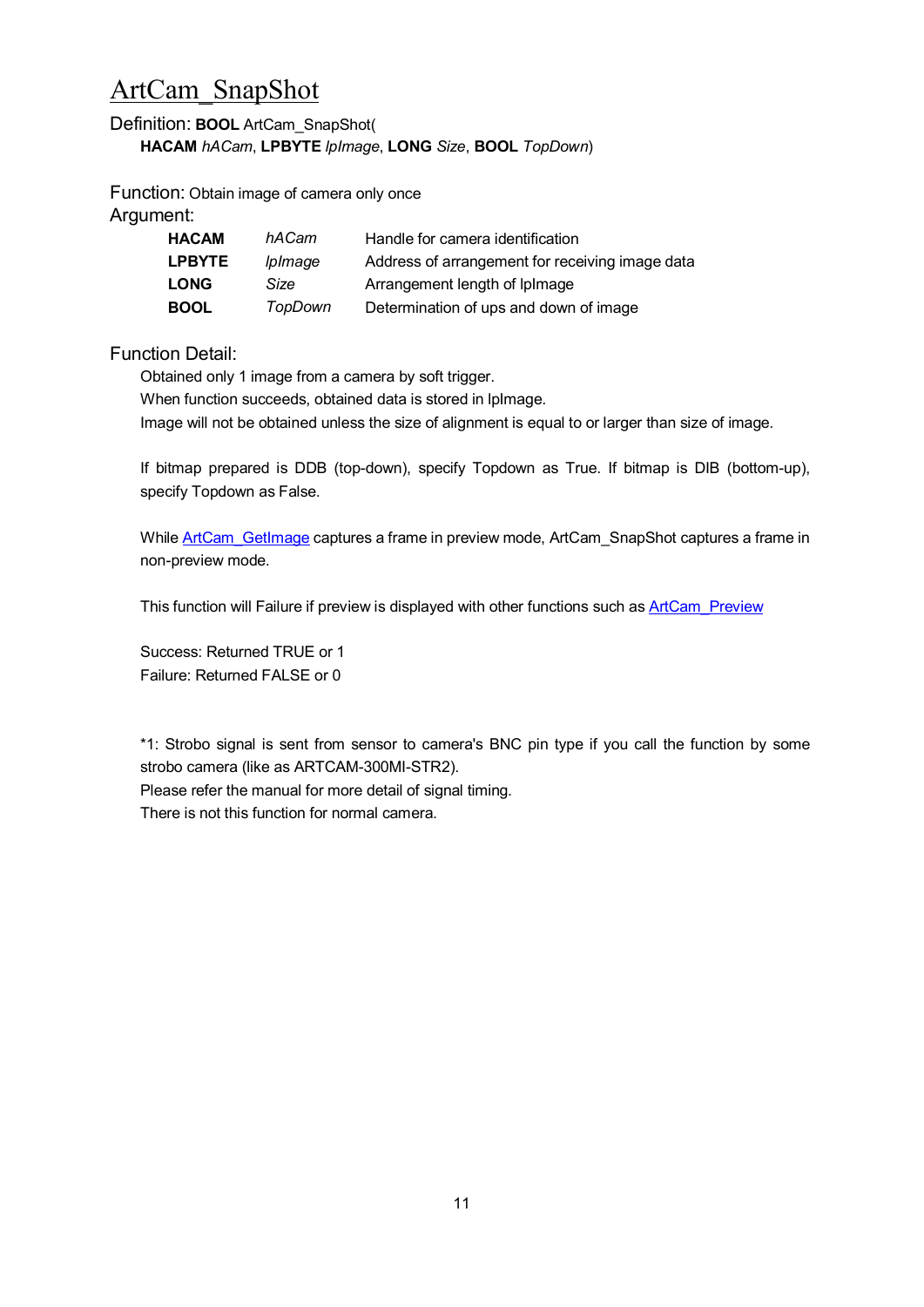### <span id="page-11-1"></span>ArtCam\_Capture

Definition: **BOOL** ArtCam\_Capture(**HACAM** hACam) Function:Initialize camera for continuous snapshot Argument: **HACAM** *hACam* Handle for camera identification Function Detail: Initialize camera to use ArtCam SnapShot continuously.

Normally when **[ArtCam\\_SnapShot](#page-10-0)** is used, procedure proceeds as following: Initialize - Obtain - Release However, if you initialize beforehand with this function, the process of "Initialize" and "Release" will be ignored when ArtCam SnapShot is called. Hence the image can be obtained with high-speed. To stop [ArtCam\\_SnapShot](#page-10-0) and release camera, call [ArtCam\\_Close.](#page-11-0)

The main flow is as following: Initialize [ArtCam\\_Capture](#page-11-1)

Can be used unlimitedly [ArtCam\\_SnapShot](#page-10-0)

Release [ArtCam\\_Close](#page-11-0)

<span id="page-11-2"></span>Success: Returned TRUE or 1 Failure: Returned FALSE or 0

# <span id="page-11-0"></span>ArtCam\_Close

Definition: **BOOL** ArtCam\_Close(**HACAM** *hACam*) Function: Release device Argument:

**HACAM** *hACam* Handle for camera identification

Function Detail :

Stop preview screen, and release deivce. Use this function to release device when you obtain images with the following functions.

[ArtCam\\_Preview](#page-8-0) [ArtCam\\_Record](#page-8-1) [ArtCam\\_CallBackPreview](#page-9-0) [ArtCam\\_Capture](#page-11-1) [ArtCam\\_Trigger](#page-12-0)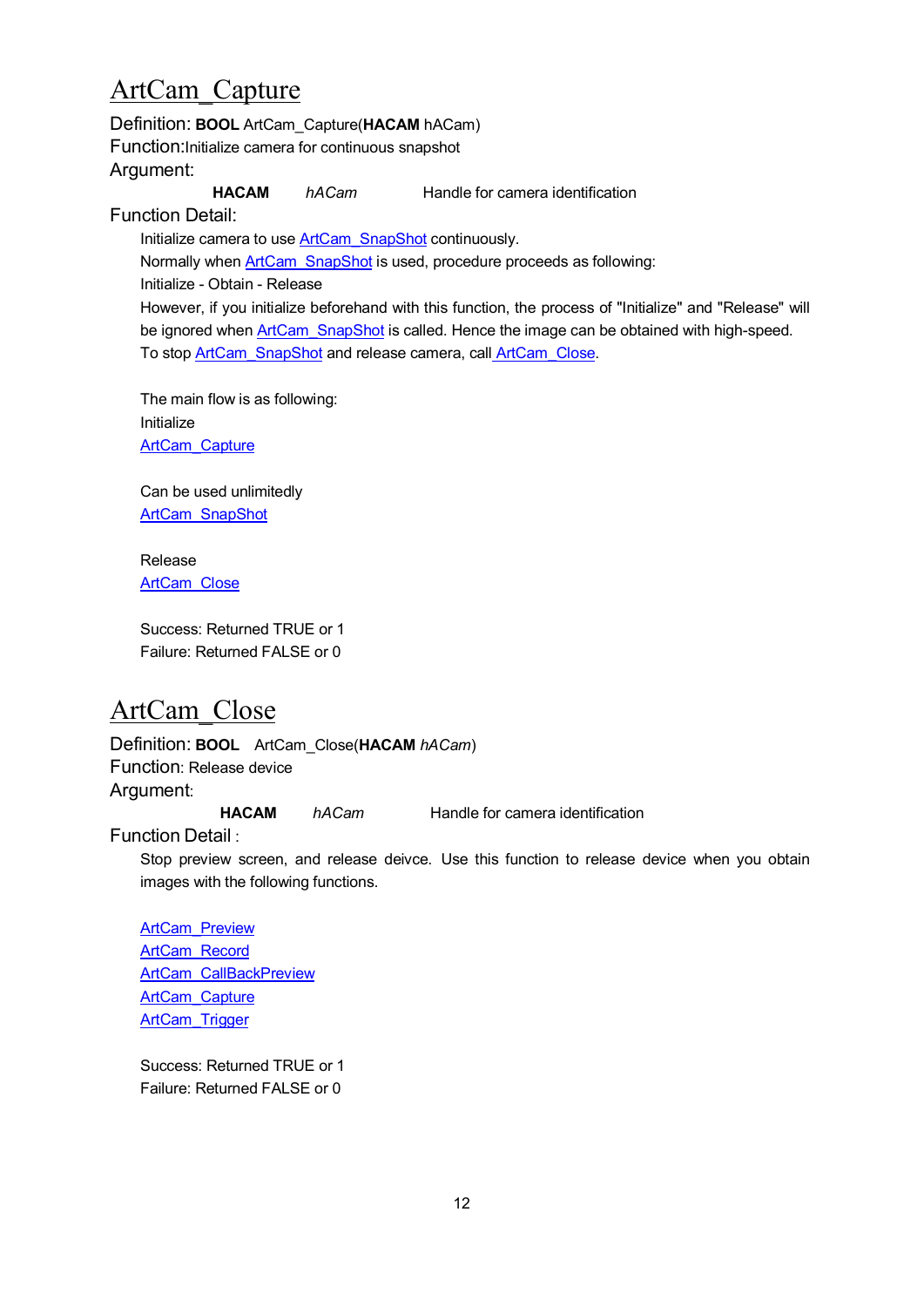# <span id="page-12-0"></span>ArtCam\_Trigger

#### Definition: **BOOL** ArtCam\_Trigger(**HACAM** *hACam*, **HWND** *hWnd*, **LPBYTE** *lpImage*, **LONG** *Size*, **BOOL** *TopDown*)

Function:Obtain image of camera in external trigger mode Argument:

| <b>HACAM</b>  | hACam          | Handle for camera identification                |
|---------------|----------------|-------------------------------------------------|
| <b>HWND</b>   | hWnd           | Window Handle for receiving message             |
| <b>LPBYTE</b> | <i>lplmage</i> | Address of arrangement for receiving image data |
| <b>LONG</b>   | Size           | Arrangement length of Iplmage                   |
| <b>BOOL</b>   | TopDown        | Determination of up and down of image           |

#### Function Detail:

Procedure of this function is similar to that of [ArtCam\\_CallBackPreview.](#page-9-0) Timing of capturing depends on camera's closck speed with [ArtCam\\_CallBackPreview.](#page-8-2) With this function, capturing is processed when triggered with external trigger.

When you initialize with this function, updates and obtaining message of image is sent only after the trigger is sent to camera.

Success: Returned TRUE or 1 Failure: Returned FALSE or 0

\*1: Use pulse signal from 0-5V to 0-12V for trigger signal.

Timing from input trigger to take a picture is different from each cameras. Please refer the manual for more detail.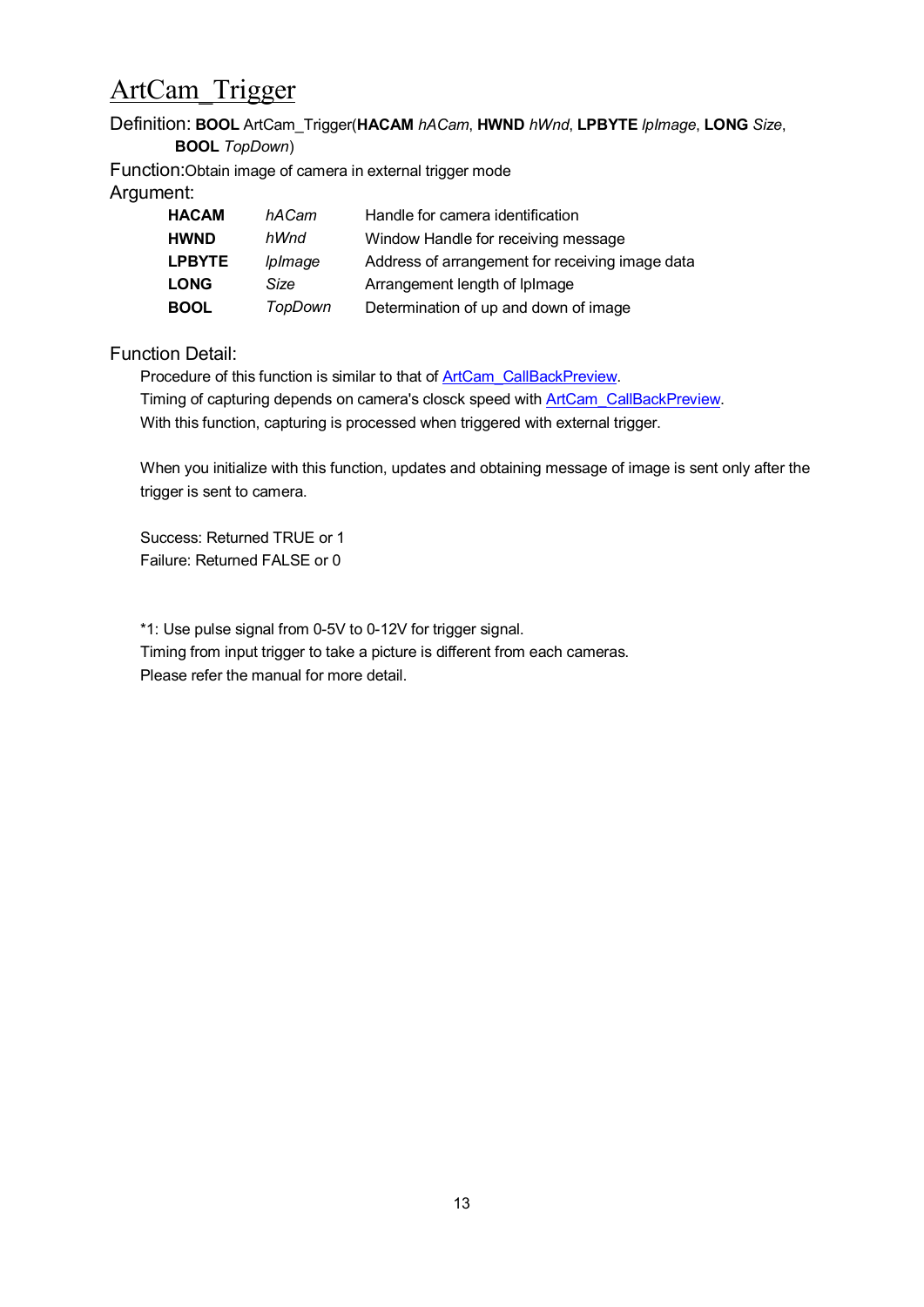### <span id="page-13-0"></span>WM\_GRAPHPAINT

| Definition: #define WM_GRAPHPAINT WM_APP + 2                |                |                    |                                                                                         |
|-------------------------------------------------------------|----------------|--------------------|-----------------------------------------------------------------------------------------|
| Function: Message is issued when a camera image is updated. |                |                    |                                                                                         |
| <b>WPARAM</b>                                               | wParam         | LPGP INFO          |                                                                                         |
| LPARAM                                                      | IParam         | <b>Always NULL</b> |                                                                                         |
| <b>Function Detail:</b><br>image data                       |                |                    | LPGP INFO in which is received by <i>wParam</i> is pointer to the structure that stores |
| typedef struct GP INFO {                                    |                |                    |                                                                                         |
| <b>LONG</b>                                                 | <i>ISize</i> ; |                    |                                                                                         |
| LONG                                                        | IWidth;        |                    |                                                                                         |
| LONG                                                        | IHeight;       |                    |                                                                                         |
| <b>LONG</b>                                                 | IBpp;          |                    |                                                                                         |
| <b>LONG</b>                                                 | IFps;          |                    |                                                                                         |
| LPBYTE plmage;                                              |                |                    |                                                                                         |

} \*LPGP\_INFO;

LPGP\_INFO lpGPIF = (LPGP\_INFO)wParam

This message is sent to the callback procedure of the window when Window Handle is set to hWnd at [ArtCam\\_CallBackPreview](#page-8-2) and [ArtCam\\_Trigger](#page-11-2).

This message is sent when image is updated.

To obtain image data, assign pointer and array length of alignment to IpImage and Size of [ArtCam\\_CallBackPreview](#page-8-2). Then image data is stored in specified alignment when this message is sent.

When wParam is NULL, WM\_GRAPHPAINT becomes error. wParam and IParam will mean [WM\\_ERROR](#page-14-0).

WM\_GRAPHPAINT is defined as 0x8002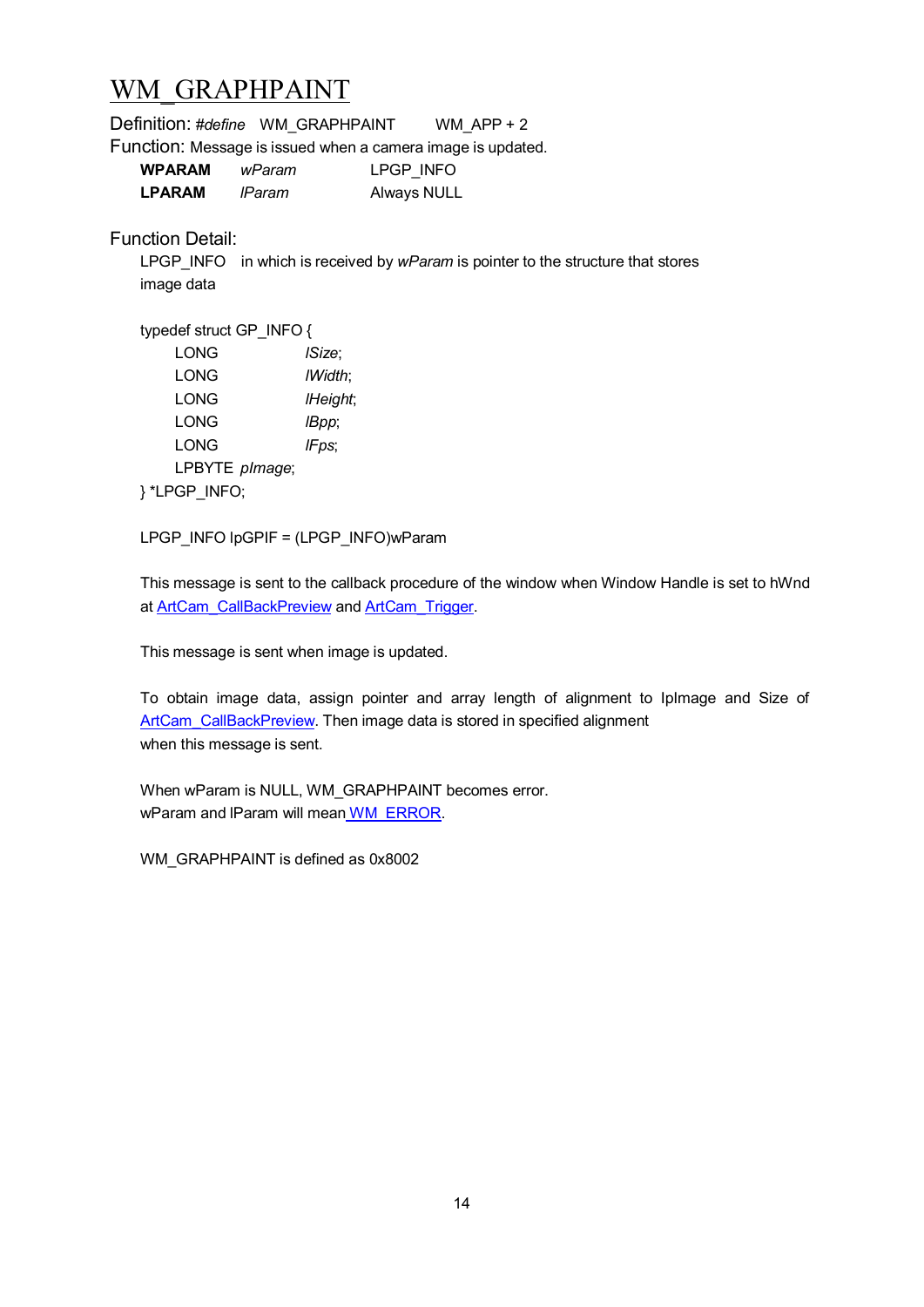### <span id="page-14-0"></span>WM\_ERROR

|                                 | Definition: #define WM GRAPHPAINT | WM APP $+3$ |
|---------------------------------|-----------------------------------|-------------|
| Function: Receive error message |                                   |             |

| <b>WPARAM</b> | wParam | Always 0   |
|---------------|--------|------------|
| <b>LPARAM</b> | IParam | Error Code |

#### Function Detail:

When Window Handle is specified at [ArtCam\\_Initialize](#page-7-0), error code is sent to Window Procedure in case error occurs within SDK.

WM\_ERROR is defined as 0x8003.

Error codes are as below:

| <b>ERROR CODE</b>        | <b>STATUS</b>                                                               |
|--------------------------|-----------------------------------------------------------------------------|
| ARTCAMSDK_NOERROR        | Normal                                                                      |
| ARTCAMSDK_NOT_INITIALIZE | not initialized                                                             |
| ARTCAMSDK DISABLEDDEVICE | It was going to access disable device                                       |
| ARTCAMSDK_CREATETHREAD   | Failureure of creating thread for capturing                                 |
| ARTCAMSDK_CREATEWINDOW   | Failureure of creating window                                               |
| ARTCAMSDK_OUTOFMEMORY    | No enough memory for transferring image<br>Or Failureure of securing memory |
| ARTCAMSDK_CAMERASET      | Error of camera (device) settings                                           |
| ARTCAMSDK_CAPTURE        | Failureure of cap                                                           |
| ARTCAMSDK_PARAM          | Wrong argument                                                              |
| ARTCAMSDK_DIRECTSHOW     | Error of DirectShow initialization                                          |
| ARTCAMSDK_UNSUPPORTED    | This function is not supported                                              |
| ARTCAMSDK_UNKNOWN        | Unknown error                                                               |
| ARTCAMSDK_CAPTURELOST    | Device lost                                                                 |
| ARTCAMSDK_FILENOTFOUND   | Cannot find specified file                                                  |
| <b>ARTCAMSDK FPGASET</b> | Error at FPGA setting                                                       |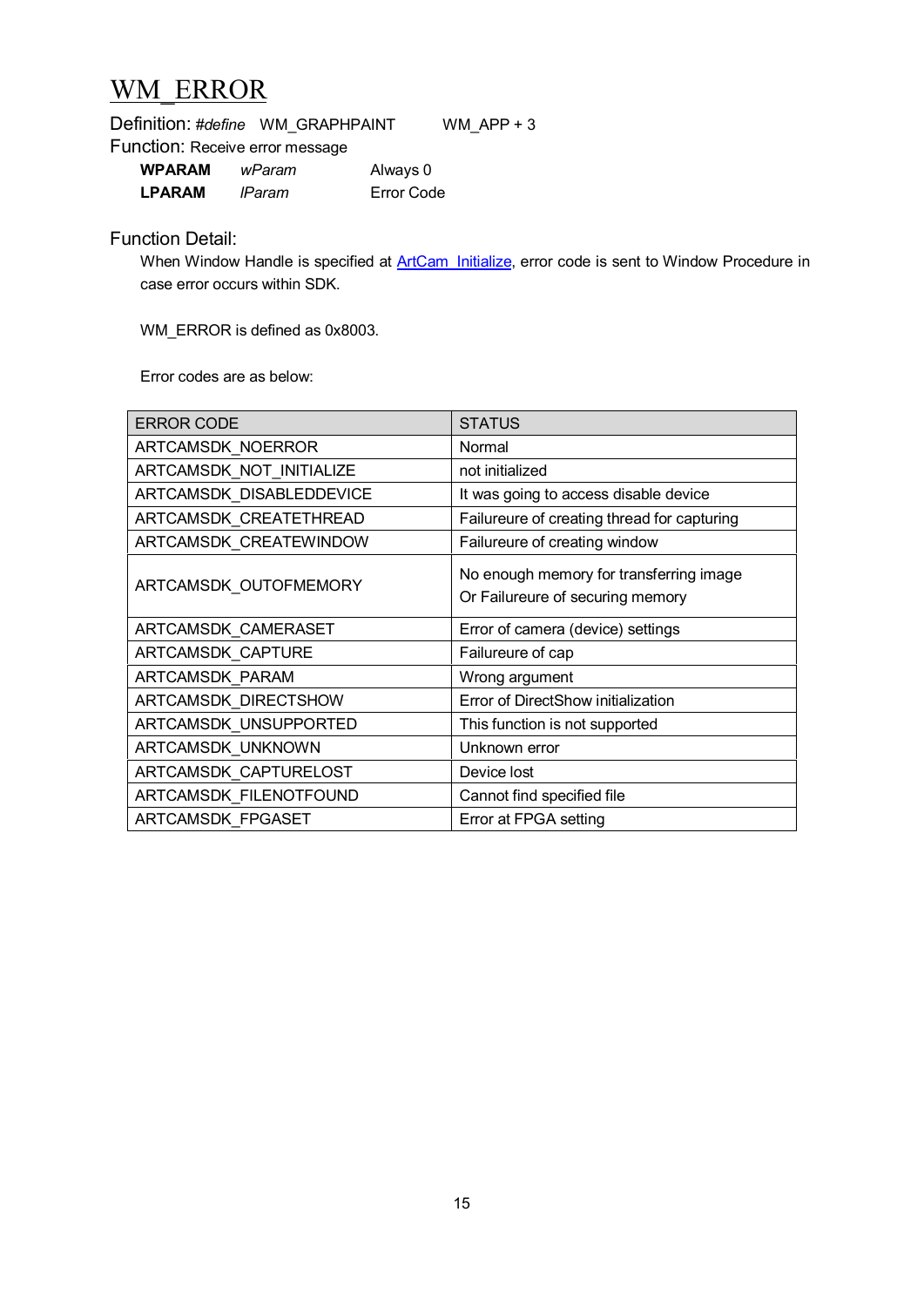### <span id="page-15-1"></span>ArtCam\_StartPreview

Definition: **BOOL** ArtCam\_StartPreview(**HACAM** *hACam*) Function: Start preview Argument:

**HACAM** *hACam* Handle for camera identification

Function Detail:

Start preview of camera image This function is used internally for [ArtCam\\_Preview,](#page-8-0) [ArtCam\\_Record](#page-8-1) and [ArtCam\\_CallBackPreview.](#page-9-0) This function is only used to regenerate image, in which preview is stop, by calling [ArtCam\\_StopPreview.](#page-15-0)

Success: Returned TRUE or 1 Failure: Returned FALSE or 0

### <span id="page-15-0"></span>ArtCam\_StopPreview

Definition: **BOOL** ArtCam\_StopPreview(**HACAM** *hACam*) Function: Stop preview Argument:

**HACAM** *hACam* Handle for camera identification

Function Detail:

This function stops preview of image. This function does not release device. Please use this function only when you need to stop preview temporarily.

To display preview again, use **[ArtCam\\_StartPreview](#page-15-1).** 

This function is only available when preview is displayed with **ArtCam Preview** and [ArtCam\\_CallBackPreview](#page-9-0).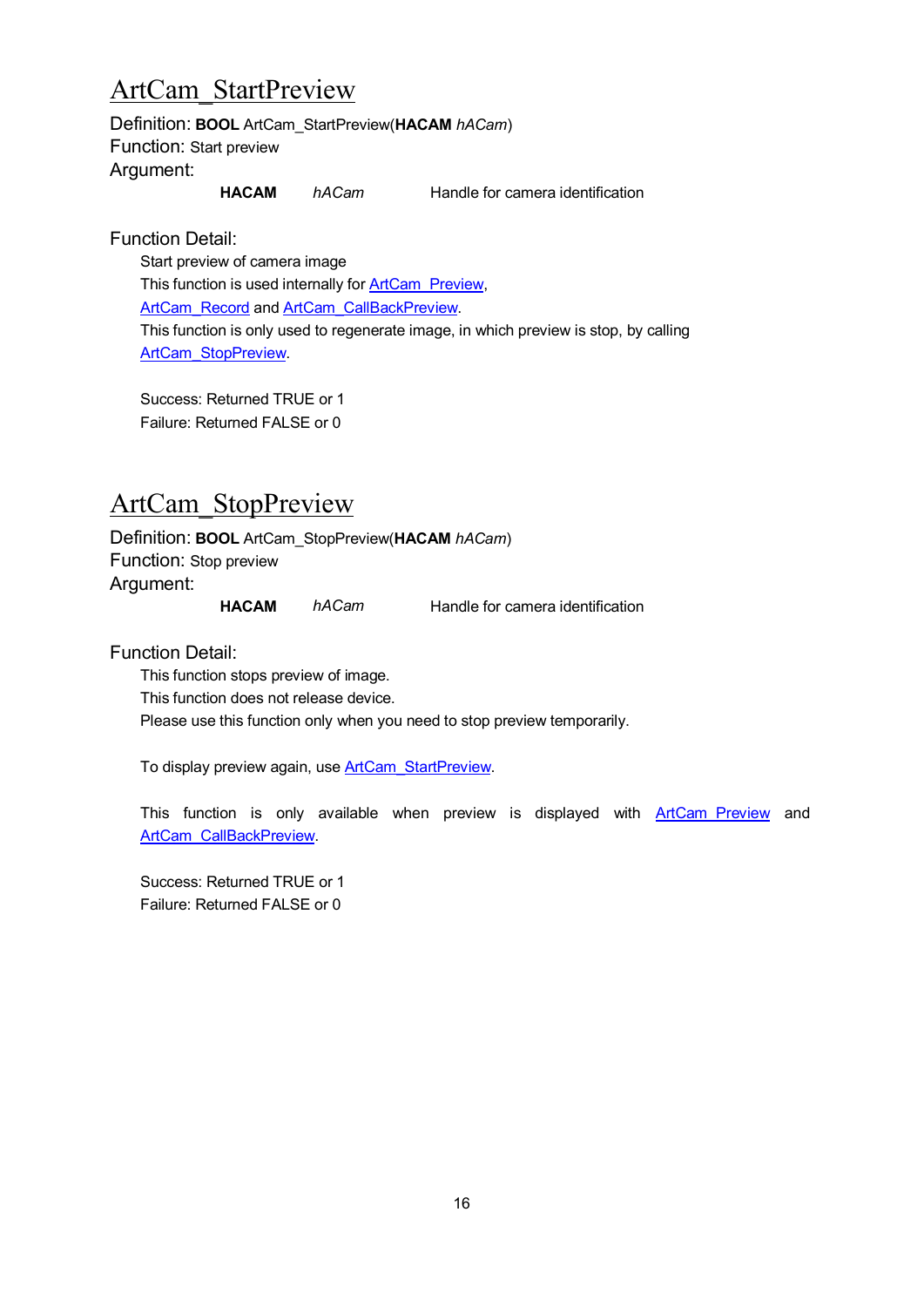### ArtCam\_SaveImage

Definition: **BOOL** ArtCam\_SaveImage( **HACAM** *hACam*, **LPCTSTR** *lpSaveName*, **LONG** *FileType*) Function:Save image of camera

Argument:

| <b>HACAM</b>   | hACam                 |
|----------------|-----------------------|
| <b>LPCTSTR</b> | <i><b>IpSaveN</b></i> |
| <b>LONG</b>    | FileType              |

**Handle for camera identification** lame **Name of file to be saved Type of save** 

Function Detail:

Save camera image in computer files

Image to be saved is the last image obtained by image-capturing functions such as [ArtCam\\_Preview](#page-8-0), [ArtCam\\_CallBackPreview](#page-8-2), [ArtCam\\_SnapShot](#page-10-0) & [ArtCam\\_Trigger](#page-12-0)

Please not that depending on system environment, speed clock of camera and file types, saved image may deteriorate while real-time image is obtained with ArtCam Preview and [ArtCam\\_CallBackPreview](#page-8-2).

When this happens, stopping image update temporarily by ArtCam StopPreview may prevent image deterioration.

Success: Returned TRUE or 1 Failure: Returned FALSE or 0

This function is used to save live image obtained by camera.

To save images that are processed by application, save the images at application. File type can be selected from BMP, binary (RAW), JPEG (high-quality, standard & low-quality), PNG and TIFF.

You cannot save 16 bits image in JPEG

When you save image in JPEG, it is saved as gray scale of 8 bits bit-depth.

BMP and RAW can be saved in 16 bits. However, pallet info is not saved in file. Therefore image may not be display correctly for softwares that do not have special reading routine.

To save images in 16 bits, use of PNG and TIFF are recommended. With these file Initializes, we recommend you to read the images in Artray's Viewer Software or Adobe Photoshop6. Please note that not every image-processing application is compatible with 16 bits image.

Regarding files to be saved with this function, we only support on reading procedure on BMP and RAW.

We will not provide suppont on reading procedures of other file Initializes and saving procedure.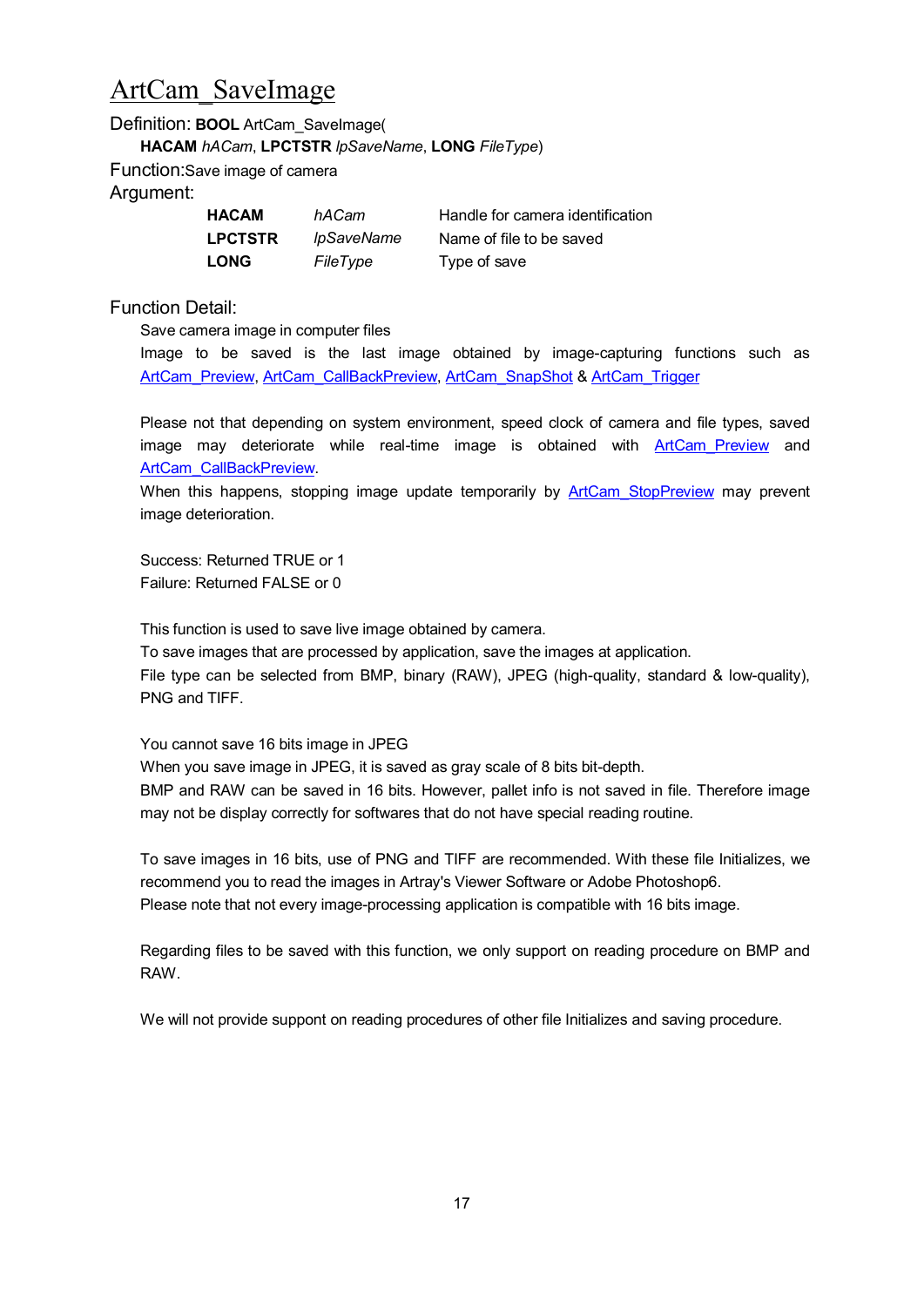### <span id="page-17-0"></span>ArtCam\_GetImage

#### Definition: **BOOL** ArtCam\_GetImage(

**HACAM** *hACam*, **LPBYTE** *lpImage*, **LONG** *Size*, **BOOL** *TopDown*)

Function: Obtain image of camera

Argument:

| <b>HACAM</b>  | hACam          | Handle for camera identification                |
|---------------|----------------|-------------------------------------------------|
| <b>LPBYTE</b> | <i>lplmage</i> | Address of arrangement for receiving image data |
| <b>LONG</b>   | Size           | Arrangement length of Iplmage                   |
| <b>BOOL</b>   | TopDown        | Determination of up and down of image           |

Function Detail:

Obtain image of camera.

When function succeeds, previously obtained data is stored in IpImage.

Image will not be obtained unless the size of alignment is equal to or larger than size of image.

If bitmap prepared is DDB (top-down), specify Topdown as True. If bitmap is DIB (bottom-up), specify Topdown as False.

Success: Returned TRUE or 1 Failure: Returned FALSE or 0

This function is used to obtain image asynchronously while [ArtCam\\_Preview](#page-8-0) or [ArtCam\\_CallBackPreview](#page-8-2) is used.

If you only need to obtain 1 frame, use **ArtCam** SnapShot.

This function assumes that the PC with low specs is used, or language, which has slow processing speed, is used.

To create with C & C++, receive message of image updates by [WM\\_GRAPHPAINT](#page-13-0)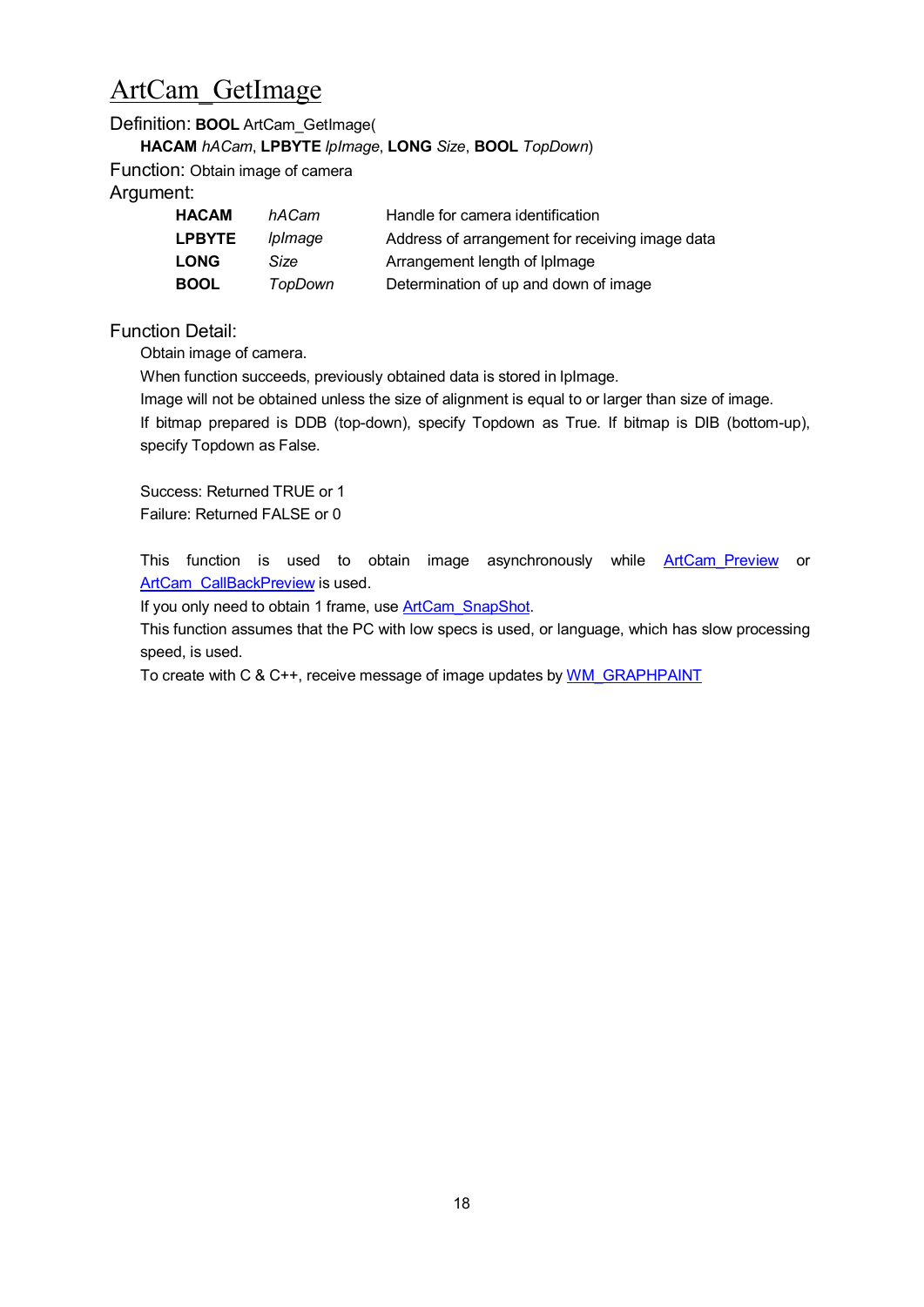#### **Setting dialog**

#### ArtCam\_SetCameraDlg

Definition: **BOOL** ArtCam\_SetCameraDlg(**HACAM** *hACam*, **HWND** *hWnd*) Function: Show dialog of camera settings Argument:

| HACAM | hACam | Handle for camera identification |
|-------|-------|----------------------------------|
| HWND  | hWnd  | Parent window for showing dialog |

Function Detail:

This function displays a dialog box that allows you to alter settings such as size of image and frame rate.

Dialog box displayed varies with the device plugged.

When you call this function while preview is displayed, preview will temporarily stop. Preview will be displayed again once dialog box is closed.

Success: Returned TRUE or 1 Failure: Returned FALSE or 0

### <span id="page-18-0"></span>ArtCam\_SetImageDlg

Definition: **BOOL** ArtCam\_SetImageDlg(**HACAM** *hACam*, **HWND** *hWnd*) Function: Show dialog of filter settings Argument:

| HACAM | hACam | Handle for camera identification |
|-------|-------|----------------------------------|
| HWND  | hWnd  | Parent window for showing dialog |

Function Detail:

This function displays a dialog box that allows you to alter settings such as brightness, contrast and white balance.

Dialog box displayed varies with the device plugged.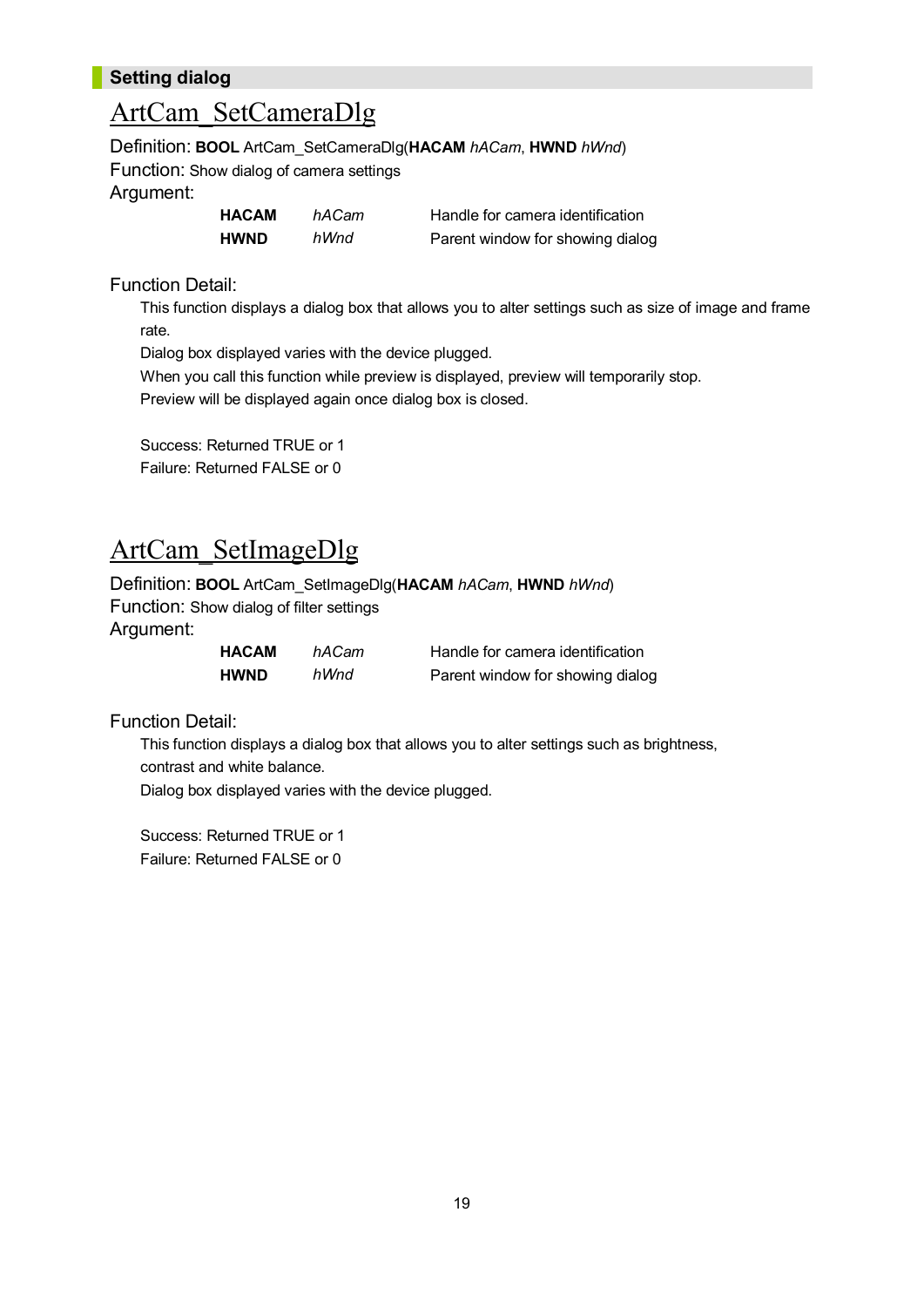## <span id="page-19-0"></span>ArtCam\_SetAnalogDlg

Definition: **BOOL** ArtCam\_SetCameraDlg(**HACAM** *hACam*, **HWND** *hWnd*)

Function: Show dialog of port/camera settings Argument:

| <b>HACAM</b> | hACam | Handle for camera identification |
|--------------|-------|----------------------------------|
| <b>HWND</b>  | hWnd  | Parent window for showing dialog |

Function Detail:

This function displays a dialog box that allows you to alter settings such as analog port and internal camera device.

Dialog box displayed varies with the device plugged.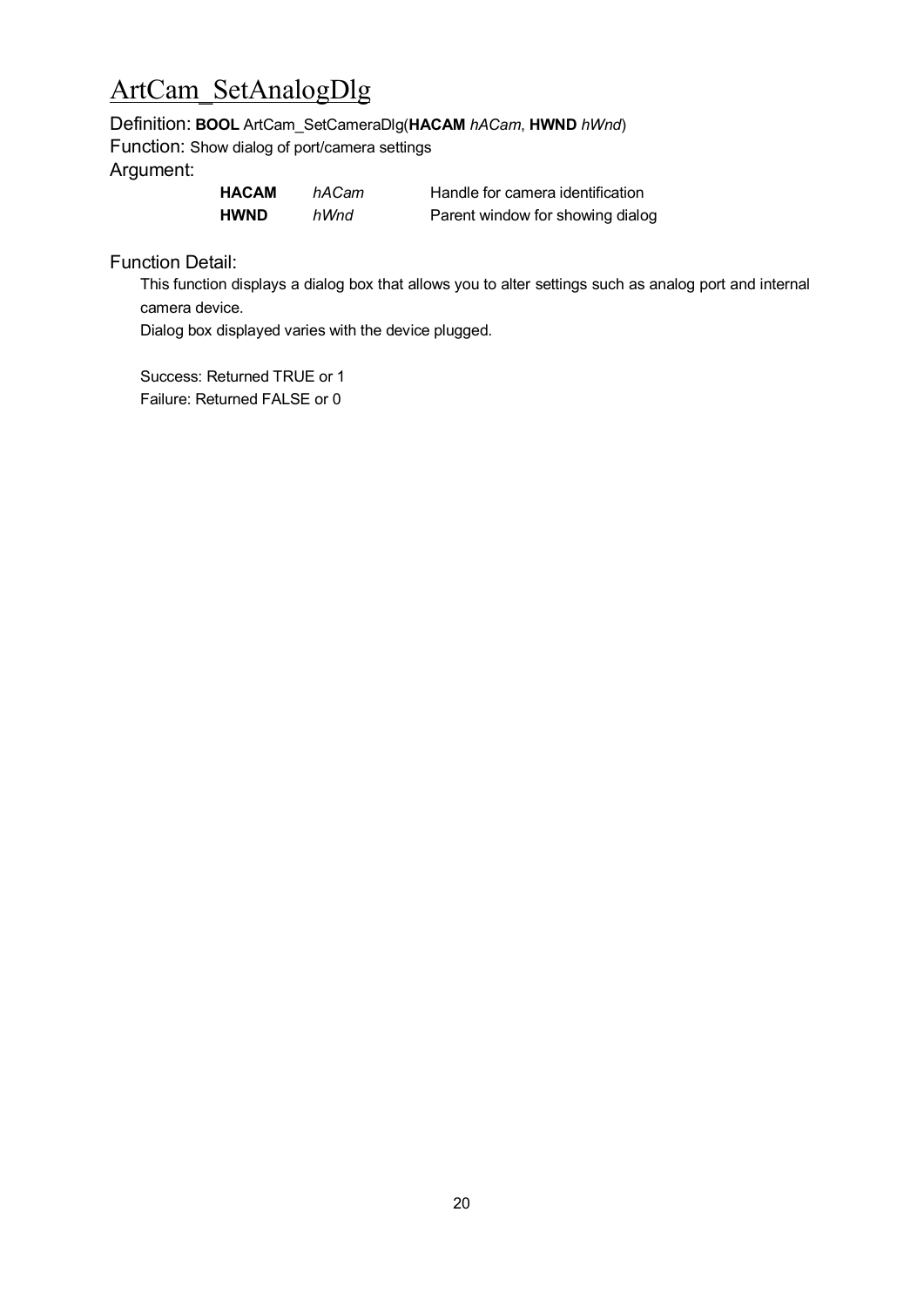#### **Camera setting**

### <span id="page-20-0"></span>ArtCam\_SetPreviewWindow

Definition: **BOOL** ArtCam\_SetPreviewWindow(

**HACAM** *hACam*, **HWND** *hWnd*, **LONG** *Left*, **LONG** *Top*, **LONG** *Right*, **LONG** *Bottom*) Function: Specify window to display image of camera and specify its range

#### Argument:

| <b>HACAM</b> | hACam         | Handle for camera identification              |
|--------------|---------------|-----------------------------------------------|
| <b>HWND</b>  | hWnd          | Specify handle of window to be displayed      |
| <b>LONG</b>  | Left          | Specify upper-left X-coordinate of rectangle  |
| <b>LONG</b>  | Top           | Specify upper-left Y-coordinate of rectangle  |
| <b>LONG</b>  | Right         | Specify lower-right X-coordinate of rectangle |
| <b>LONG</b>  | <b>Bottom</b> | Specify lower-right Y-coordinate of rectangle |

#### Function Detail:

When Window handle is specified to hWnd, create child window in the window and display in the child window.

When NULL is specified to hWnd, create new window.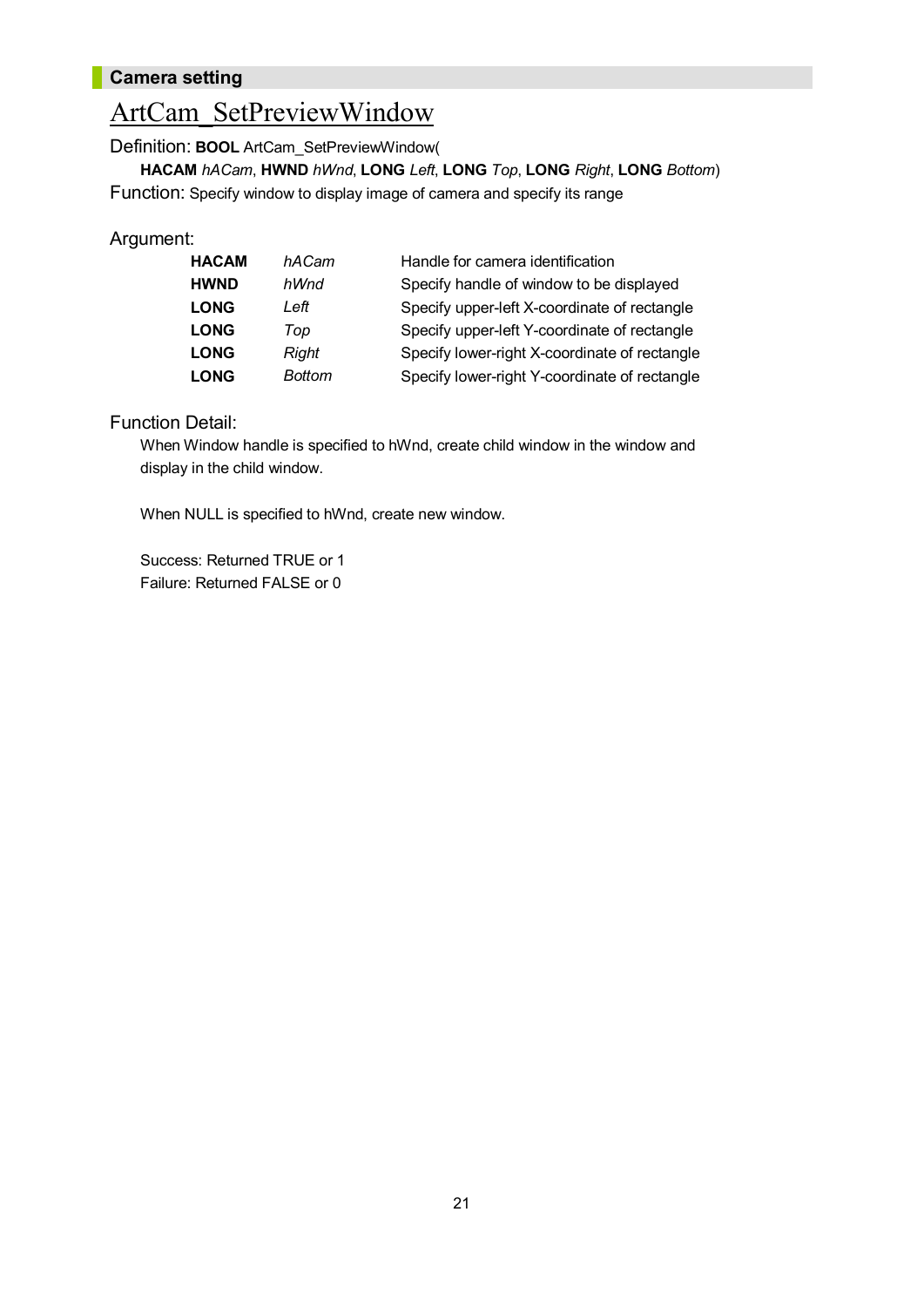# <span id="page-21-0"></span>ArtCam\_SetCaptureWindow

Definition: **BOOL** ArtCam\_SetCaptureWindow(

**HACAM** *hACam*, **LONG** *Width*, **LONG** *Height*, **LONG** *Fps* )

Function: Specify image size of camera and frame rate Argument:

| <b>HACAM</b> | hACam  | Handle for camera identification             |
|--------------|--------|----------------------------------------------|
| <b>LONG</b>  | Width  | Specify width of image in the unit of pixel  |
| <b>LONG</b>  | Height | Specify height of image in the unit of pixel |
| <b>LONG</b>  | Fps    | Specify frame rate                           |

Function Detail:

-For DirectShow camera (ArtCamSdk.dll)-

For Frame, specify frame number calculated by FPS (frame rate per second) \* 10. If FPS is 30, it will be 300.

-Other-

Frame will be ignored.

Based on Width and Height as operative resolution, most appropriate value among registered will be set.

Success: Returned TRUE or 1 Failure: Returned FALSE or 0

This function is as using DirectShow camera to do record setting. Other that this, please use [ArtCam\\_SetCaptureWindowEx](#page-22-0)

Set up correct pixel size at the function after Initializing by Initialize, otherwise it would be Failureed to CallBackPreview, Snapshot functions.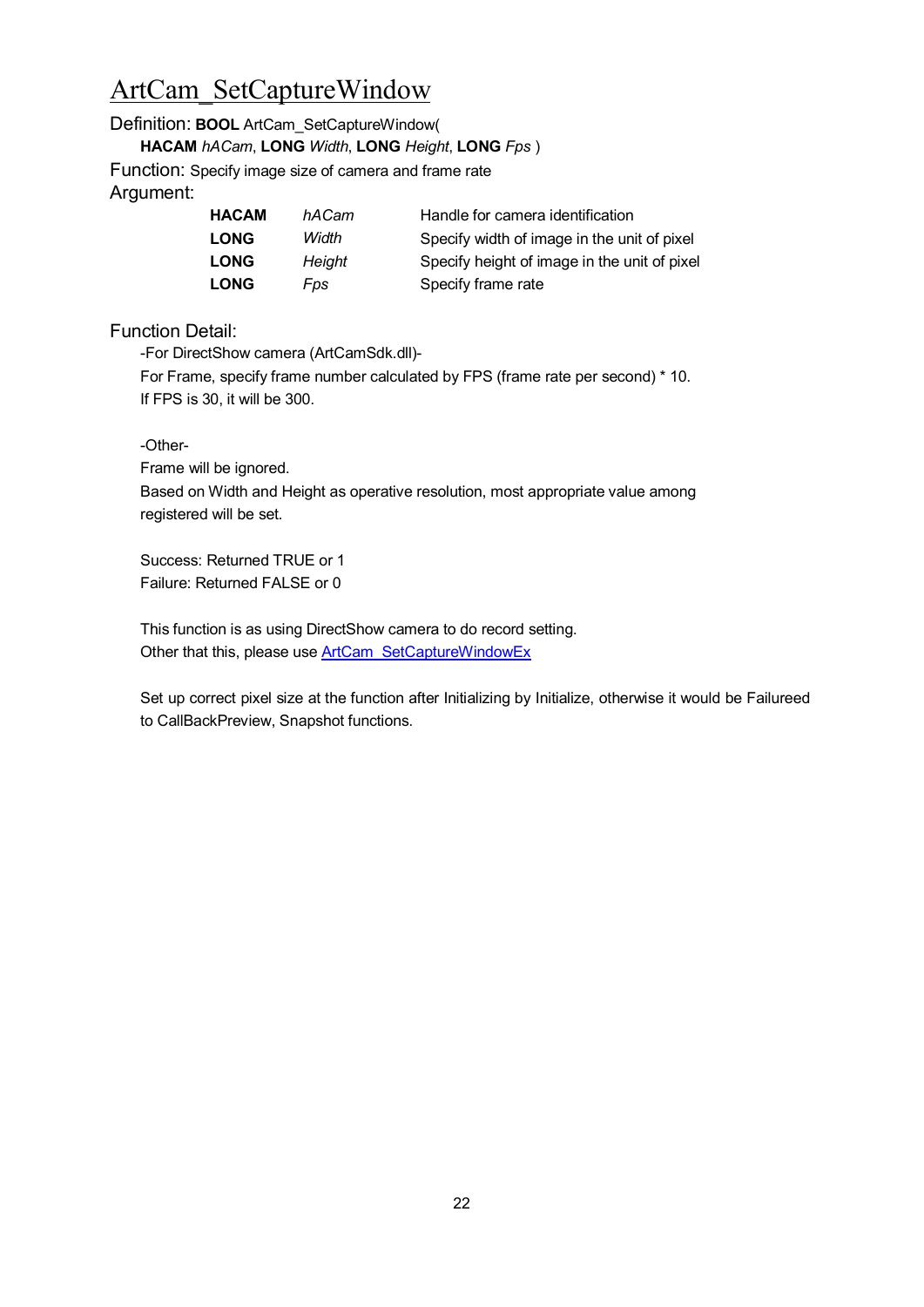# <span id="page-22-0"></span>ArtCam\_SetCaptureWindowEx

Definition: **BOOL** ArtCam\_SetCaptureWindowEx( **HACAM** *hACam*, **LONG** *HTotal*,

**LONG** *HStart*, **LONG** *HEffective*, **LONG** *VTotal*, **LONG** *VStart*, **LONG** *VEffective*)

Function: Specify image size of camera(ROIFunction) Argument:

| <b>HACAM</b> | hACam             | Handle for camera identification                        |
|--------------|-------------------|---------------------------------------------------------|
| <b>LONG</b>  | HTotal            | Specify total horizontal width of camera                |
|              |                   | in the unit of pixel                                    |
| <b>LONG</b>  | <b>HStart</b>     | Specify starting point of horizon                       |
| <b>LONG</b>  | <b>HEffective</b> | Specify effective horizontal width in the unit of pixel |
| <b>LONG</b>  | VTotal            | Specify vertical total height in the unit of pixel      |
| <b>LONG</b>  | VStart            | Specify starting point of vertical                      |
| <b>LONG</b>  | VEffective        | Specify effective vertical height                       |

#### Function Detail:

Set up capture image size.

Success: Returned TRUE or 1 Failure: Returned FALSE or 0

ROIFunction is a function only for CMOS sensor camera. You cannot set up image size at CCD sensor camera.

For color image, because of Bayer converting, you need more than 5 pixel active imager size at both horizontal and vertical.

We recommend to set up multiple of 4 for active horizontal pixel and active vertical pixel. Especially, it would not view images properly if you set up other than multiple of 4 to active horizontal pixel.

You cannot use this function for DirectShow camera. You can change the size at ArtCam\_SetCaptureWindow.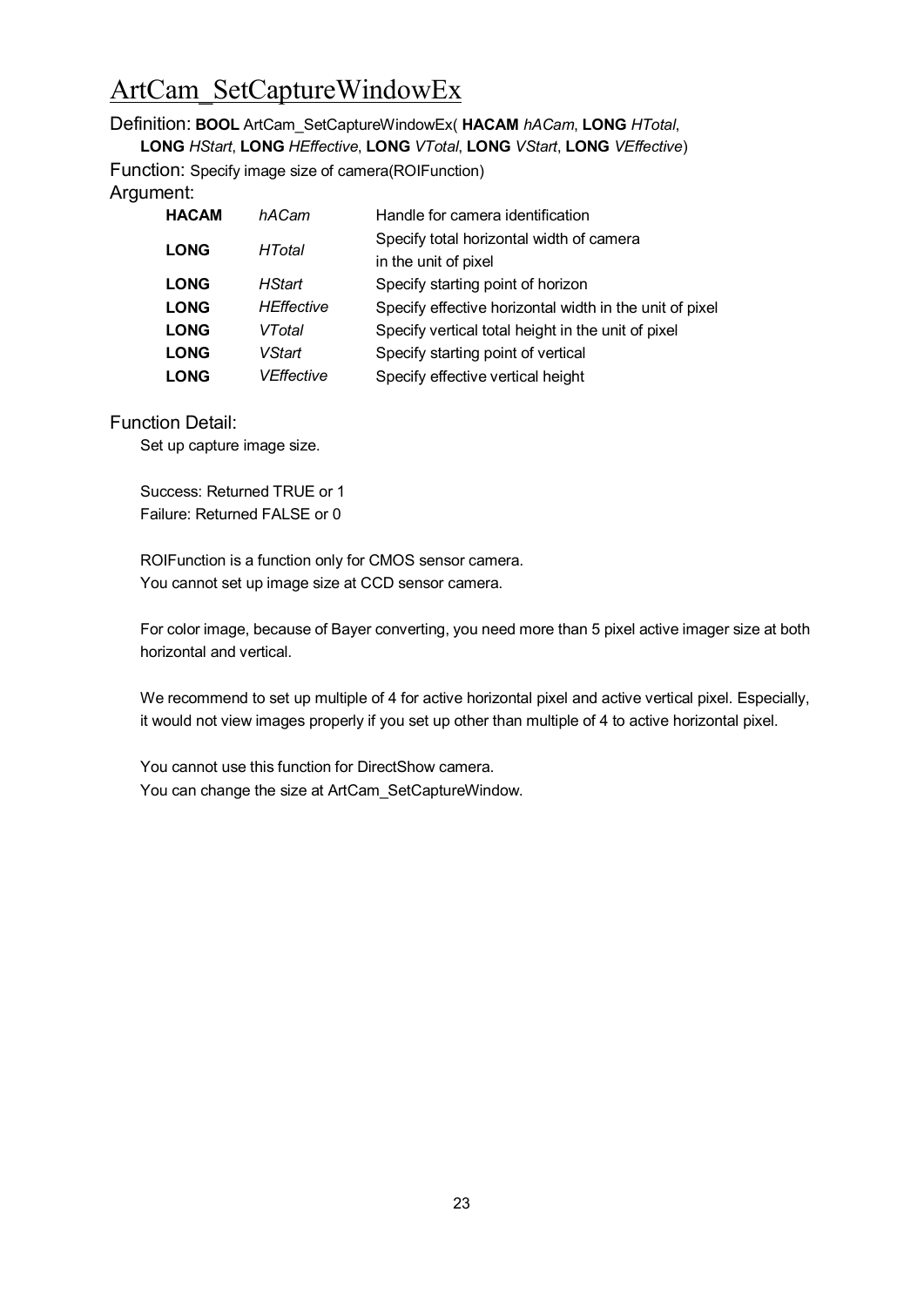### ArtCam\_GetCaptureWindowEx

Definition: **BOOL** ArtCam\_GetCaptureWindowEx(**HACAM** *hACam*, **LONG\*** *HTotal*, **LONG\*** *HStart*, **LONG\*** *HEffective*, **LONG\*** *VTotal*, **LONG\*** *VStart*, **LONG\*** *VEffective*)

Function: Obtain image size of camera Argument:

| <b>HACAM</b> | hACam             | Handle for camera identification                |
|--------------|-------------------|-------------------------------------------------|
| LONG*        | <b>HTotal</b>     | Returns total width of camera in unit of pixel  |
| LONG*        | <b>HStart</b>     | Returns starting point of width                 |
| LONG*        | Heffective        | Returns operative width of camera               |
| LONG*        | VTotal            | Returns total height of camera in unit of pixel |
| LONG*        | <b>VStart</b>     | Returns starting point of height                |
| LONG*        | <b>VEffective</b> | Returns operative height of camera              |

Function Detail:

For ArtCamSdk.dll :

Use **[ArtCam\\_Width](#page-29-0) [ArtCam\\_Height](#page-29-1) [ArtCam\\_Fps](#page-30-0)** 

Other : Obtain each parameter of camera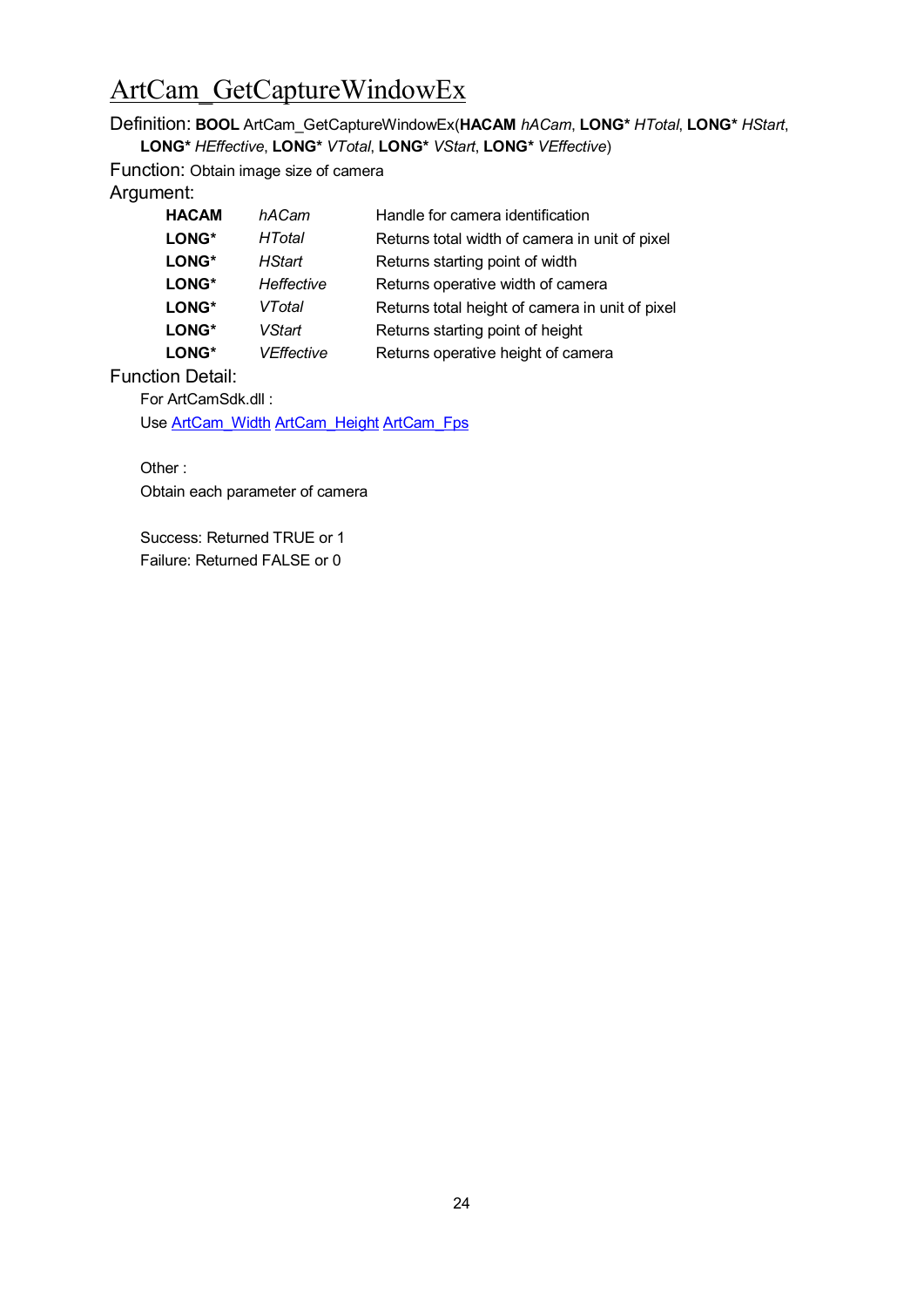# ArtCam\_SetColorMode

Definition: **BOOL** ArtCam\_SetColorMode(**HACAM** *hACam*, **LONG** *ColorMode*)

Function: Set color mode for image capturimg Argument:

| <b>HACAM</b> | hACam                    |
|--------------|--------------------------|
| הווה ו       | $\bigcap_{n=1}^{\infty}$ |

**Handle for camera identification LONG** *ColorMode* Number of data bits

Function Detail:

Specify number of bits.

8: 8 bits monochrome image 16 16 bits monochrome image (10 bits for cameras & 16 bits for CNV converters) 24: 24 bits color image (BGR, 8 bits each) 32: 32 bits color image (BGRA, 8 bits, A=invalid) 48: 48 bits color image (BGR, 16 bits each) 64: 64 bits color image (BGRA, 16 bits each, A=invalid)

With 16 (10) bits, numerical values vary slightly depending on the environment. When you create an application, make sure that the application is compatible with 10, 12, 14, & 16.

Success: Returned TRUE or 1 Failure: Returned FALSE or 0

If you use DirectShow camera(ArtCamSdk.dll), Image is fixed at 24 bits color. You cannot set up color space at this function.

# ArtCam\_GetColorMode

Definition: **LONG** ArtCam\_GetColorMode (**HACAM** *hACam*) Function: Obtain current color mode Argument:

**HACAM** *hACam* Handle for camera identification

Function Detail:

Success: Returned image bit number as LONG value (8 - 64) Failure: Returned -1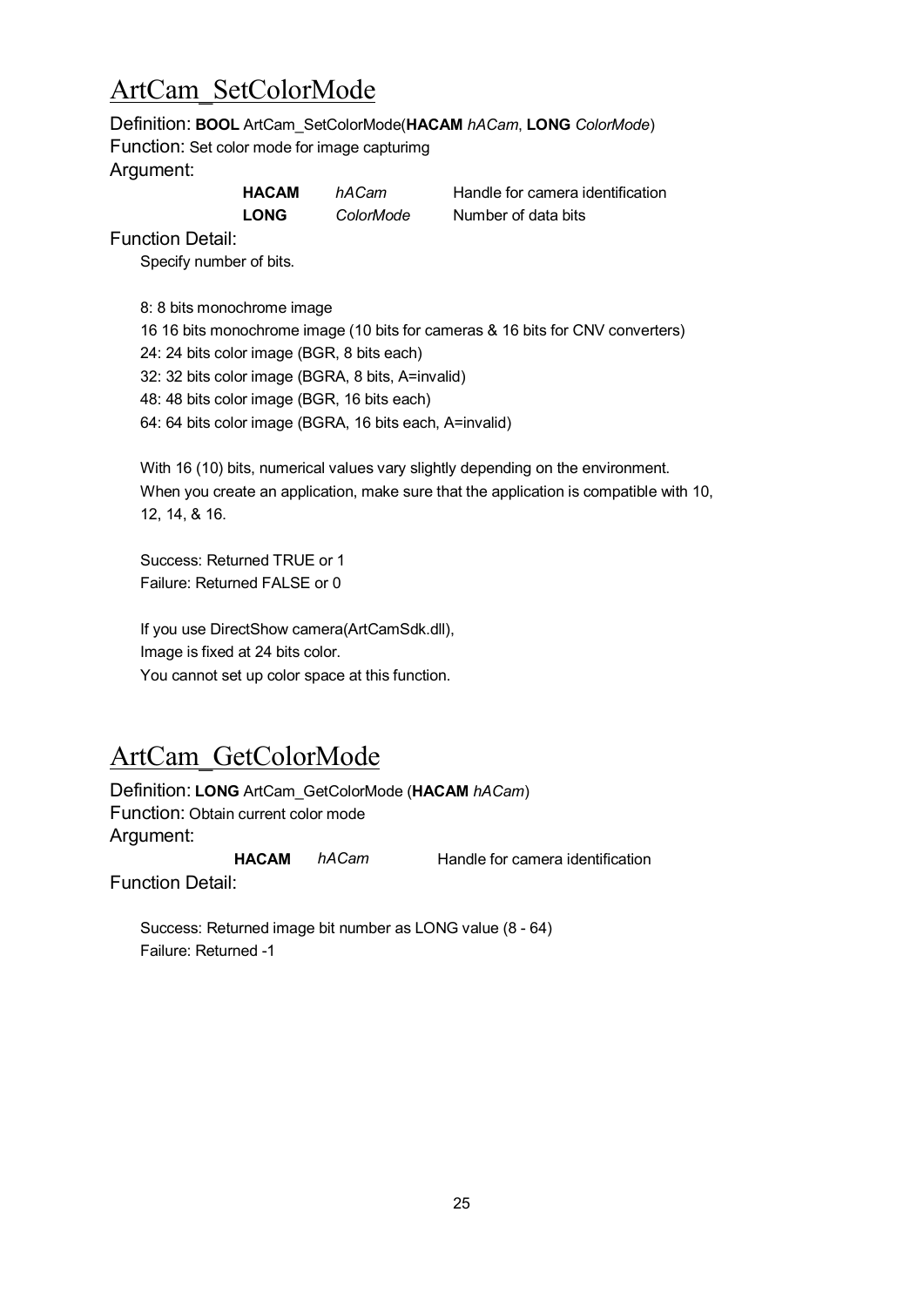### ArtCam\_SetCrossbar

Definition: **BOOL** ArtCam\_SetCrossbar(**HACAM** *hACam*, **LONG** *Input*, **LONG** *Output* ) Function: Specify analog port to be plugged Argument:

| HACAM       | hACam  | Handle for camera identification |
|-------------|--------|----------------------------------|
| <b>LONG</b> | Input  | Number of input port             |
| <b>LONG</b> | Output | Number of output port            |

Function Detail:

You can change connecting analog port. Specify an integral from 0 to "*Input*" to switch. *"Output"* is extension function and normally specify 0.

Success: Returned TRUE or 1 Failure: Returned FALSE or 0

This function is only for ArtCnv series.

This is only for switching input port of the model in which has several analog connecting ports, such as ArtCnvII-2ch, ArtCnv-HAKO.

Right after switching input port (about 100m/sec), image would be disordered because of obtaining a synchronized analog signal.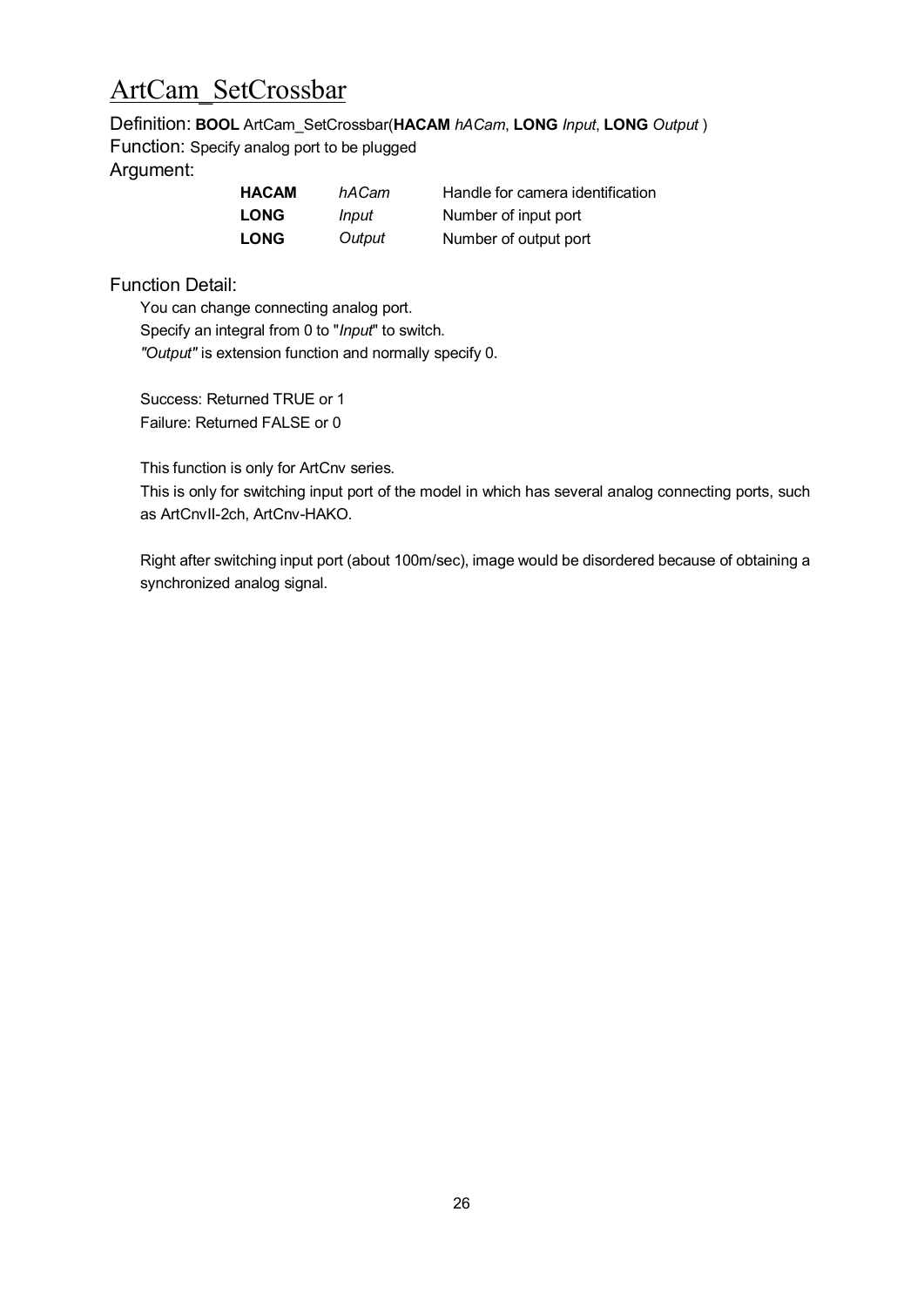# <span id="page-26-0"></span>ArtCam\_SetDeviceNumber

Definition: **BOOL** ArtCam\_SetDeviceNumber(**HACAM** *hACam*, **LONG** *Number*) Function: Assign number of device to be plugged Argument:

| <b>HACAM</b> | hACam  | Handle for camera identification |
|--------------|--------|----------------------------------|
| <b>LONG</b>  | Number | Assign device number from 0 to 9 |

Function Detail:

After you call this function and initialize with functions such as ArtCam\_ Preview, ArtCam\_ Record & ArtCam\_CallBackPreview, image of specified device will be displayed. To confirm device number, use ArtCam\_EnumDevice & ArtCam\_GetDeviceName.

Success: Returned TRUE or 1 Failure: Returned FALSE or 0

### ArtCam\_GetDeviceName

Definition: **BOOL** ArtCam\_GetDeviceName( HACAM hACam, LONG index, LPSTR szDeviceName, LONG nSize) Function: Obtain name of specified device

#### Argument:

| <b>HACAM</b> | hACam        | Handle for camera identification                   |
|--------------|--------------|----------------------------------------------------|
| <b>LONG</b>  | index        | Specify number of device from 0 to 9               |
| <b>LPSTR</b> | szDeviceName | Names of devices are copied, if they are operative |
| <b>LONG</b>  | nSize        | Size of szDeviceName                               |

Function Detail:

Confirm if device specified by index is operative. If it's operative, store the name of device to szDeviceName.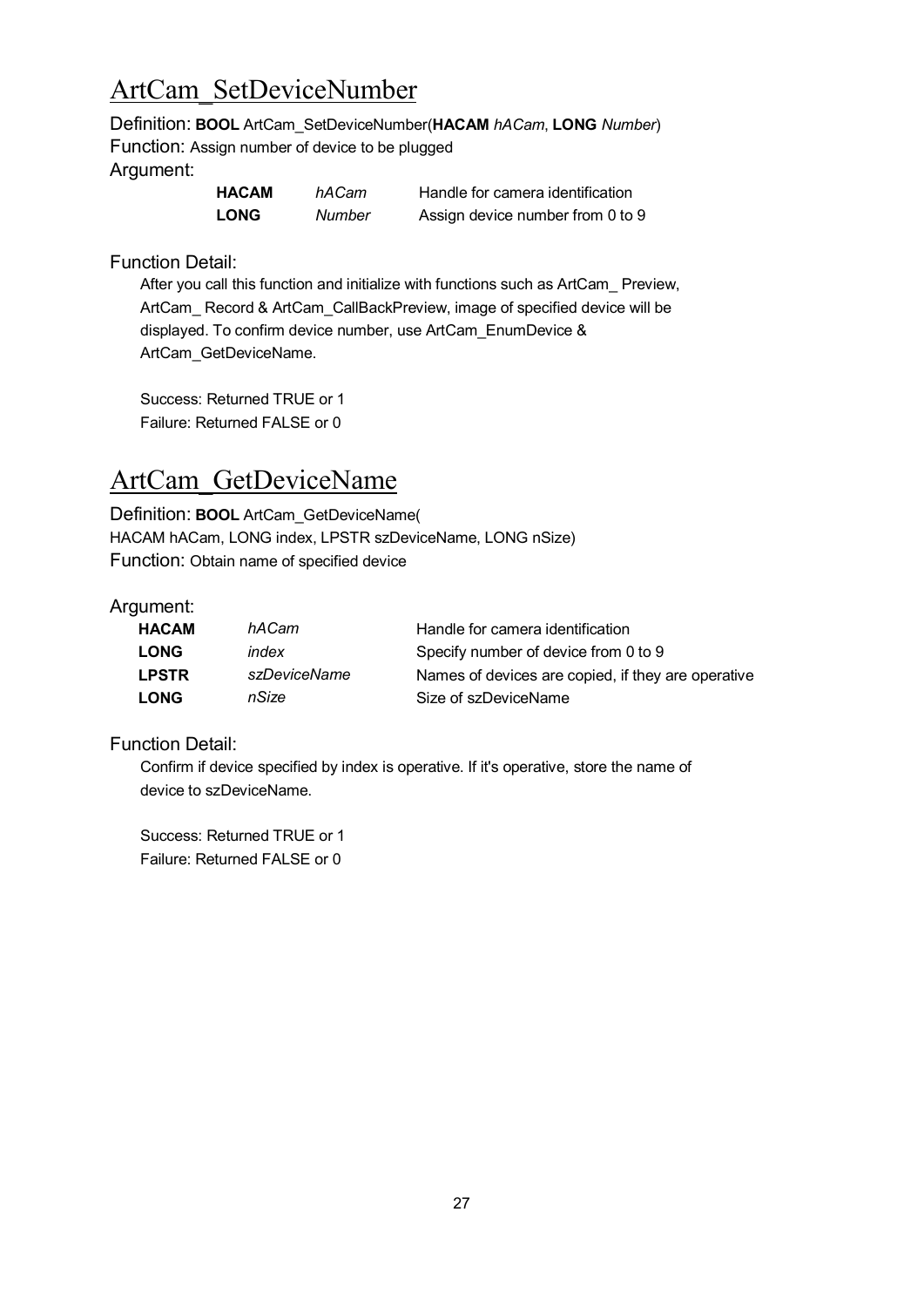# ArtCam\_EnumDevice

Definition: **LONG** ArtCam\_EnumDevice(**HACAM** *hACam*, **TCHAR** *szDeviceName*[10][256]) Function:Recount names of operative device

#### Argument:

| <b>HACAM</b> | hACam        | Handle for camera identification      |
|--------------|--------------|---------------------------------------|
| <b>TCHAR</b> | szDeviceName | Names of operative devices are copied |

Function Detail:

Utilized device name is stored in *szDeviceName.* For example, if two ARTCAM-130MI cameras are possible to use, Normaly, a string ArtCam130MI\_0 is stored in *szDeviceName*[0] a string ArtCam130MI\_1 is stored in *szDeviceName*[1]

Number specified by **ArtCam** SetDeviceNumber is same as alignment number stored in *szDeviceName*.

To use device stored in szDeviceName[1], specify ArtCam\_SetDeviceNumber (1).

If the function is successfully worked, utilized device number is returned as LONG value.

Please give the strings of [10][256] for second Argument. If a string is smaller than this, Return value would be returned to 0.

<span id="page-27-0"></span>You cannot use this function for VB.NET and C#.NET. To obtain device name with other languages, please use [ArtCam\\_GetDeviceName](#page-27-0)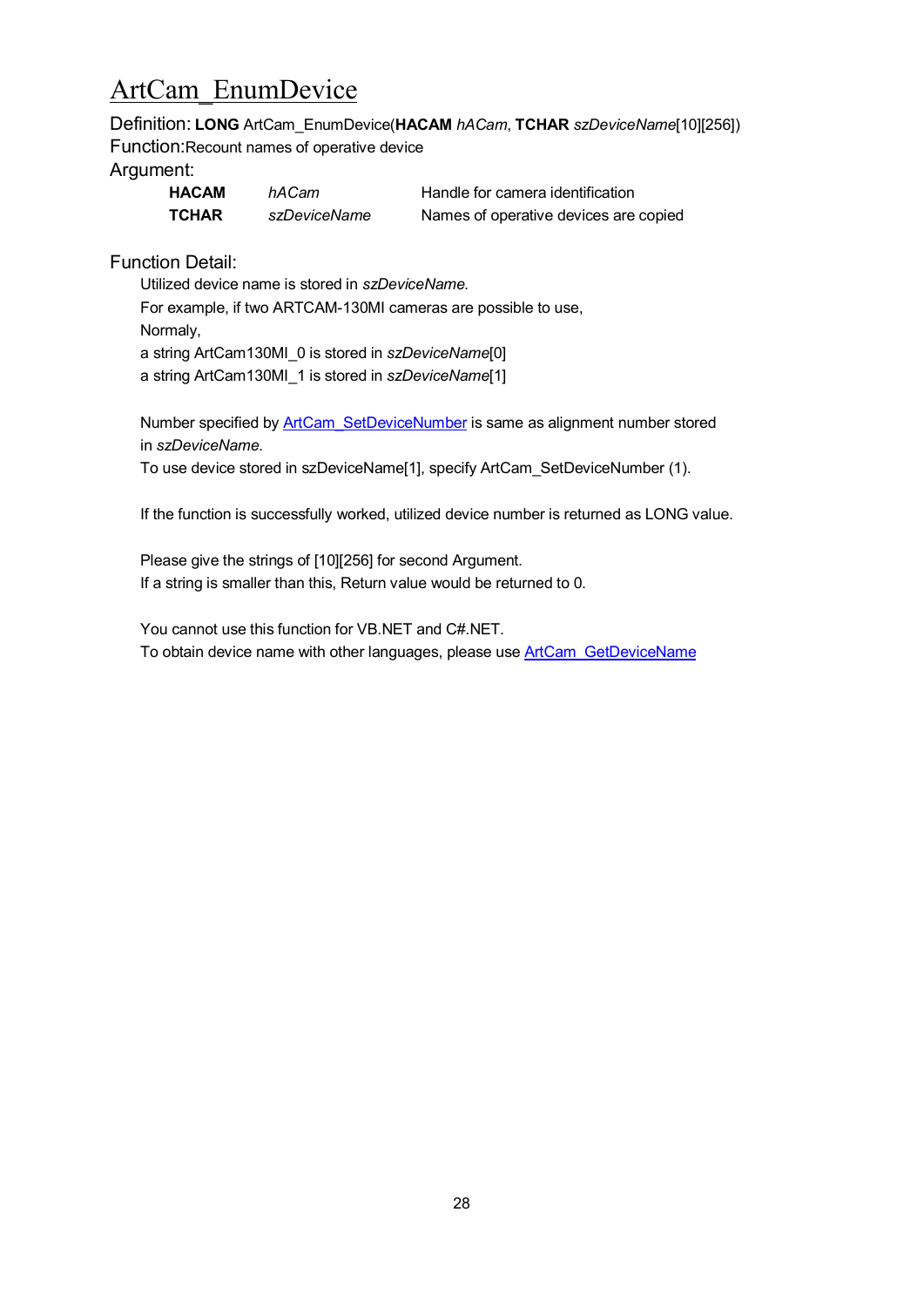### ArtCam\_SetCameraType

#### Definition: **BOOL** ArtCam\_SetCameraType(**HACAM** *hACam*, **LONG** *Flg*)

Function: Identified connecting SATA camera Argument:

| HACAM       | hACam | Handle for camera identification |
|-------------|-------|----------------------------------|
| <b>LONG</b> | Fla   | SATA camera type code            |

Function Detail:

Choose a SATA camera in which specified camera type code in *Flg*. Call after Initializing ArtCamSdk\_Sata.dll at Initialize function.

Caemra type code is define as below:

| <b>MODEL</b>      | <b>CAMERA TYPE CODE</b>      |
|-------------------|------------------------------|
| ARTSAT-0506LVDS   | ARTCAM CAMERATYPE SATA LVDS  |
| ARTCAM-300MI-SATA | ARTCAM CAMERATYPE SATA 300MI |
| ARTCAM-500MI-SATA | ARTCAM CAMERATYPE SATA 500MI |
| ARTCAM-MV413-SATA | ARTCAM CAMERATYPE SATA MV413 |
| ARTCAM-800MI-SATA | ARTCAM_CAMERATYPE_SATA_800MI |
| ARTCAM-036MI-SATA | ARTCAM CAMERATYPE SATA 036MI |
| ARTCAM-267KY-SATA | ARTCAM CAMERATYPE SATA 150P  |

## ArtCam\_GetCameraType

Definition: **LONG** ArtCam\_GetCameraType(**HACAM** *hACam*, **LPBOOL** *Error*) Function: Obtain connecting SATA camera Argument:

| <b>HACAM</b>  | hACam | Handle for camera identification |
|---------------|-------|----------------------------------|
| <b>LPBOOL</b> | Error | Error information                |

Function Detail:

Obtain connecting SATA camera's camera type code.

Caemra type code is define as below:

| <b>MODEL</b>      | <b>CAMERA TYPE CODE</b>      |
|-------------------|------------------------------|
| ARTSAT-0506LVDS   | ARTCAM_CAMERATYPE_SATA_LVDS  |
| ARTCAM-300MI-SATA | ARTCAM_CAMERATYPE_SATA_300MI |
| ARTCAM-500MI-SATA | ARTCAM_CAMERATYPE_SATA_500MI |
| ARTCAM-MV413-SATA | ARTCAM_CAMERATYPE_SATA_MV413 |
| ARTCAM-800MI-SATA | ARTCAM CAMERATYPE SATA 800MI |
| ARTCAM-036MI-SATA | ARTCAM_CAMERATYPE_SATA_036MI |
| ARTCAM-267KY-SATA | ARTCAM_CAMERATYPE_SATA_150P  |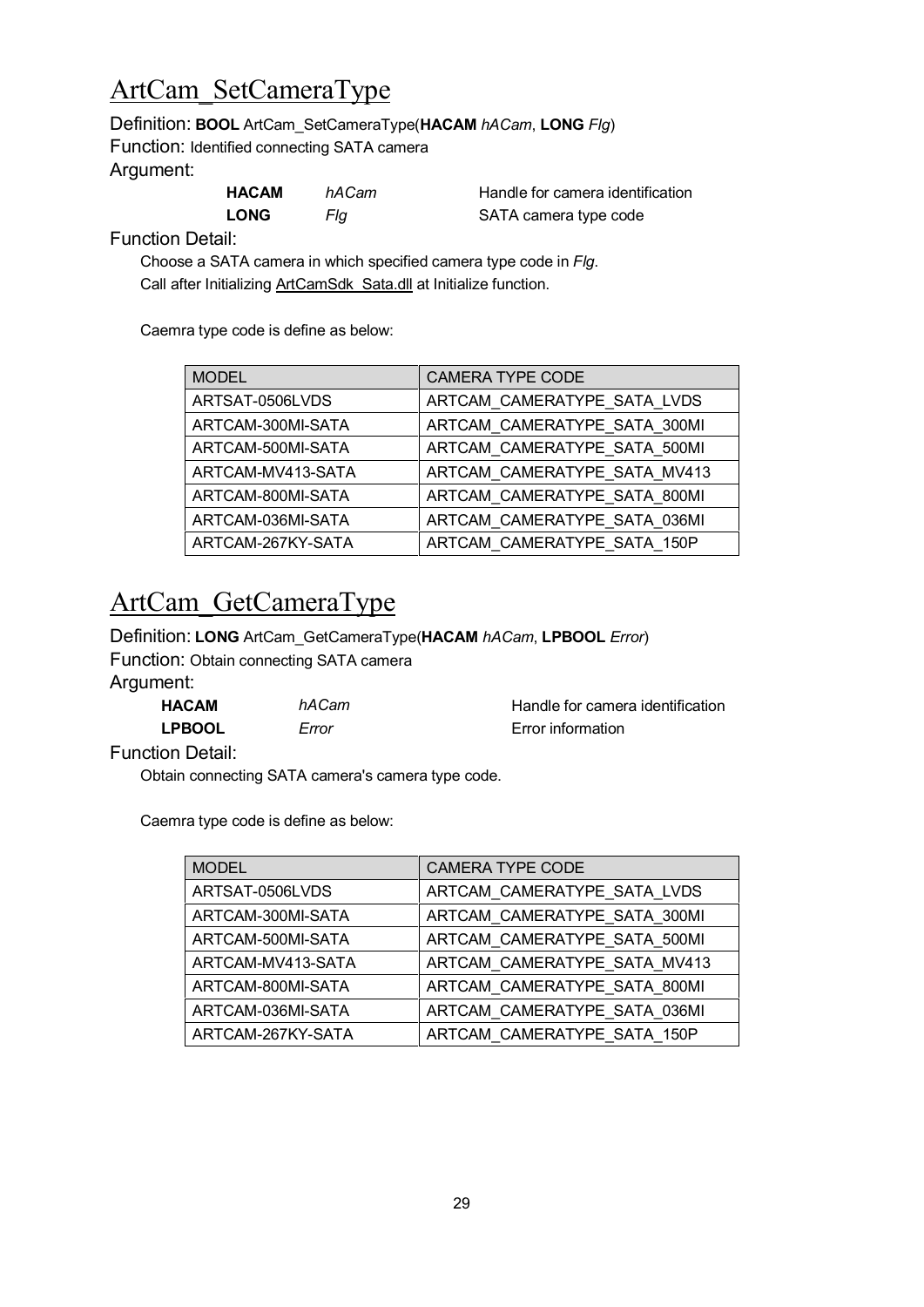# <span id="page-29-0"></span>ArtCam\_Width

Definition: **LONG** ArtCam\_Width(**HACAM** *hACam*) Function: Obtain width of camera image Argument: **HACAM** *hACam* Handle for camera identification

Function Detail:

DirectShow camera (ArtCamSdk.dll) : Assigned Width value is retu[rned at](#page-22-0) [ArtCam\\_SetCaptureWindow](#page-21-0)

Cameras that capture size is fixed : Standard size set within SDK is returned by LONG value. (ArtCnvSdk.dll, ArtCamSdk\_150P3.dll, ArtCamSdk\_500P.dll etc...)

Cameras that capture size is flexible : Assigned Heffective value at [ArtCam\\_SetCaptureWindowEx](#page-22-0) is returned by LONG value.

## <span id="page-29-1"></span>ArtCam\_Height

Definition: **LONG** ArtCam\_Height(**HACAM** *hACam*) Function: Obtain height of camera image Argument: **HACAM** *hACam* Handle of camera identification Function Detail:

DirectShow camera (ArtCamSdk.dll) :

Assigned Height value is returned at **ArtCam\_SetCaptureWindow** by LONG value.

Cameras that capture size is fixed : Standard size set within SDK is returned by LONG value. (ArtCnvSdk.dll, ArtCamSdk\_150P3.dll, ArtCamSdk\_500P.dll etc...)

Cameras that capture size is flexible : Assigned Veffective value at ArtCam\_SetCaptureWindowEx is returned by LONG value.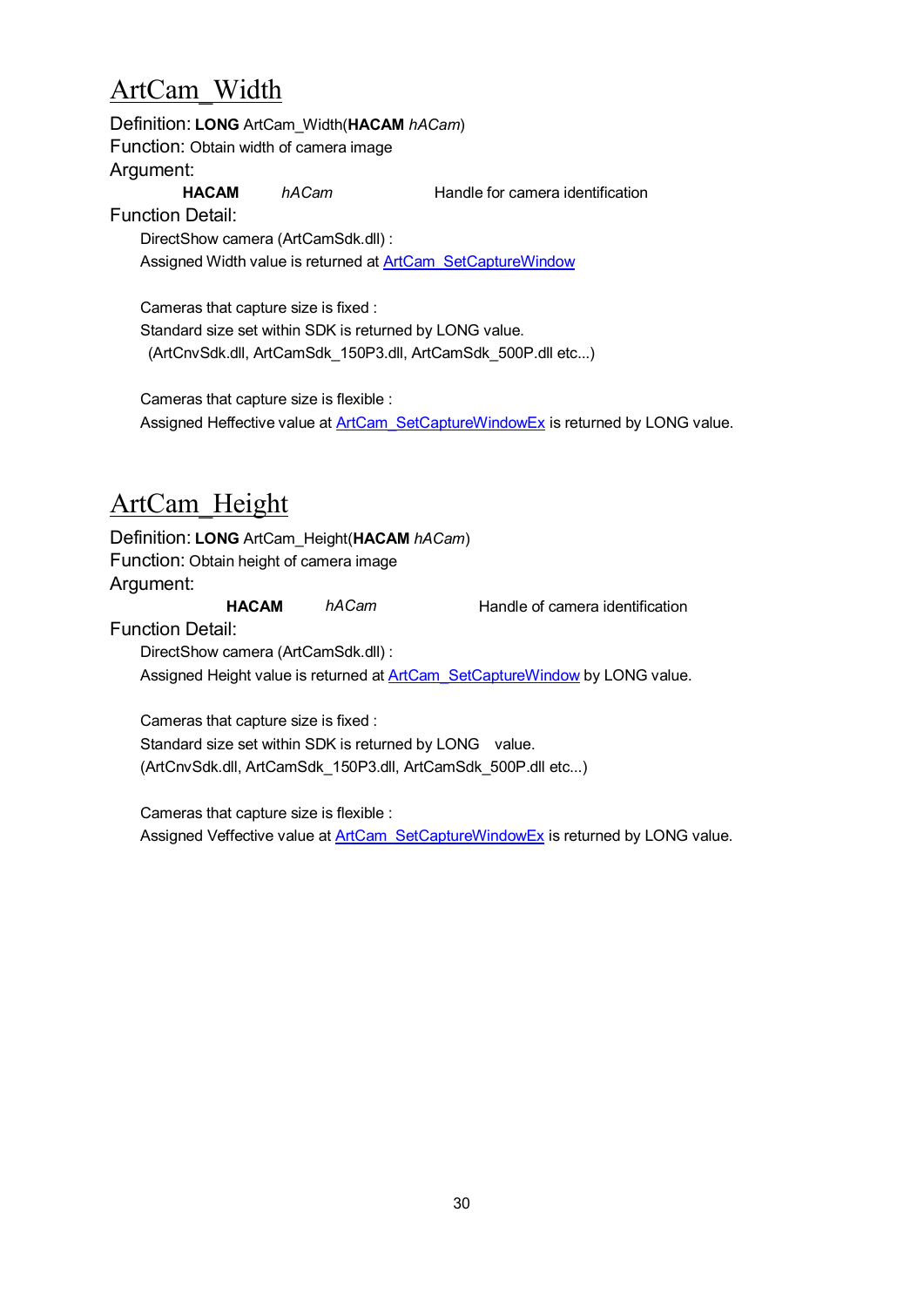### <span id="page-30-0"></span>ArtCam\_Fps

Definition: **LONG** ArtCam\_Fps(**HACAM** *hACam*) Function: Obtain frame rate of camera

Argument:

**HACAM** *hACam* Handle for camera identification

Function Detail:

Obtained setting frame rate by LONG value. Frame rate is obtained by following: FPS \* 10 If FPS is 30, it will be 300.

This function is only for ArtCamSdk.dll (DirectShow camera)

# ArtCam\_GetCameraInfo

Definition: **BOOL** ArtCam\_GetCameraInfo(**HACAM** *hACam*, **LPCAMERAINFO** *pInfo*) Function: Obtain camera information

Argument:

| <b>HACAM</b>        | hACam |
|---------------------|-------|
| <b>LPCAMERAINFO</b> | plnfo |

**Handle for camera identification LPCAMERAINFO** *pInfo* Camera information

Function Detail:

Obtaing the information of connecting camera's setting possible value.

CAMERAINFO type structure is defined as below:

CAMERAINFO {

|  | LONG        | ISize:              | // structure's size                                        |
|--|-------------|---------------------|------------------------------------------------------------|
|  | <b>LONG</b> | IWidth:             | // Camera's effective maximum width                        |
|  | <b>LONG</b> | IHeight;            | // Camera's effective maximum height                       |
|  | LONG        | IGlobalGainMin;     | // Lowest value of global gain(cannot use -1 camera)       |
|  | LONG        | IGlobalGainMax;     | // Maximum value of global gain(cannot use -1 camera)      |
|  |             | LONG IColorGainMin: | // Lowest value of color gain (cannot use -1 camera)       |
|  |             | LONG IColorGainMax; | // Maximum value of color gain (cannot use -1 camera)      |
|  | LONG        | IExposureMin;       | // Lowest value of exposure time(cannot use -1 camera)     |
|  | <b>LONG</b> | IExposureMax;       | // Maximum value of exposure time(cannot use -1<br>camera) |
|  |             |                     |                                                            |

} \*LPCAMERAINFO;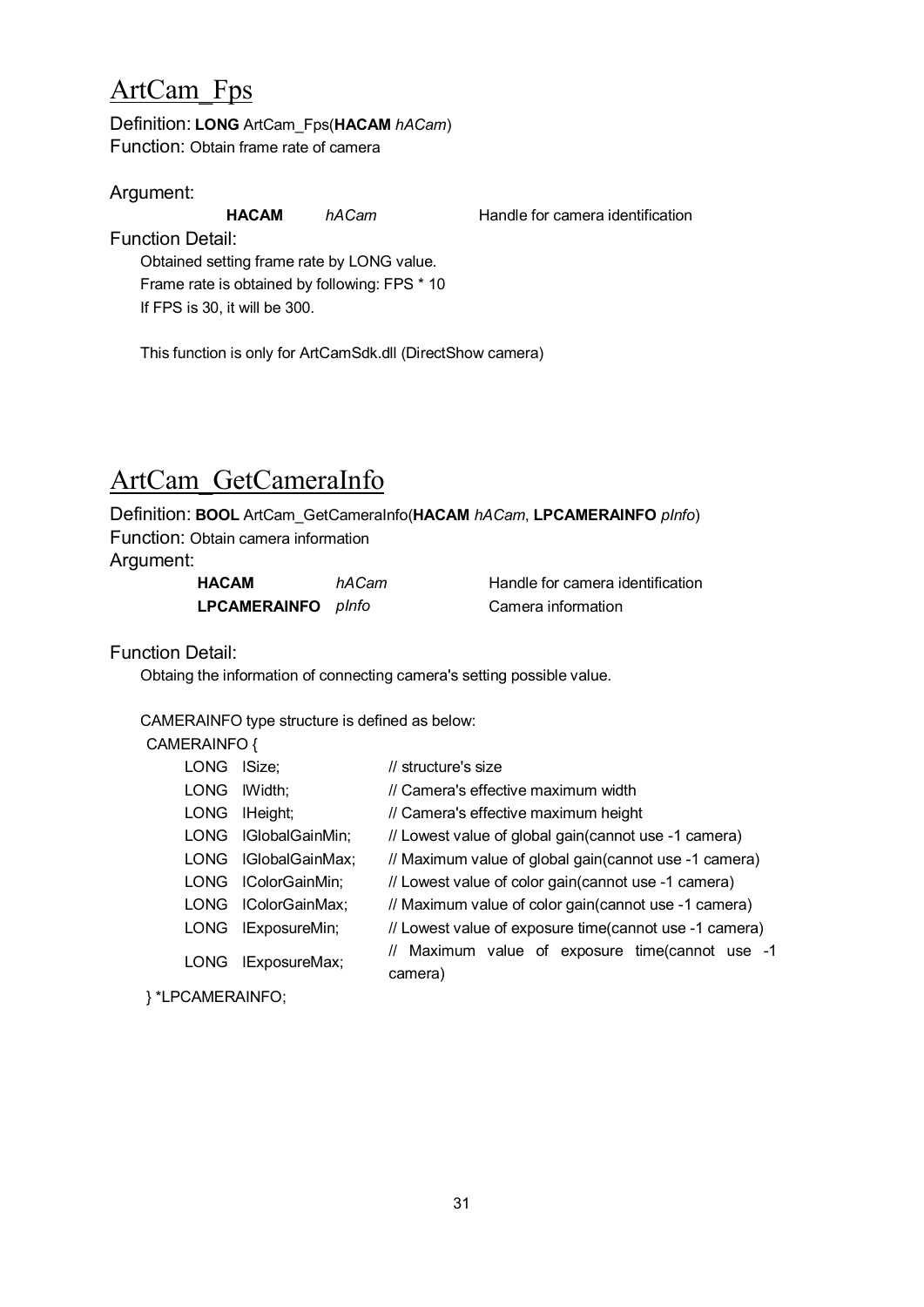### ArtCam\_SetIOPort

#### Definition: **BOOL** ArtCam\_SetIOPort(

**HACAM** *hACam*, **BYTE** *byteData*, **LONG** *longData*, **DWORD** *Reserve*)

Function: Write data to IO.

Argument:

| <b>HACAM</b> | hACam    | Handle for camera identification |
|--------------|----------|----------------------------------|
| <b>BYTE</b>  | byteData | Data written in IO (byte data)   |
| <b>LONG</b>  | longData | Not in use. Please specify 0.    |
| <b>DWORD</b> | Reserve  | Not in use. Please specify 0.    |

Function Detail:

Write data (8 bit) into I/O port.

Port will be initialized at low level when loading device driver (i.e. loading operating system or plugging USB)

```
e.g. When "0x0C" is saved into "byteData", both OUT0 and OUT1 ports will be at Hi
level.
```
Success: Returned TRUE or 1 Failure: Returned FALSE or 0

### ArtCam\_GetIOPort

#### Definition: **BOOL** ArtCam\_GetIOPort(

#### **HACAM** *hACam*, **LPBYTE** *byteData*, **LPLONG** *longData*, **DWORD** *Reserve*)

Function: Read data from IO

Argument:

| <b>HACAM</b>  | hACam    | Handle for camera identification |
|---------------|----------|----------------------------------|
| <b>LPBYTE</b> | byteData | Data read from IO (byte data)    |
| <b>LPLONG</b> | longData | Not in use. Please specify NULL. |
| <b>DWORD</b>  | Reserve  | Not in use. Please spegify 0.    |

Function Detail:

Read data (8 bit) from I/O port. At the newest driver (July 11th. 2007) Low level (LSB)'s 1and 2 bits are IN0, and IN1 port.

Input level of port returns 1 when it is Hi in byteData. e.g. When IN0 level is Low and IN1 level is Hi, "0x02" will be in byteData.

Success: Returned TRUE or 1 Failure: Returned FALSE or 0

This function is effective only for corresponded to I/O customized camera.

Port is Initialized to Low level at the time device drive is loading (Start OS or connecting USB). Voltage is unstable till driver is loaded.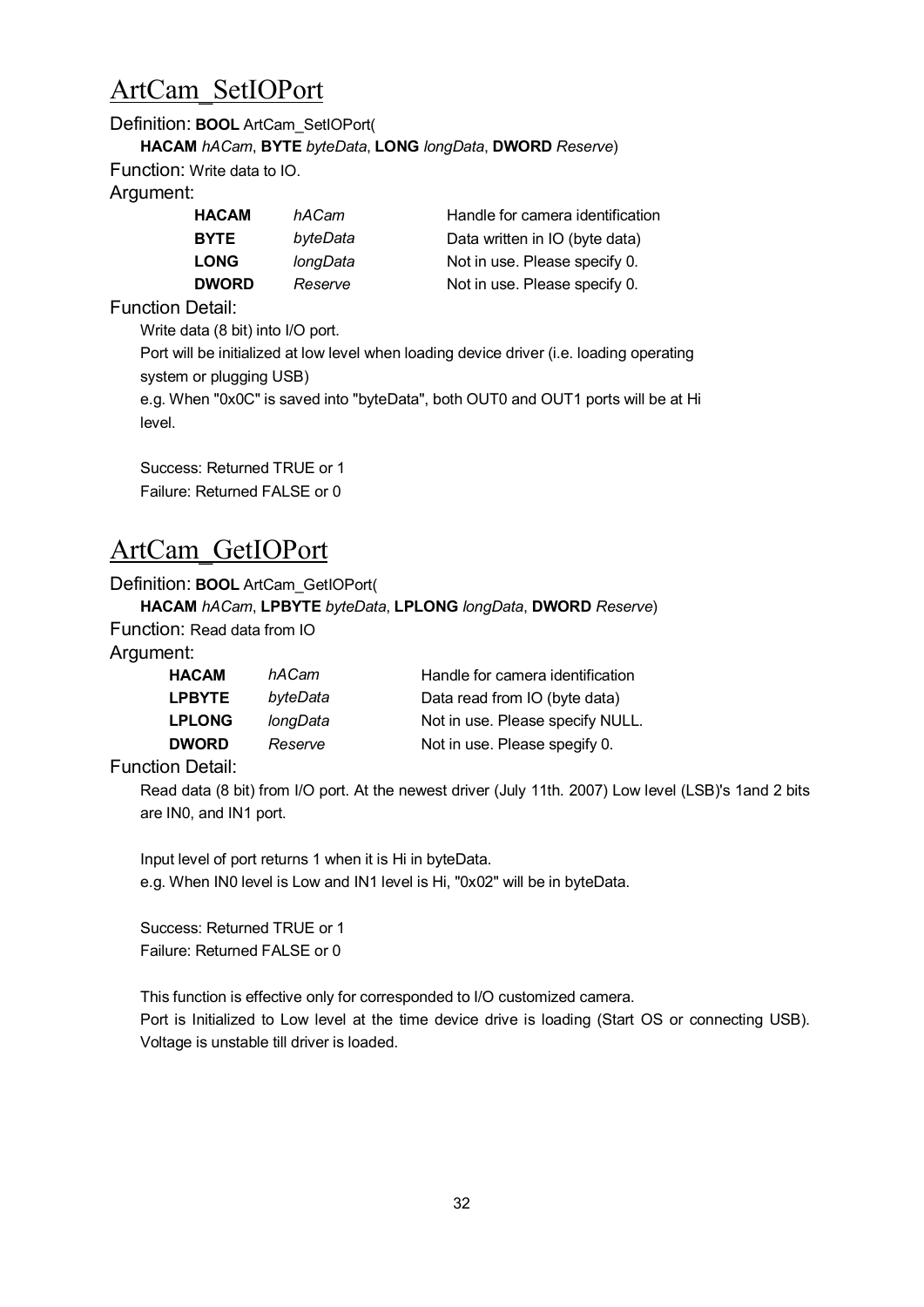### ArtCam\_SetSubSample

Definition: **BOOL** ArtCam\_SetSubSample(**HACAM** *hACam*, **LONG** *SubSampleMode*) Function: Set sub-sampling mode

#### Argument:

**LONG** *SubSampleMode* Sub-sampling mode

**HACAM** *hACam* Handle for camera identification

Function Detail:

This function sets sub-sampling transfer mode. Thinning out image is transferred. Image is thinned out by value set in *SubSampleMode.*

SUBSAMPLE\_1 All data SUBSAMPLE\_2 Data equals to half of matrix SUBSAMPLE\_4 Data equals to quarter of matrix SUBSAMPLE\_8 Data equals to eighth of matrix

Success: Returned TRUE or 1 Failure: Returned FALSE or 0

When **ArtCam** CallBackPreview is used in this function, data less than assigned image size is transferred.

Transfer mode is different at each models. There is not this function at CCD camera.

# ArtCam\_GetSubSample

Definition: LONG ArtCam\_GetSubSample(**HACAM** *hACam*) Function: Obtain current sub-sampling mode Argument:

HACAM *hACam* Handle for camera identification

Function Detail:

Obtain current pixel skipping transfer mode.

SUBSAMPLE\_1 All data SUBSAMPLE\_2 Data equals to half of matrix SUBSAMPLE\_4 Data equals to quarter of matrix SUBSAMPLE\_8 Data equals to eighth of matrix

Return -1 if the function is Failureed.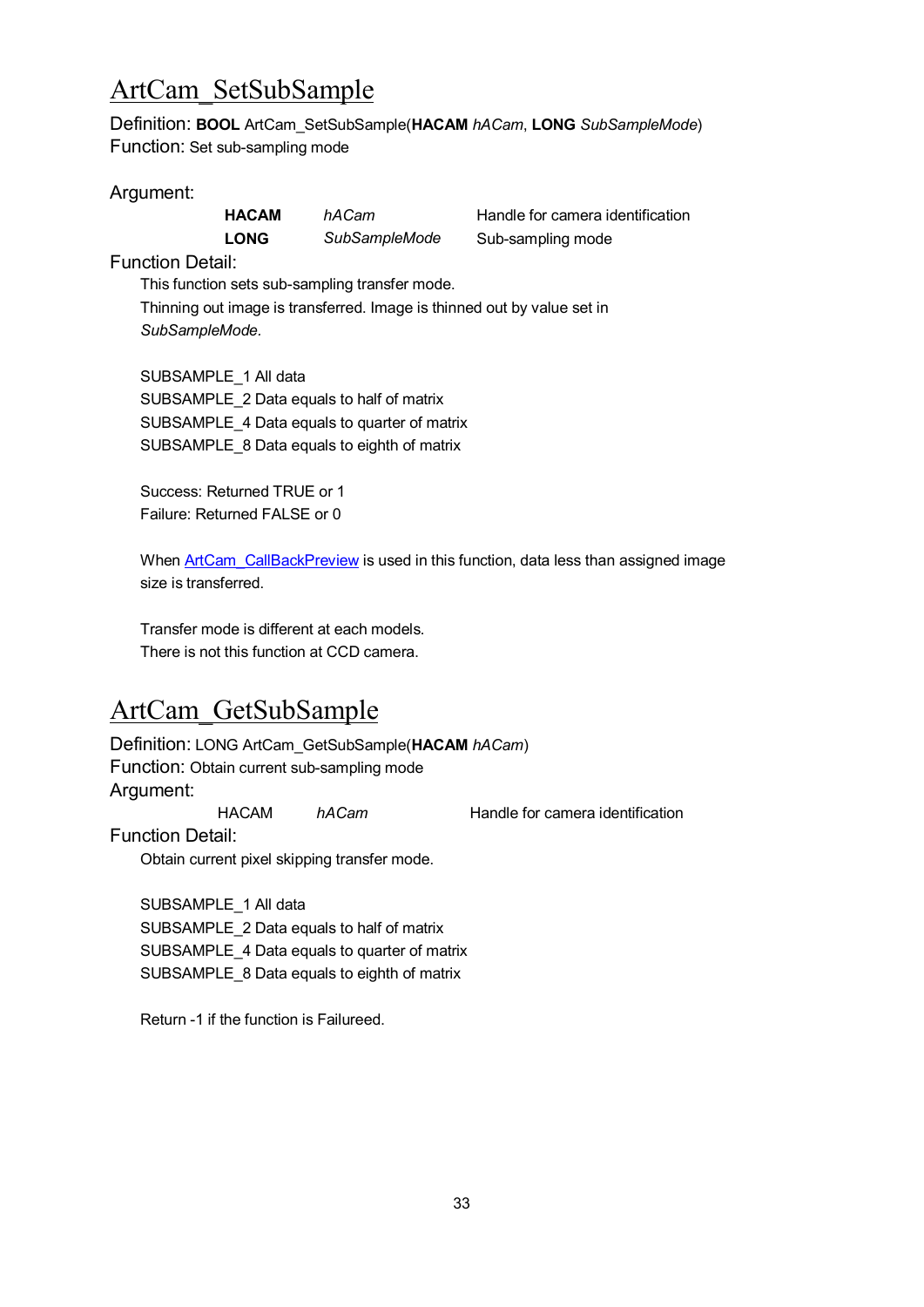### ArtCam\_SetWaitTime

#### Definition: **BOOL** ArtCam\_SetWaitTime(**HACAM** *hACam*, **LONG** *WaitTime*) Function: Assign WaitTime

#### Argument:

| <b>HACAM</b> | hACam    | Handle for |
|--------------|----------|------------|
| <b>LONG</b>  | WaitTime | WaitTime   |

**HACAM** *hACam* Handle for camera identification

Function Detail:

This function assigns waiting time for obtaining video from **[ArtCam\\_Preview](#page-8-0)** and [ArtCam\\_CallBackPreview](#page-8-2).

Specified wait time between frame by mm/sec. Default is 10.

Success: Returned TRUE or 1. Failure: Returned FALSE or 0.

Frame rate will be increased when you assign a small value in Wait Time. Missing will be decreased. CPU's using rate will be increased.

Please specify between 5 to 20 as average number.

Frame rate will decrease when you assign a large value for Wait Time

### ArtCam\_GetWaitTime

Definition: **LONG** ArtCam\_GetWaitTime(**HACAM** *hACam*) Function: Obtain WaitTime

Argument:

**HACAM** *hACam* Handle for camera identification

Function Detail:

Success: Obtain current Wait Time by LONG value to RETURN value. Failure: Return -1 to RETURN value.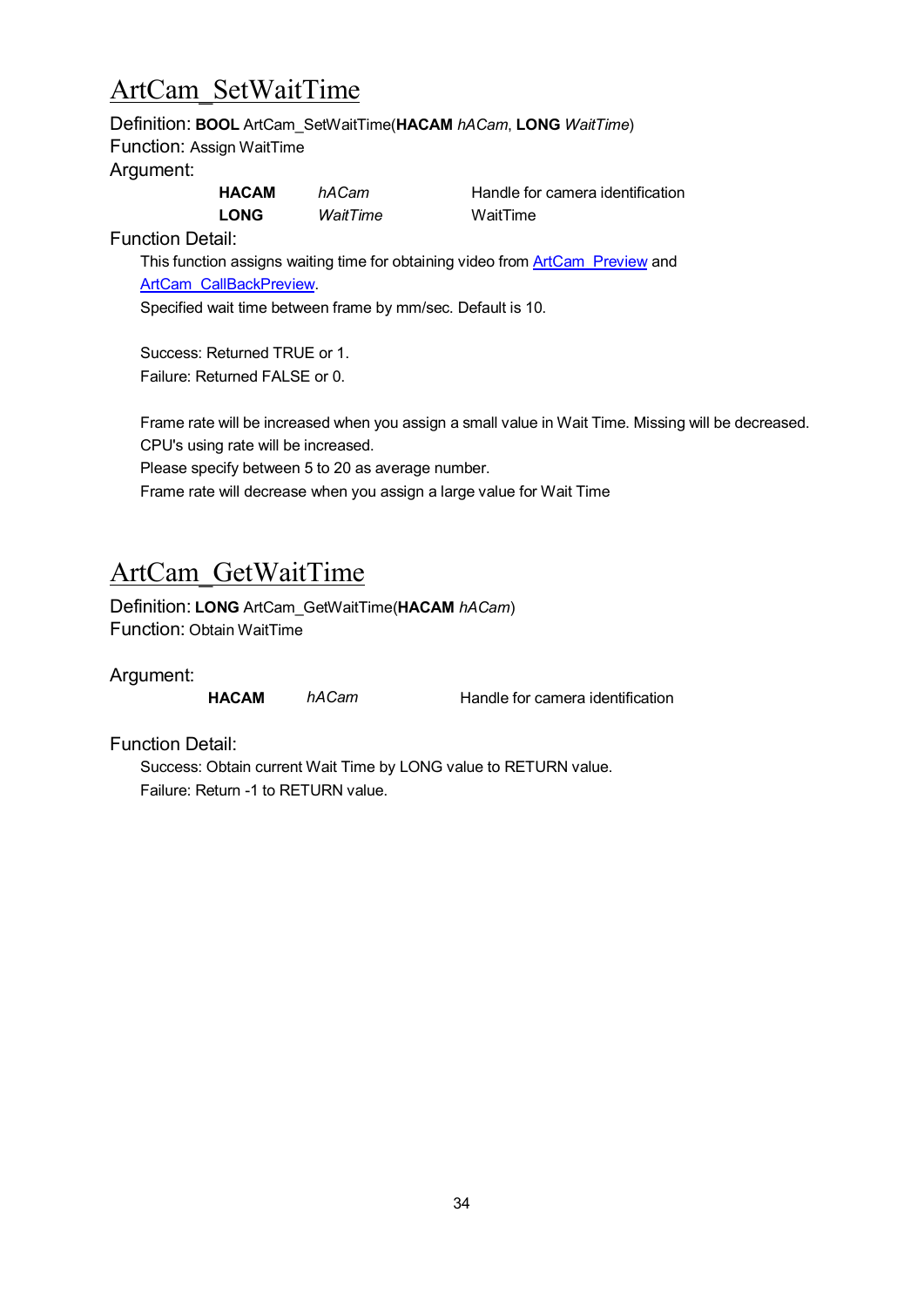### ArtCam\_SetMirrorV

Definition: **BOOL** ArtCam\_SetMirrorV(**HACAM** *hACam*, **BOOL** *Flg*)

Function: Set flip vertical mirroring function Argument:

| <b>HACAM</b> | hACam | Handle for ca |
|--------------|-------|---------------|
| <b>BOOL</b>  | Fla   | Reverse flag  |

**HACAM** *hACam* Handle for camera identification

Function Detail:

With camera's hardware function, you can transfer data in flip vertical. Setting *Flg* to True will enable mirroring function, while false will disable the function.

Success: Returned TRUE or 1 Failure: Returned FALSE or 0

Each models has different default flg.

# ArtCam\_GetMirrorV

Definition: **BOOL** ArtCam\_GetMirrorV(**HACAM** *hACam*) Function:Obtain conditions of flip vertical mirroring function

Argument:

**HACAM** *hACam* Handle for camera identification

Function Detail:

Confirm if flip vertical mirroring function is enabled or not.

Mirroring function enabled: True Mirroring function disabled: False

Each models has different default flg.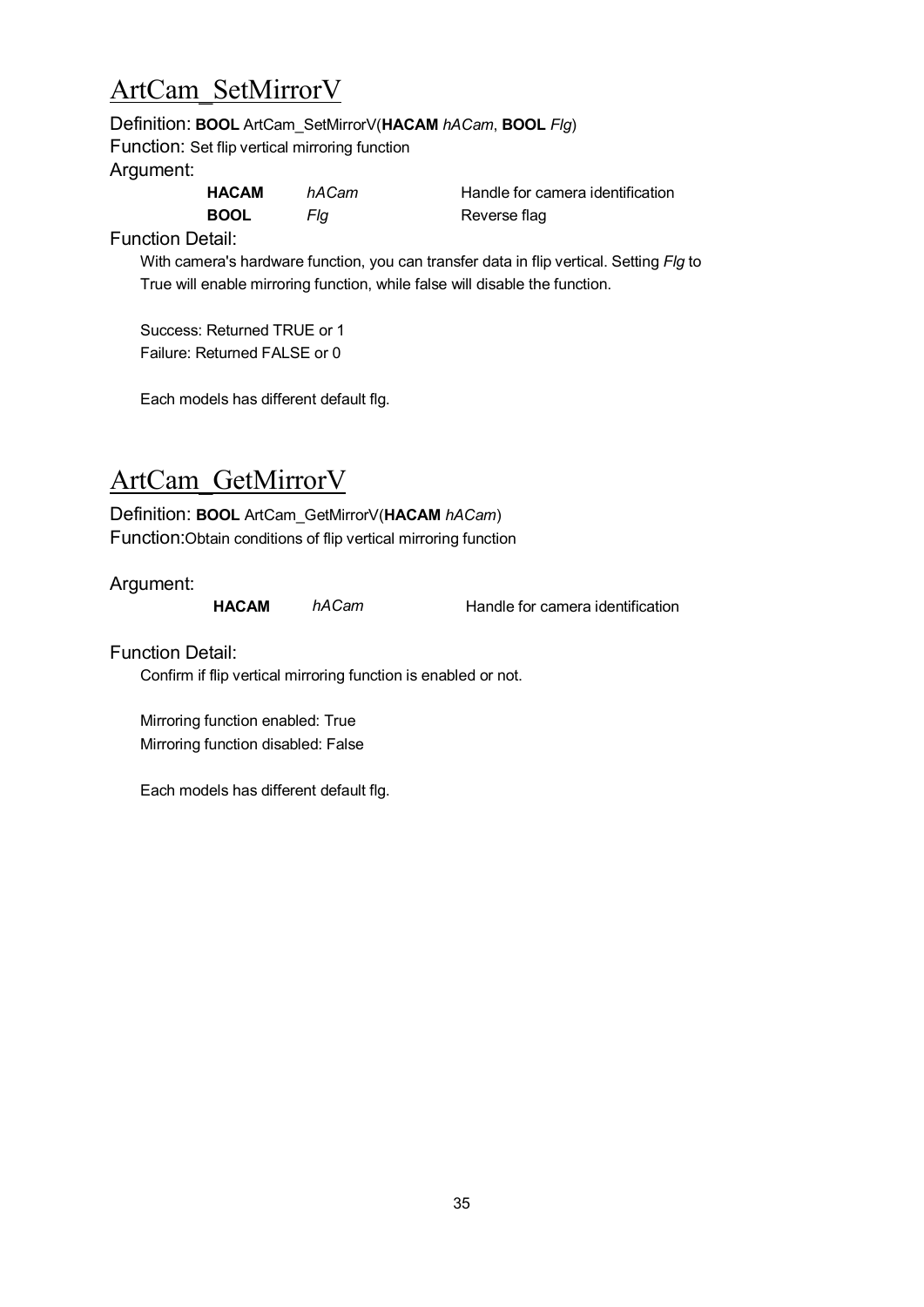### ArtCam\_SetMirrorH

Definition: **BOOL** ArtCam\_SetMirrorH(**HACAM** *hACam*, **BOOL** *Flg*) Function:Set flip horizontal mirroring function

#### Argument:

**BOOL** *Flg* Reverse flag

**HACAM** *hACam* Handle for camera identification

Function Detail:

With camera's hardware function, you can transfer data in flip horizontal. Setting Flg to True will enable mirroring function, while false will disable the function.

Success: Returned TRUE or 1 Failure: Returned FALSE or 0

Each models has different default flg.

### ArtCam\_GetMirrorH

#### Definition: **BOOL** ArtCam\_GetMirrorH(**HACAM** *hACam*)

Function:Obtain current conditions of flip horizontal mirroring function Argument:

**HACAM** *hACam* Handle for camera identification

Function Detail:

With camera's hardware function, you can transfer data in flip horizontal.

Mirroring function enabled: True Mirroring function disabled: False

Each models has different default flg.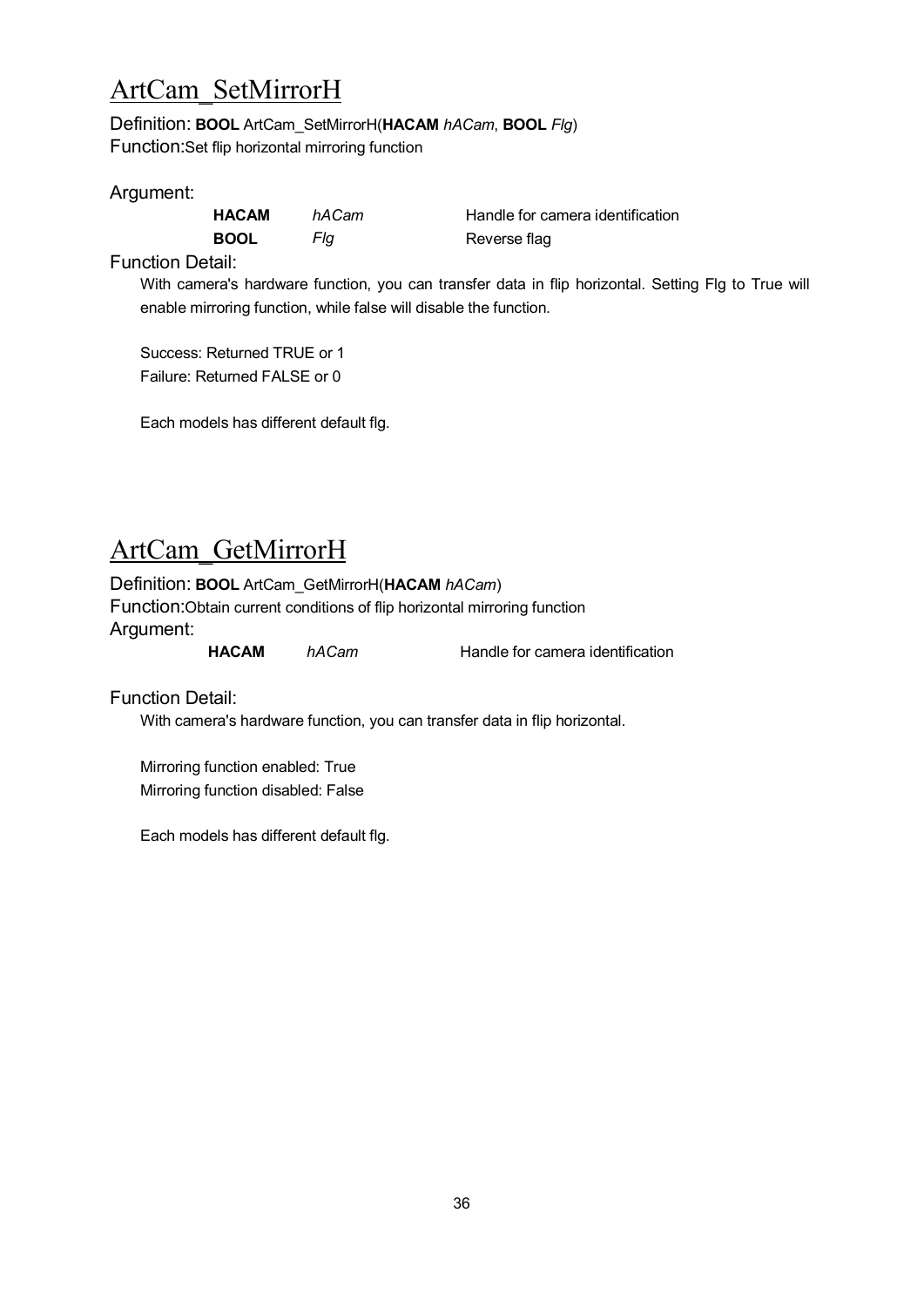## ArtCam\_SetHalfClock

Definition: **BOOL** ArtCam\_SetHalfClock(**HACAM** *hACam*, **LONG** *Value*) Function: Halve clock speed of camera

#### Argument:

**LONG** *Value* Flag for half clock

**HACAM** *hACam* Handle for camera identification

Function Detail:

Clock speed of camera can be halved. Halving clock speed will halve frame rate. Halve clock is effective when specified 1 on *Value*. In validate at 0.

Success: Returned TRUE or 1 Failure: Returned FALSE or 0

Use this function when: Does not require high frame rate Connect several cameral Use low spec PC USB transferring speed is not enough and an image is disordered. Use 10 bits transfer mode

This function does not allow direct switching.

Having set this function in advance, clock switching will be reflected when you initialize using image capturing functions.

Depending on models, clock switching may take up to several seconds.

### ArtCam\_GetHalfClock

Definition: **LONG** ArtCam\_GetHalfClock(**HACAM** *hACam*, **LPBOOL** *Error*) Function: Obtain condition of camera clock

Argument:

**LPBOOL** *Error* Error information

**HACAM** *hACam* Handle for camera identification

Function Detail:

Obtain current condition of camera clock speed by LONG value Effective half clock: 1 Invalid half clock: 0.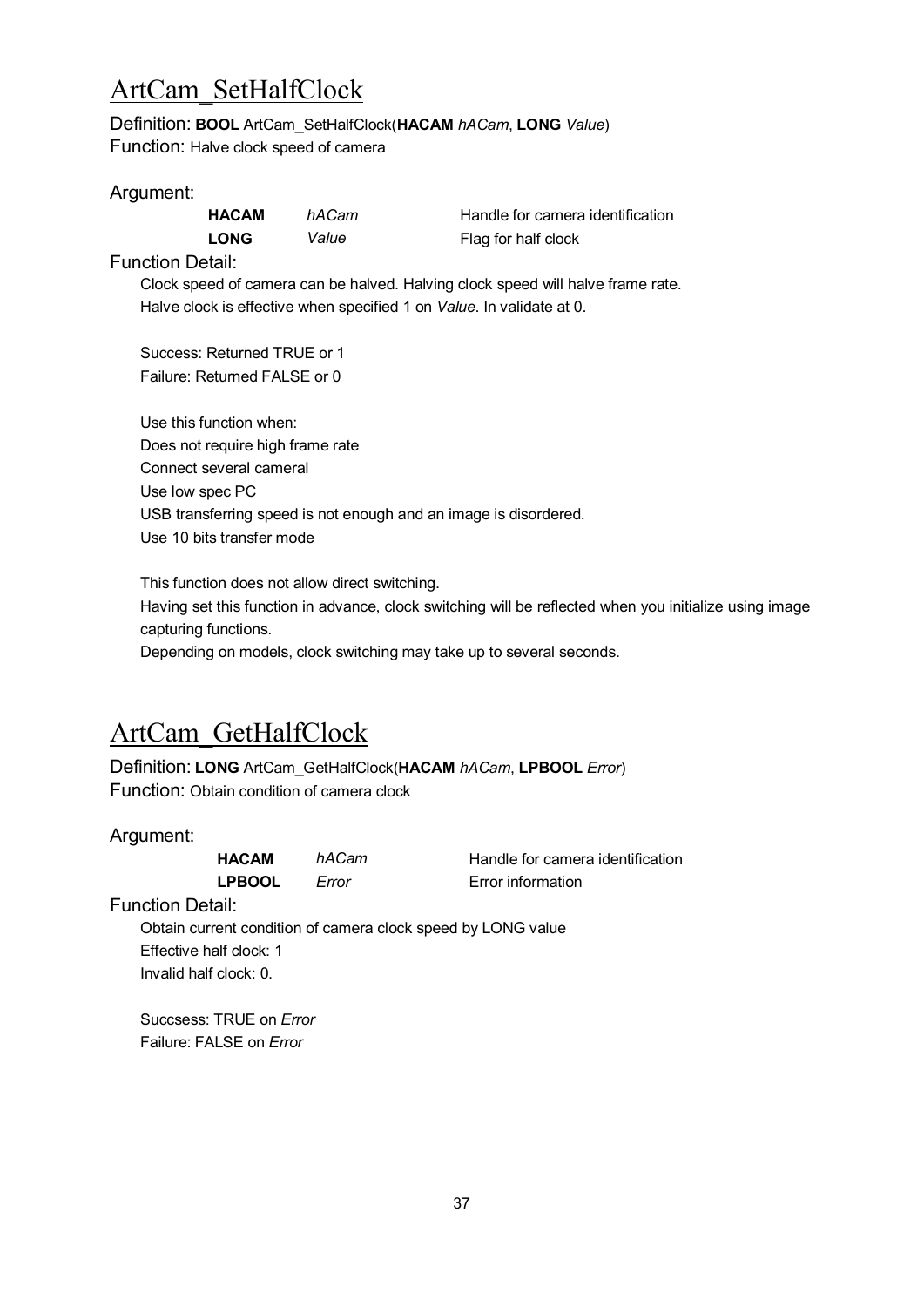### ArtCam\_SetAutoIris

Definition: **BOOL** ArtCam\_SetAutoIris(**HACAM** *hACam*, **LONG** *Value*) Function: Set condition of auto-iris

#### Argument:

| <b>HACAM</b> | hACam | Handle for came    |
|--------------|-------|--------------------|
| <b>LONG</b>  | Value | Flag for auto-iris |

**HACAM** *hACam* Handle for camera identification

Function Detail:

Set up Auto Iris (Auto brightness revision)'s effectrive/invalid. specify in *Value*:

*Value* =0 Invalid *Auto Iris Value*=1 Effective Auto Iris by Shutter Speed *Value*=2 Effective Auto Iris by Global Gain

Success: Returned TRUE or 1 Failure: Returned FALSE or 0

There are some difference depend on using environment by each model. We recommend to avoid using this function with filter because if filter of Sharpness or Brightness is effective, this function would not work properly.

#### ArtCam\_GetAutoIris

Definition: **LONG** ArtCam\_GetAutoIris(**HACAM** *hACam*, **LPBOOL** *Error*) Function: Obtain condition of auto-iris

#### Argument:

**LPBOOL** *Error* Error information

**HACAM** *hACam* Handle for camera identification

Function Detail:

Obtain current condition of auto-iris (Auto brightness revision) by LONG value. Success: Invalid=0 Exposure time settings=1 Gain settings=2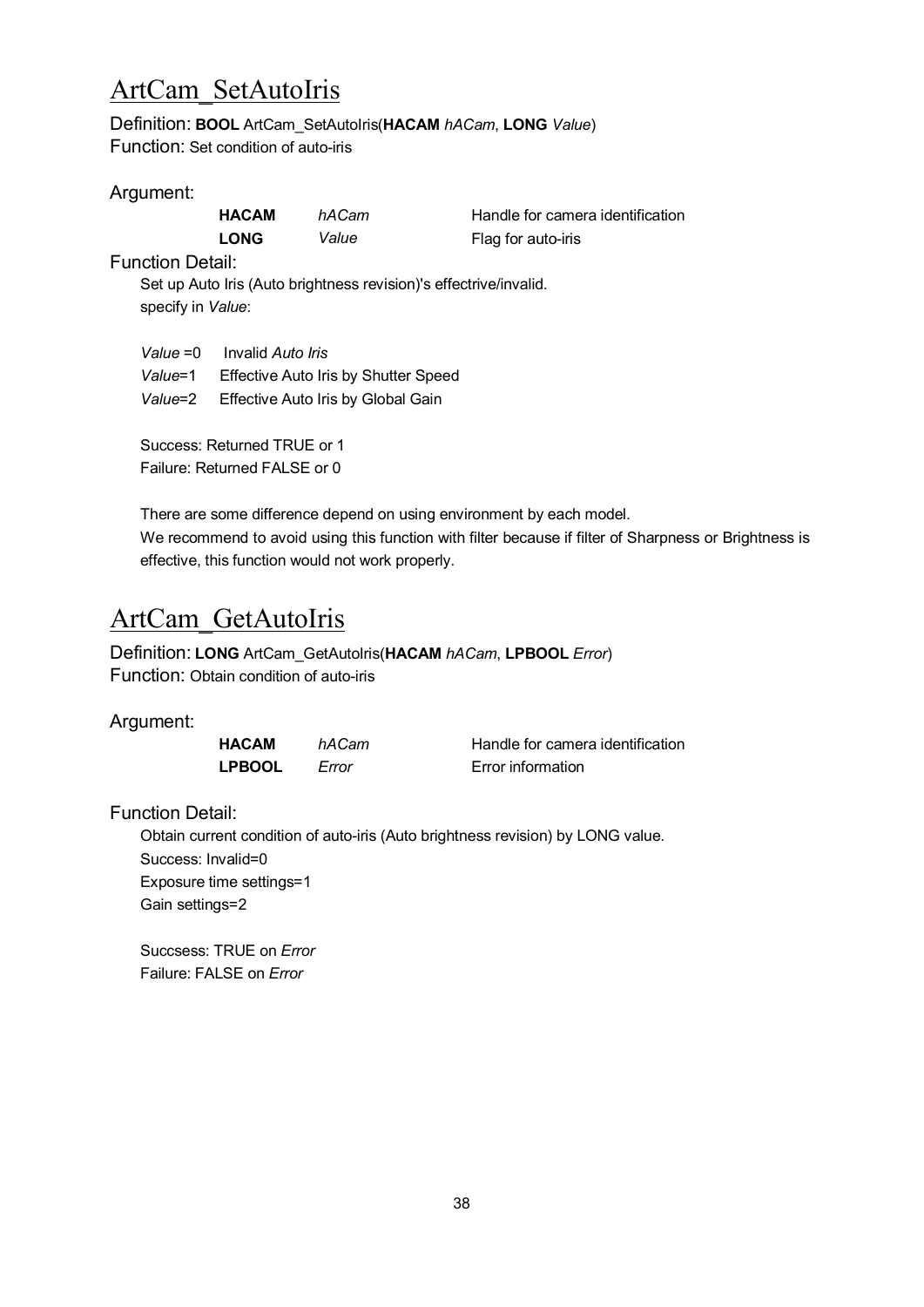### <span id="page-38-0"></span>ArtCam\_ SetSamplingRate

Definition: **BOOL** ArtCam\_SetSamplingRate(**HACAM** *hACam*, **LONG** *Value*) Function: Set frame rate and capturing size

#### Argument:

| <b>HACAM</b> | hACam | Handle for came |
|--------------|-------|-----------------|
| <b>LONG</b>  | Value | Capturing mode  |

**HACAM** *hACam* Handle for camera identification

Function Detail:

Set analog signal's frame rate and capturing size Set 0-3 on *Value.* Set up capture mode as below(NTSC)

*Value* =0 720 \* 470 30 frame *Value* =1 720 \* 480 15 frame *Value* =2 640 \* 470 30 frame *Value* =3 640 \* 480 15 frame

Success: Returned TRUE or 1 Failure: Returned FALSE or 0

This function is only for NTSC-USB2.0 converter ARTCNVII (ArtCnvSdk.dll). Does not stretch an image.

If specified size signal is not input, there might be black or green line on four corners.

### ArtCam\_ GetSamplingRate

Definition: **LONG** ArtCam\_GetSamplingRate(**HACAM** *hACam*, **LPBOOL** *Error*) Function: Obtain frame rate and capturing size. Argument: **HACAM** *hACam* Handle for camera identification

**LPBOOL** *Error* Error information

Function Detail:

Obtain frame rate and capturing size RETURN value would be obtained by 0-3 LONG value. Obtained value is same value as **ArtCam** SetSamplingRateValue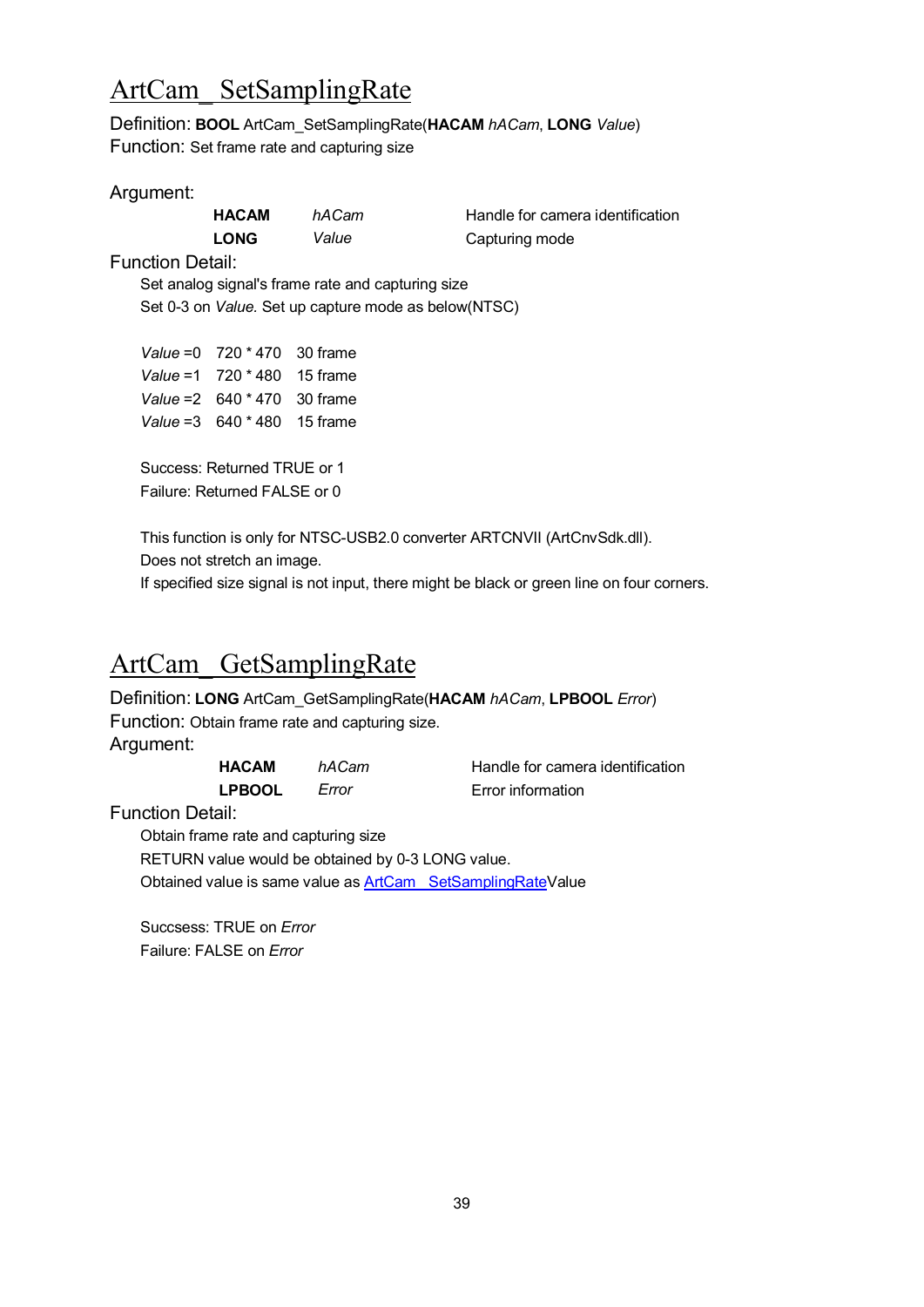# ArtCam\_ GetVideoFormat

Definition: **LONG** ArtCam\_GetVideoFormat(**HACAM** *hACam*, **LPBOOL** *Error*) Function:Obtain type of image signal of plugged camera

#### Argument:

**LPBOOL** *Error* Error information

**HACAM** *hACam* Handle for camera identification

Function Detail:

Obtain type of image signal of plugged camera RETURN value is obtained by 0-3 LONG value. Initialized obtained value and image signal is as below:

0 NTSC

- 1 PAL
- 2 PALM
- 3 SECAM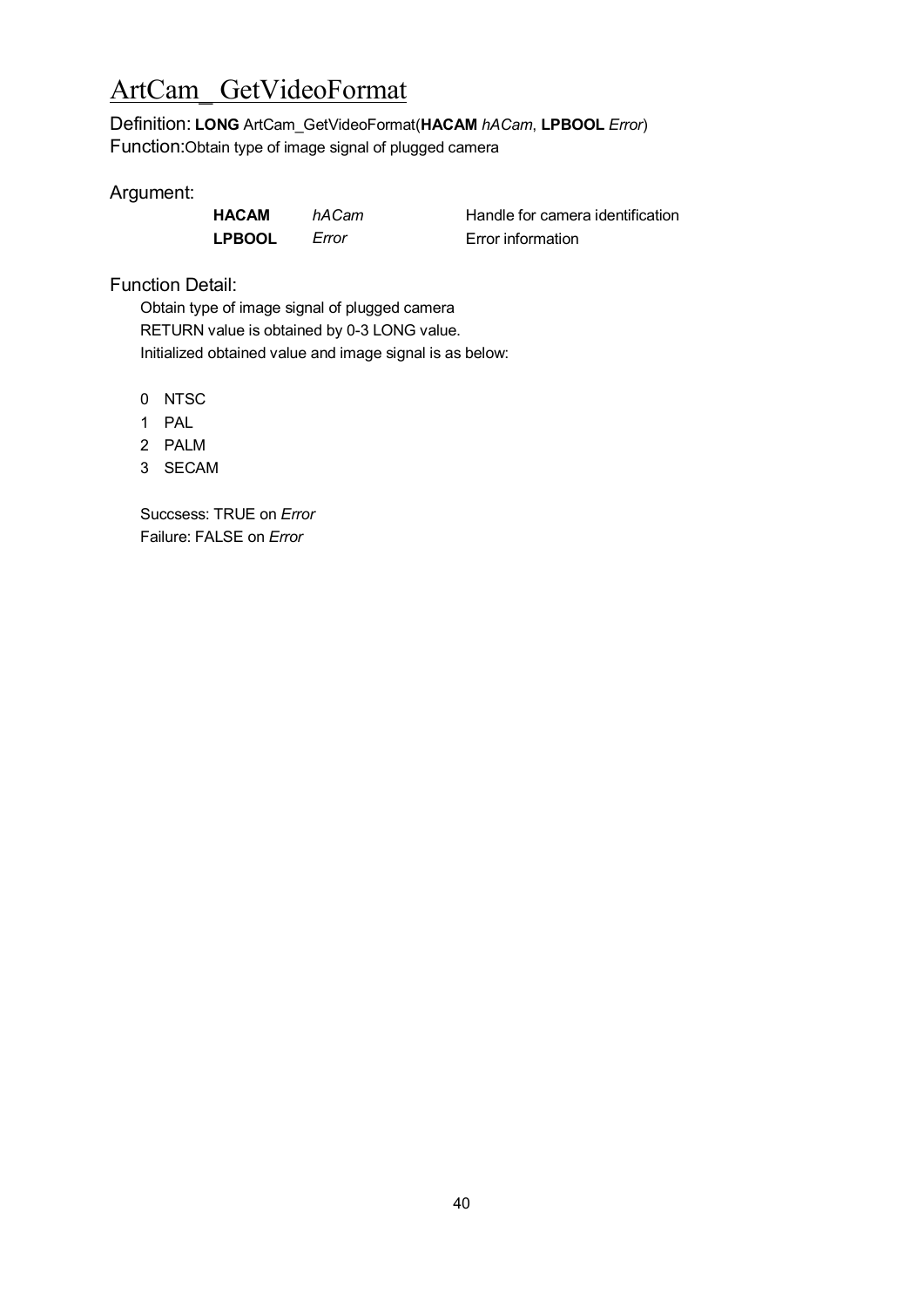### <span id="page-40-0"></span>ArtCam\_WriteSromID

Definition: **BOOL** ArtCam\_WriteSromID(**HACAM** *hACam*, **LONG** *Address*, **LONG** *Value*) Function: Register sub-code

#### Argument:

| ACAM       | hACa  |
|------------|-------|
| <b>DNG</b> | Addre |
| <b>DNG</b> | Value |

**HACAM** *hACam* Handle for camera identification **LONG** *Address* Address to be written **LONG** *Value* **Data to be written** 

Function Detail:

Write data in 8 Byte memory space (EEPROM) of a camera. Please use this function to distinguish several cameras.

It is possible to set *Address* at 0-255. It is possible to set *value* at 0-255. Please note that the number more than above data will be rounded down.

Success: Returned TRUE or 1 Failure: Returned FALSE or 0

# ArtCam\_ReadSromID

Definition: **LONG** ArtCam\_ReadSromID(**HACAM** *hACam*, **LONG** *Address*, **LPBOOL** *Error*) Function: Read sub-code

#### Argument:

| HACAM         | hACam   |
|---------------|---------|
| LONG          | Addres: |
| <b>LPBOOL</b> | Error   |

**Handle for camera identification LONG** *Address* Address to be read *Error* information

Function Detail:

Read data from 8 Byte memory space (EEPROM) of a camera. Set 0-7 on *Address*, and this value would be obtained by LONG value.

Once register ID in camera with [ArtCam\\_WriteSromID](#page-40-0), it is possible to manage more than one camera separately if you compare the number.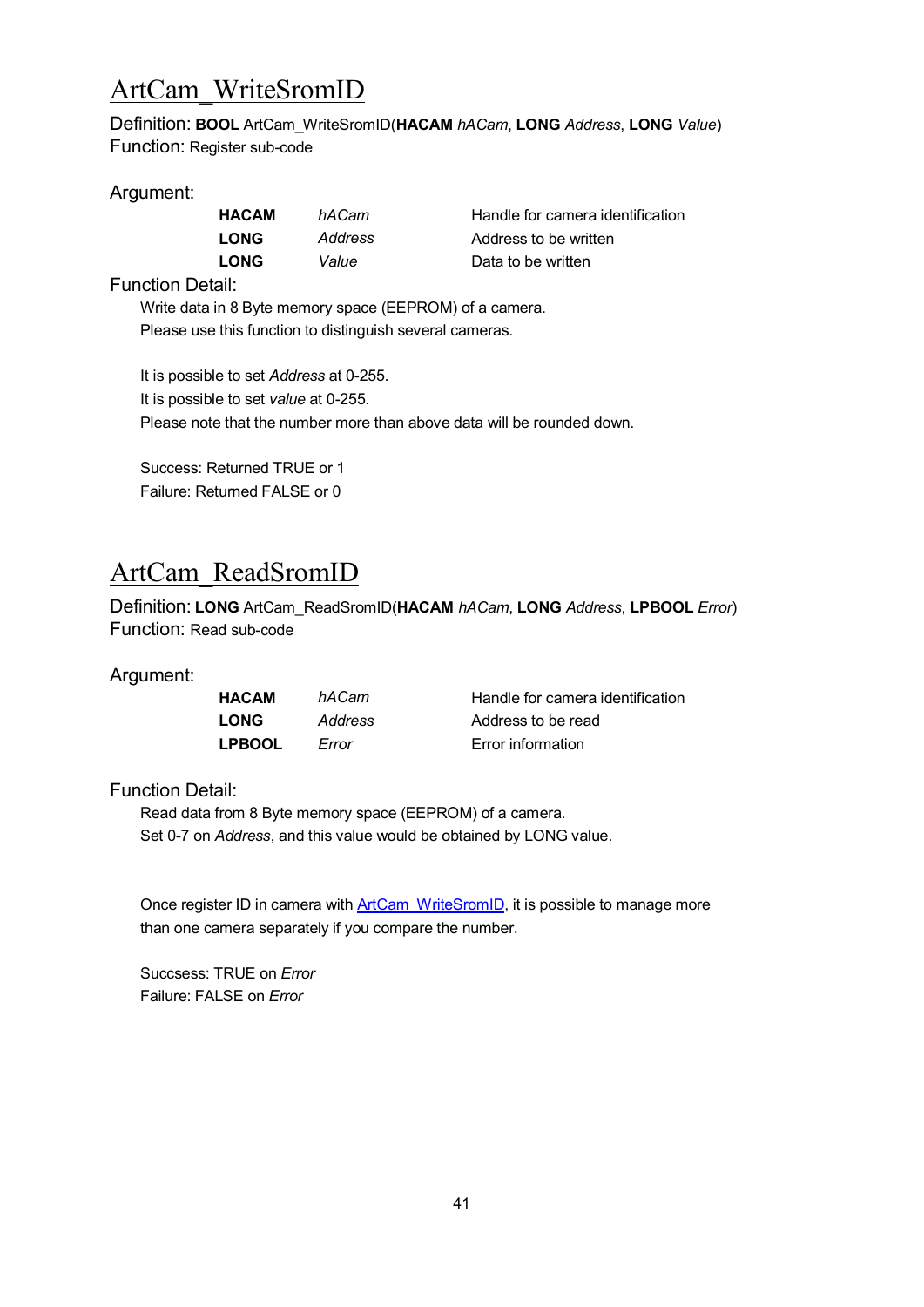### ArtCam\_WriteRegistor

Definition: **BOOL** ArtCam\_WriteRegister(**HACAM** *hACam*, **BYTE** *Address*, **DWORD** *Value*)

Function: Write to a sensor register

#### Argument:

| <b>HACAM</b> | hACam   | Handle for came |
|--------------|---------|-----------------|
| <b>BYTE</b>  | Address | Writing address |
| <b>DWORD</b> | Value   | Writing data    |

**HACAM** *hACam* Handle for camera identification

Function Detail:

Writing data on camera sensor's register

Success: Returned TRUE or 1 Failure: Returned FALSE or 0

We do not open the detail of register setting on public. This function is for some customized cameras. Please avoid to change a register value on normal camera. Unexpected trouble would be occurred.

## ArtCam\_ReadRegister

Definition: **DWORD** ArtCam\_ReadRegister(**HACAM** *hACam*, **BYTE** *Address*, **LPBOOL** *Error*) Function: Read sensor register value

Argument:

| <b>HACAM</b>  | hACam   | Handle for camera identification |
|---------------|---------|----------------------------------|
| <b>BYTE</b>   | Address | Reading address                  |
| <b>LPBOOL</b> | Error   | Error information                |

Function Detail:

Read register value or a camera sensor's specified address.

Succsess: TRUE on *Error* Failure: FALSE on *Error*

We do not open the register setting detail on public. This function is only for some customized cameras.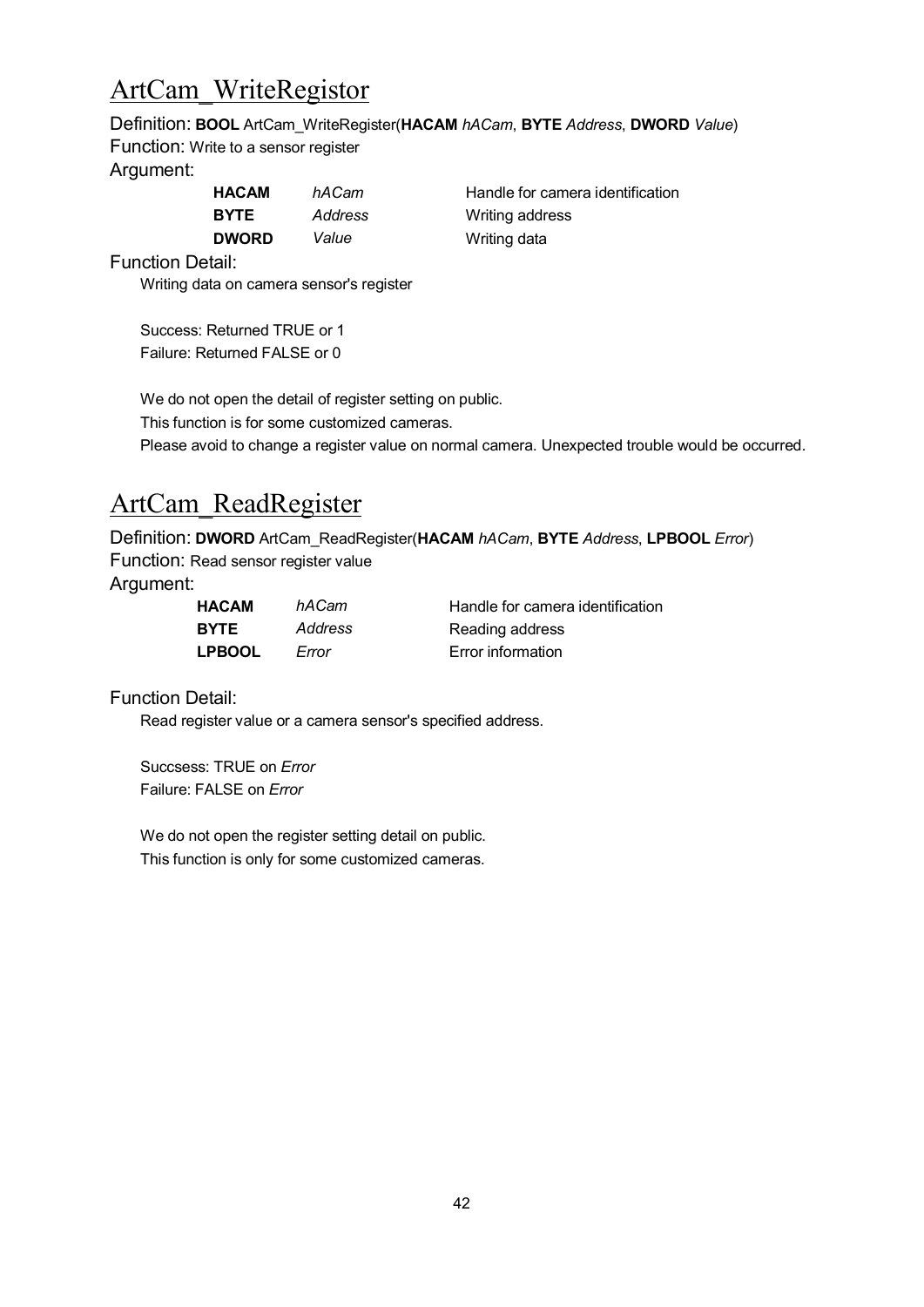# <span id="page-42-0"></span>ArtCam\_SetFilterValue

Definition: **BOOL** ArtCam\_SetFilterValue(**HACAM** *hACam*, **LONG** *FilterType*, **LONG** *Value*) Function:Set image filter information

#### Argument:

| <b>HACAM</b> | hACam      | Handle for camera    |
|--------------|------------|----------------------|
| <b>LONG</b>  | FilterType | Type of filter to be |
| <b>LONG</b>  | Value      | Number to be set     |

**HACAM** *hACam* Handle for camera identification **LONG** *FilterType* Type of filter to be set

Function Detail:

This function allows you to directly set values, which can be set with [ArtCam\\_SetImageDlg.](#page-18-0)

Regarding FilterType, please refer to defined file of each language.

Success: Returned TRUE or 1 Failure: Returned FALSE or 0

#### Notice:

In ARTCAM-130E2V-WOM global gain register is 11-bit: the upper 3 bits for analog gain and the lower 8 bits for digital gain.

Please be aware of this at the time of setting.

In ArtViewer/ArtMeasure the setting range of digital gain is 8-bit.

# <span id="page-42-1"></span>ArtCam\_GetFilterValue

Definition: **LONG** ArtCam\_GetFilterValue(

**HACAM** *hACam*, **LONG** *FilterType*, **LPBOOL** *Error*)

Function: Obtain image filter information

#### Argument:

| HACAM         | hACam      | Handle for camera identification |
|---------------|------------|----------------------------------|
| <b>LONG</b>   | FilterType | Type of filter to be set         |
| <b>LPBOOL</b> | Error      | Error information                |

Function Detail:

This function allows you to obtain value of parameter that can be set [ArtCam\\_SetImageDlg](#page-18-0) and [ArtCam\\_SetAnalogDlg.](#page-19-0)

When you set NULL for Error, error info will not be obtained.

Regarding FilterType, please refer to defined file of each language.

Succsess: TRUE on *Error* and returned setting number on *Filter Type* to LONG value. Failure: FALSE on *Error*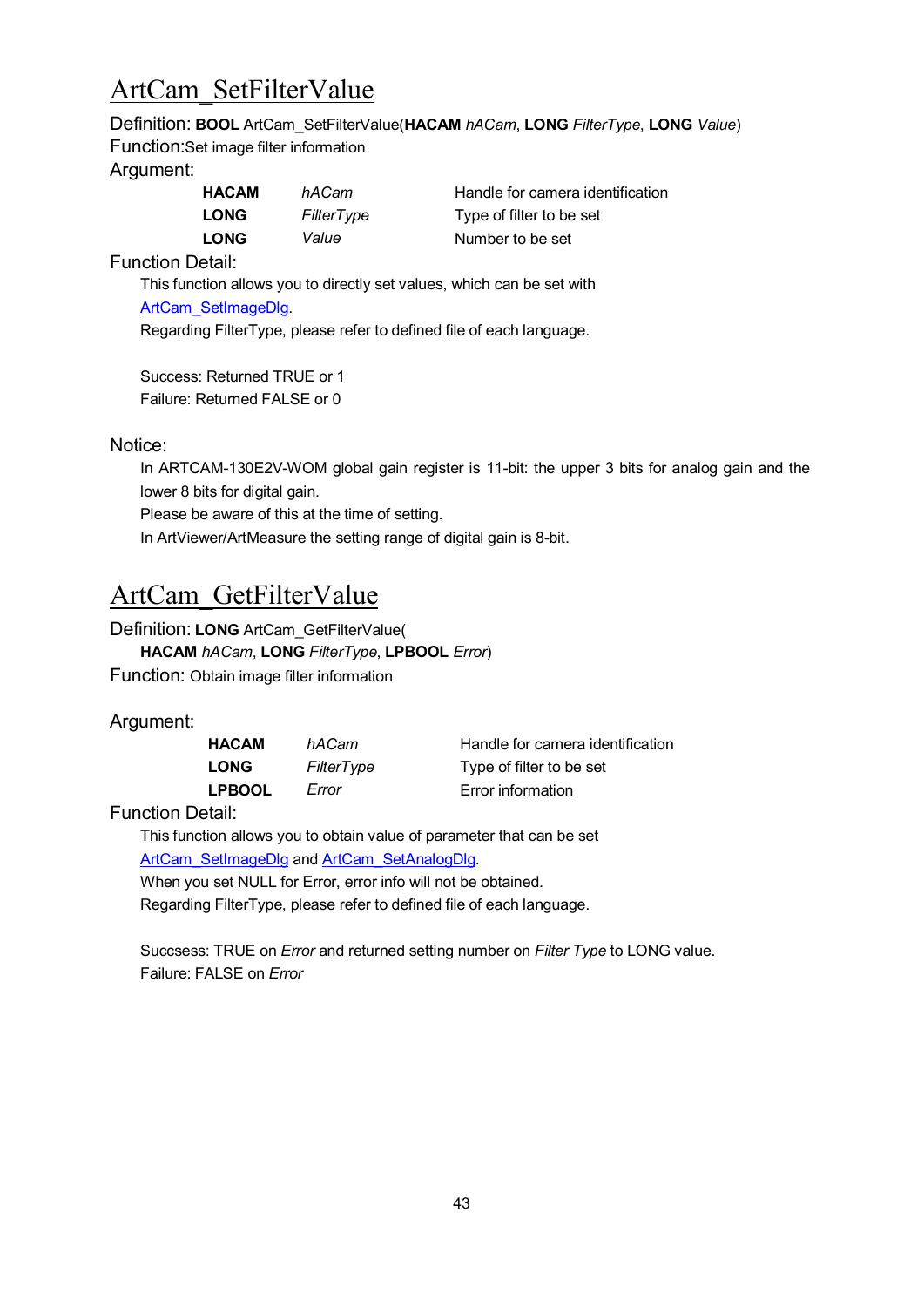#### ArtCam\_Set\*\*\*

#### Definition: **BOOL** ArtCam\_Set\*\*\*(**HACAM** *hACam*, **LONG** *Value*)

Function: Set image filter information

Argument:

| <b>HACAM</b> | hACam | Handle for came |
|--------------|-------|-----------------|
| <b>LONG</b>  | Value | Value to be set |

**HACAM** *hACam* **Handle for camera identification** 

Function Detail:

Wrapper function of **[ArtCam\\_SetFilterValue](#page-42-0)** This function will be called when second argument of [ArtCam\\_SetFilterValue](#page-42-0) is set

For example, if you want to change Global Gain to 30,

Instead of doing ArtCam\_SetFilterValue (hACam, ARTCAM\_FILTERTYPE\_GLOBAL\_GAIN, 30), set to ArtCam\_SetGlobalGain(hACam,30).

#### ArtCam\_Get\*\*\*

Definition: **LONG** ArtCam\_Get\*\*\*(**HACAM** *hACam*, **LPBOOL** *Error*) Function: Obtain image filter information Argument:

LPBOOL *Error* Error information

HACAM *hACam* Handle for camera identification

Function Detail:

Wrapper function of [ArtCam\\_GetFilterValue](#page-42-1)

This function will be called when second argument of [ArtCam\\_GetFilterValue](#page-42-1) is set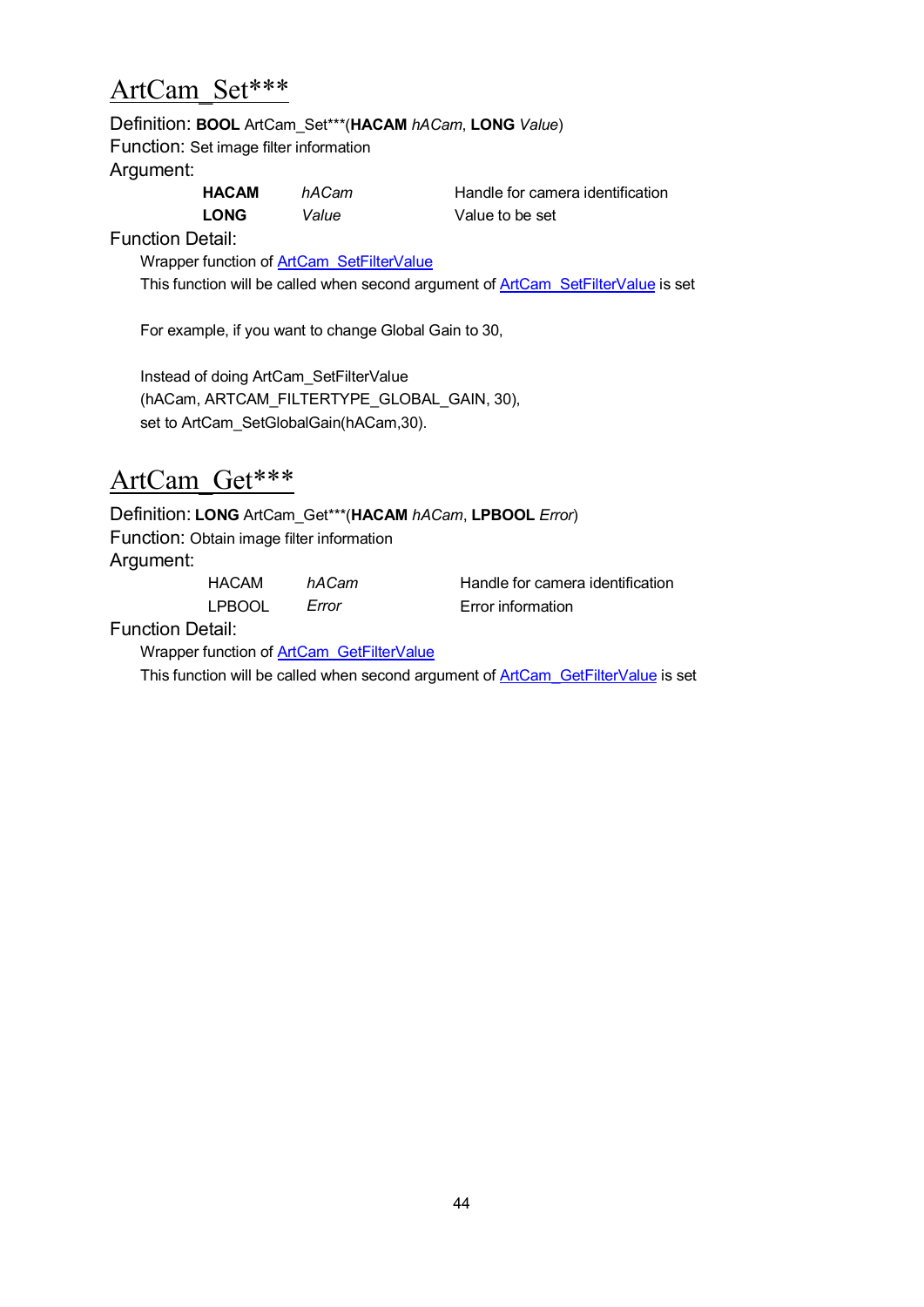# <span id="page-44-0"></span>ArtCam\_GetRealExposureTime

#### Definition: **DWORD** ArtCam\_GetRealExposureTime(**HACAM** *hACam,* **LPBOOL** *Error)*

Function: Get the real exposure time Argument:

| HACAM         | hACam | Н |
|---------------|-------|---|
| <b>LPBOOL</b> | Error | F |

**Handle for camera identification** *<u>Error</u>* information

Function Detail:

Obtain the real exposure time by LONG value. The unit of exposure time is microsecond.

Success: TRUE on Error. Failure: FALSE on Error.

Notice:

This function can also be used for cameras besides USB3-T2 series.

USB3-T2 series allow you to specify the exposure time in units of 100 microseconds using the ArtCam\_SetExposureTime function.

Please use the ArtCam GetExposureTime function to obtain the actual exposure time.

You can obtain the exposure time in units of 100 microseconds.

Please note the following description is for cameras other than USB3-T2 series.

Please note that the unit of a related function ArtCam SetExposureTime is in H because ArtCam\_SetExposureTime sets the exposure time on the sensors. H is a unit of shutter speed calculation, not a time unit. To obtain the shutter speed in time units, please use ArtCam\_GetExposureTime.

The exposure time is calculated by the following formulas.

1H = (Effective Horizontal Pixels + Horizontal Blank Pixels) \* Pixel Clock Exposure Time = Shutter Setting Value \* 1H

This function calculates internally on the software.

Please note that the pixel clock varies with the model. For example, the clock parameter for 130MI is 1/24000000. Also, if the hardware has been updated or the clock is set to half, this function may not return the correct value.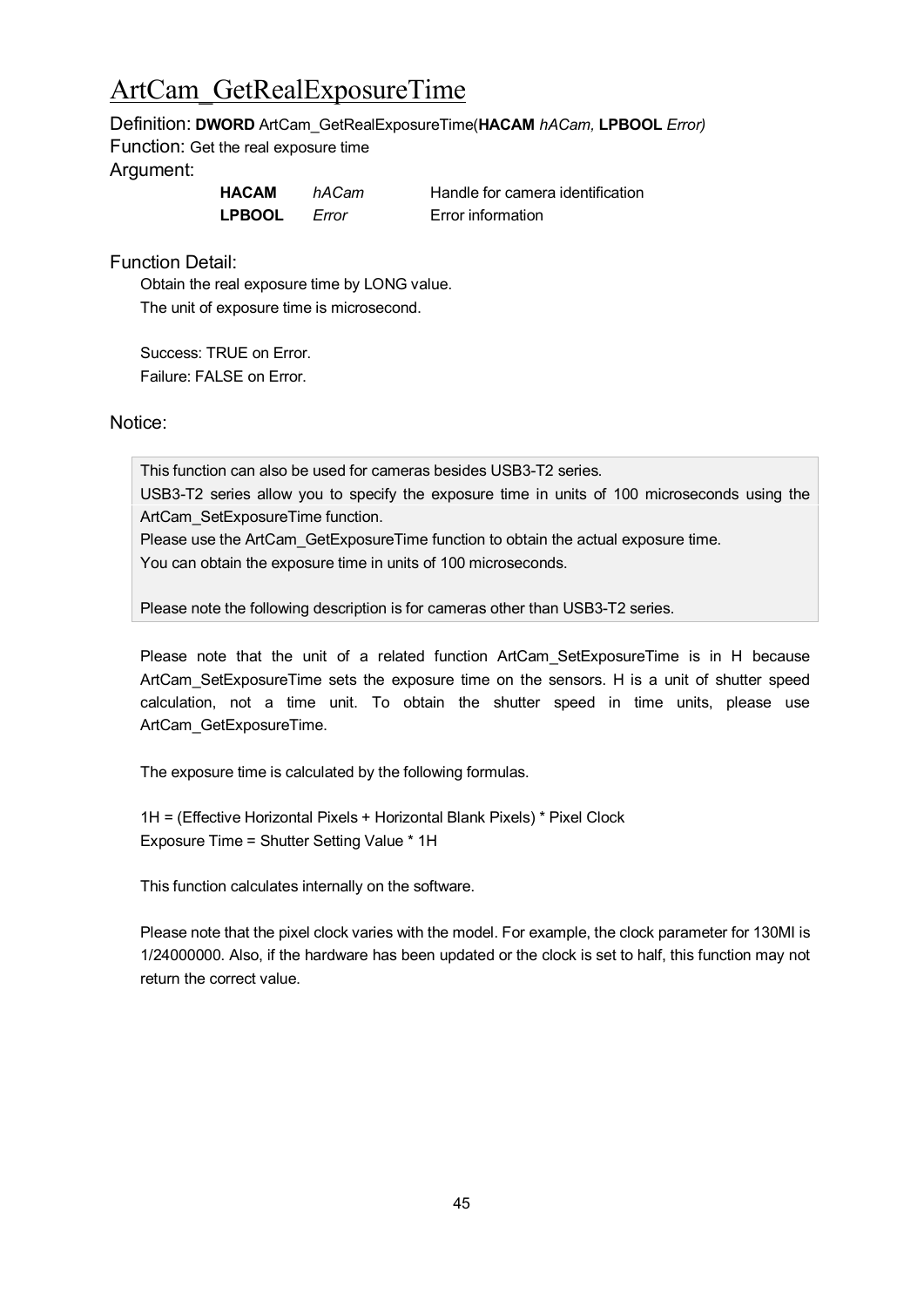# ArtCam\_SetRealExposureTime

Definition: **BOOL** ArtCam\_SetRealExposureTime(**HACAM** *hACam,* **LONG** *Value)*

Function: Set the real exposure time

#### Argument:

| HACAM       | hACam | Han        |
|-------------|-------|------------|
| <b>LONG</b> | Value | <b>Exp</b> |

**dle for camera identification Long Long** 

Function Detail:

This function sets the real exposure time by LONG value. The unit of exposure time is microsecond.

Success: Returned TRUE or 1 Failure: Returned FALSE or 0

#### Notice:

This function can also be used for cameras besides USB3-T2 series.

In USB3-T2 series allow you to specify the exposure time in units of 100 microseconds using the ArtCam\_SetExposureTime function.

Please use the ArtCam\_GetExposureTime function to obtain the actual exposure time.

You can obtain the exposure time in units of 100 microseconds.

Please note the following description is for cameras other than USB3-T2 series.

This function specifies the exposure time in "second" unit, figures out the setting value of the corresponding exposure time, and sets it in the sensor.

(Regarding calculation formula for conversion, please refer to the notes of [ArtCam\\_GetRealExposureTime](#page-44-0).)

For this reason although the unit of exposure time is set in microseconds, accuracy in microseconds is not guaranteed.

(The closest set value of calculation is set to the sensor)

When the exposure time is set below the minimum value or beyond the maximum value, the function will fail and return ARTCAMSDK\_PARAM error.

Please note this function may not work on some versions of the DLL.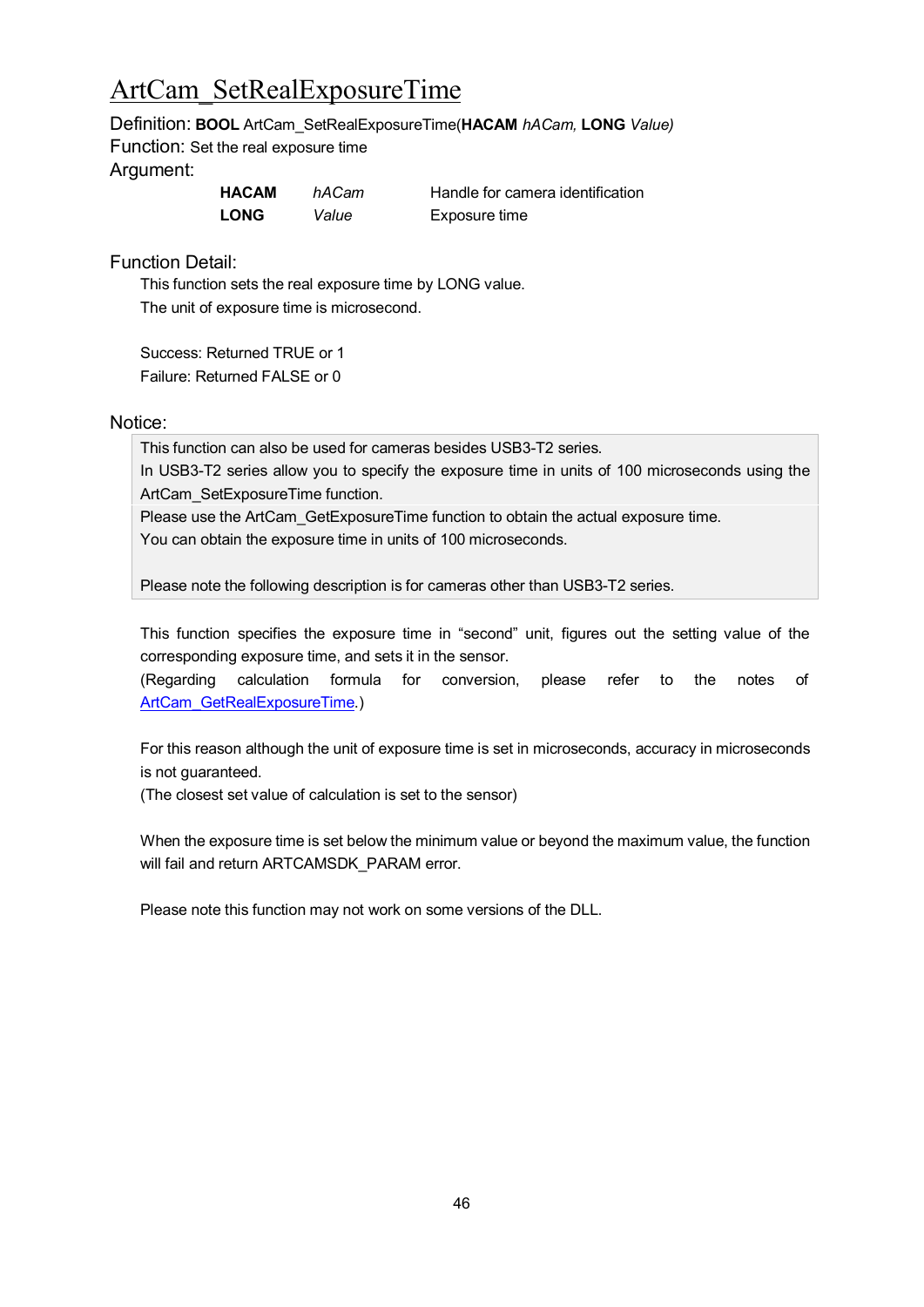# ArtCam\_LoadConfigFile

Definition: **BOOL** ArtCam\_ LoadConfigFile (**HACAM** *hACam,* **LPCTSTR** *szFileName)* Function: Load the dot correction file.

#### Argument:

| <b>HACAM</b>   | hACam      | Handle for camera identification           |
|----------------|------------|--------------------------------------------|
| <b>LPCTSTR</b> | szFileName | File name of loading pixel correction data |

Function Detail:

Load the dot correction file.

To enable dot correction, please do so after completing file reading.

Success: Returned TRUE or 1 Failure: Returned FALSE or 0

#### Notice:

This function is usable for the models on which the dot correction is valid. Currently the only model that uses this function is ARTCAM-130XQE-WOM.

Dot correction file is "Config\_XXX.dat" in the CD-ROM that comes with the product. (The XXX part is your serial number)

For more information, please contact your sales representative.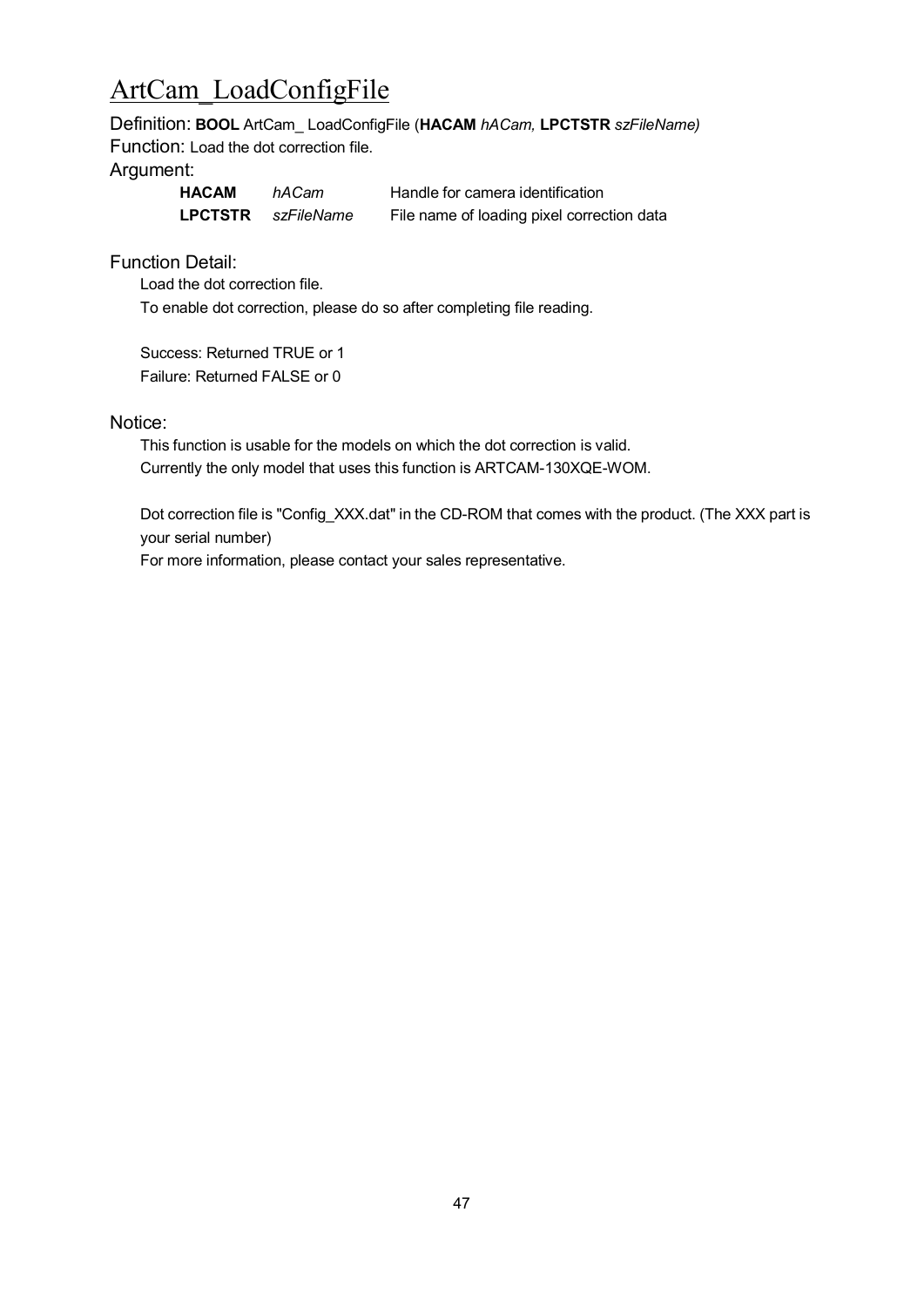# ArtCam\_SetConfigFilter

Definition: **BOOL** ArtCam\_ SetConfigFilter (**HACAM** *hACam,* **LONG** *Value)* Function: Enable or disable the dot correction process by the dot correction file. Argument:

| HACAM       | hACam | Handle for camera iden    |
|-------------|-------|---------------------------|
| <b>LONG</b> | Value | Flag for pixel correction |

*Hackberra identification* 

Function Detail:

Enable or disable the dot correction process by the dot correction file. Pixel correction is effective when specified 1 on *Value*. Invalidate at 0.

Success: Returned TRUE or 1 Failure: Returned FALSE or 0

Notice:

This function is usable for the models on which the dot correction is valid. Currently the only model that uses this function is ARTCAM-130XQE-WOM.

## ArtCam\_GetConfigFilter

Definition: **LONG** ArtCam\_ GetConfigFilter (**HACAM** *hACam)* Function: Obtain the setting value of the correction process by the dot correction file. Argument:

**HACAM** *hACam* Handle for camera identification

Function Detail:

Obtain the setting value of the correction process by the dot correction file. When the function works successfully, the current setting of the dot correction process will return.

Return Value:

Pixel correction is enabled: 1 Pixel correction is disabled: 0 Function is failed: -1

Notice:

This function is usable for the models on which the dot correction is valid. Currently the only model that uses this function is ARTCAM-130XQE-WOM.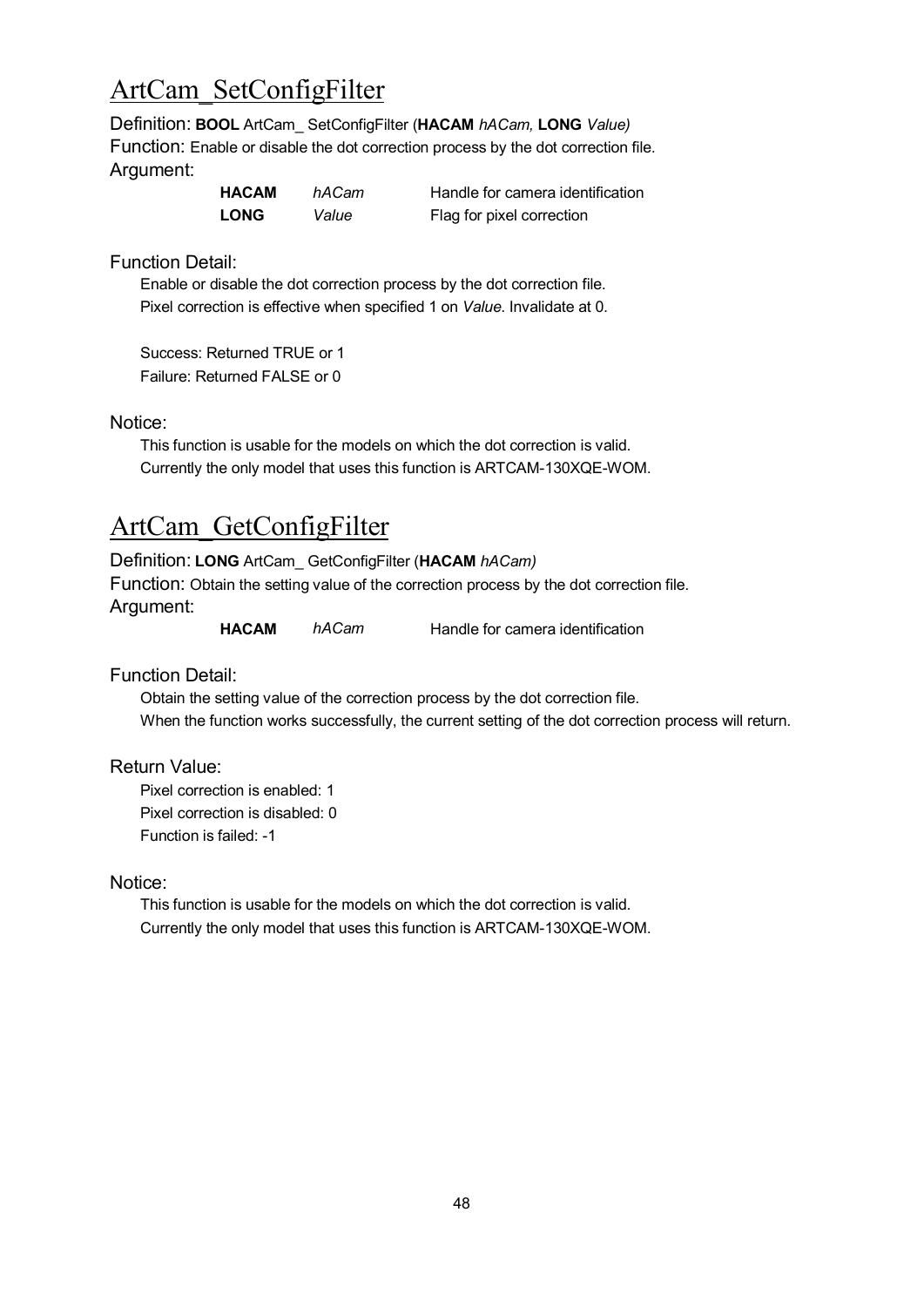#### For All Cameras

\*Exclude ARTCNVII and ARTUST series

|                | ARTCAM FILTERTYPE BRIGHTNESS |         |                      |            |  |
|----------------|------------------------------|---------|----------------------|------------|--|
| Set Brightness |                              | Min:    | -255   Max:          | $255$ Def: |  |
| Setter:        | ArtCam SetBrightness         | Getter: | ArtCam GetBrightness |            |  |

|              | ARTCAM FILTERTYPE CONTRAST |         |        |                    |     |      |  |
|--------------|----------------------------|---------|--------|--------------------|-----|------|--|
| Set Contrast |                            | Min.    | $-127$ | Max:               | 127 | Def: |  |
| Setter:      | ArtCam SetContrast         | Getter: |        | ArtCam GetContrast |     |      |  |

|         | ARTCAM FILTERTYPE HUE |         |               |      |     |      |  |
|---------|-----------------------|---------|---------------|------|-----|------|--|
| Set Hue |                       | Min:    | -360          | Max: | 360 | Def: |  |
| Setter: | ArtCam SetHue         | Getter: | ArtCam GetHue |      |     |      |  |

|                       | ARTCAM FILTERTYPE SATURATION |         |      |                      |         |      |  |
|-----------------------|------------------------------|---------|------|----------------------|---------|------|--|
| <b>Set Saturation</b> |                              | Min:    | -255 | Max:                 | $255 -$ | Def: |  |
| Setter:               | ArtCam SetSaturation         | Getter: |      | ArtCam GetSaturation |         |      |  |

| ARTCAM FILTERTYPE SHARPNESS |                                                                          |         |  |                     |      |      |  |  |  |
|-----------------------------|--------------------------------------------------------------------------|---------|--|---------------------|------|------|--|--|--|
| <b>Set Sharpness</b>        |                                                                          | Min:    |  | Max:                | 30 I | Def: |  |  |  |
| Setter:                     | ArtCam SetSharpness                                                      | Getter: |  | ArtCam GetSharpness |      |      |  |  |  |
|                             | $^*$ Frame rate might he down because it would use more CPLI performance |         |  |                     |      |      |  |  |  |

\*Frame rate might be down because it would use more CPU performance.

| ARTCAM_FILTERTYPE_BAYER_GAIN_R / BAYER_GAIN_G / BAYER_GAIN_B |                          |                                   |  |                          |      |     |  |  |
|--------------------------------------------------------------|--------------------------|-----------------------------------|--|--------------------------|------|-----|--|--|
|                                                              | Set Red/Green/Blue Bayer | Min:                              |  | Max:400(200)             | Def: | 100 |  |  |
| Setter:                                                      | ArtCam SetBayerGainRed   | ArtCam GetBayerGainRed<br>Getter: |  |                          |      |     |  |  |
| Setter:                                                      | ArtCam SetBayerGainGreen | Getter:                           |  | ArtCam GetBayerGainGreen |      |     |  |  |
| Setter:                                                      | ArtCam SetBayerGainBlue  | Getter:                           |  | ArtCam GetBayerGainBlue  |      |     |  |  |

Bayer value is for change the color balance by a software. Normally you cannot set up green Bayer.

If you set up auto ehite balance(BAYER\_GAIN\_AUTO), this value would be changed.

\* There are 200 and 400 for Max depends on models. If moving is unstable when you set up more than 201 because of PC's spec, please use the value up to 200.

|         | ARTCAM FILTERTYPE BAYER GAIN AUTO |         |                         |             |            |
|---------|-----------------------------------|---------|-------------------------|-------------|------------|
|         | Set ON/OFF of Auto White Balance  |         | Data:                   | <b>BOOL</b> | Def: FALSE |
| Setter: | ArtCam SetBayerGainAuto           | Getter: | ArtCam GetBayerGainAuto |             |            |

| ARTCAM FILTERTYPE BAYER GAIN RGB |                                                                                         |         |  |                        |              |  |  |
|----------------------------------|-----------------------------------------------------------------------------------------|---------|--|------------------------|--------------|--|--|
|                                  | Set RGB Bayer Value at onece                                                            | Min:    |  | Max: 0xffffff          | Def:0x646464 |  |  |
| Setter:                          | ArtCam SetBayerGainRGB                                                                  | Getter: |  | ArtCam GetBayerGainRGB |              |  |  |
|                                  | * Set 0-255 value one time to R/G/B Bayer bvalue. This function is normally not in use. |         |  |                        |              |  |  |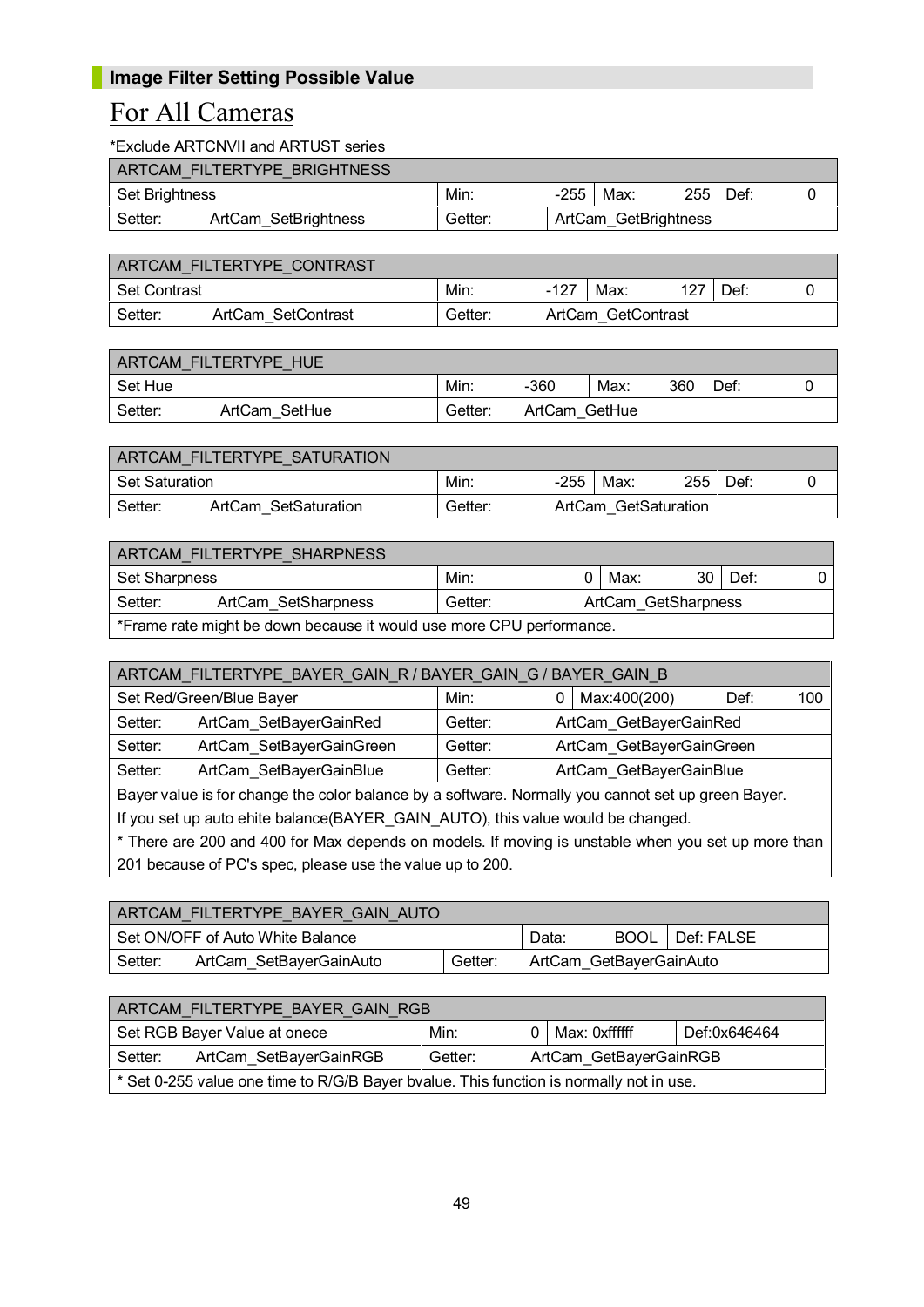|         | ARTCAM FILTERTYPE GAMMA                                              |         |                 |     |      |     |
|---------|----------------------------------------------------------------------|---------|-----------------|-----|------|-----|
|         | Set Gamma Value (gamma1.0=100)                                       | Min:    | Max:            | 200 | Def: | 100 |
| Setter: | ArtCam SetGamma                                                      | Getter: | ArtCam GetGamma |     |      |     |
|         | *Frame rate might be down because it would use more CPU performance. |         |                 |     |      |     |

| ARTCAM FILTERTYPE GLOBAL GAIN |                                                              |              |                      |              |  |  |  |  |
|-------------------------------|--------------------------------------------------------------|--------------|----------------------|--------------|--|--|--|--|
| Set Global Gain               |                                                              | ****<br>Min: | ****<br>Max:         | ****<br>Def: |  |  |  |  |
| Setter:                       | ArtCam SetGlobalGain                                         | Getter:      | ArtCam GetGlobalGain |              |  |  |  |  |
|                               | *Setting value and default value is different at each sensor |              |                      |              |  |  |  |  |

| ARTCAM_FILTERTYPE_COLOR_GAIN_R / GAIN_G1 / GAIN_G2 / GAIN_B                                 |                           |                                      |                           |  |  |  |  |
|---------------------------------------------------------------------------------------------|---------------------------|--------------------------------------|---------------------------|--|--|--|--|
|                                                                                             | Set Gain by Each Color    | Setting Range Is Same as Global Gain |                           |  |  |  |  |
| Setter:                                                                                     | ArtCam_SetColorGainRed    | ArtCam_GetColorGainRed<br>Getter:    |                           |  |  |  |  |
| Setter:                                                                                     | ArtCam SetColorGainGreen1 | Getter:                              | ArtCam GetColorGainGreen1 |  |  |  |  |
| Setter:                                                                                     | ArtCam SetColorGainGreen2 | Getter:                              | ArtCam GetColorGainGreen2 |  |  |  |  |
| Setter:<br>ArtCam SetColorGainBlue<br>Getter:<br>ArtCam GetColorGainBlue                    |                           |                                      |                           |  |  |  |  |
| *This is special function for CMOS camera. Normally this is as same as global gain's value. |                           |                                      |                           |  |  |  |  |

| ARTCAM FILTERTYPE EXPOSURETIME                               |                                                             |              |              |              |  |  |  |  |
|--------------------------------------------------------------|-------------------------------------------------------------|--------------|--------------|--------------|--|--|--|--|
| Set Shutter Speed                                            |                                                             | ****<br>Min: | ****<br>Max: | ****<br>Def: |  |  |  |  |
| Setter:                                                      | ArtCam SetExposureTime<br>ArtCam GetExposureTime<br>Getter: |              |              |              |  |  |  |  |
| *Setting value and default value is different at each sensor |                                                             |              |              |              |  |  |  |  |

| ARTCAM FILTERTYPE BAYERMODE                               |                     |  |                              |  |      |      |  |  |
|-----------------------------------------------------------|---------------------|--|------------------------------|--|------|------|--|--|
| Change Bayer Pattern                                      | Min:                |  | Max: 3                       |  | Def: | **** |  |  |
| Setter:                                                   | ArtCam SetBayerMode |  | Getter: ArtCam GetGlobalGain |  |      |      |  |  |
| *Def to output correct color is different as each sensor. |                     |  |                              |  |      |      |  |  |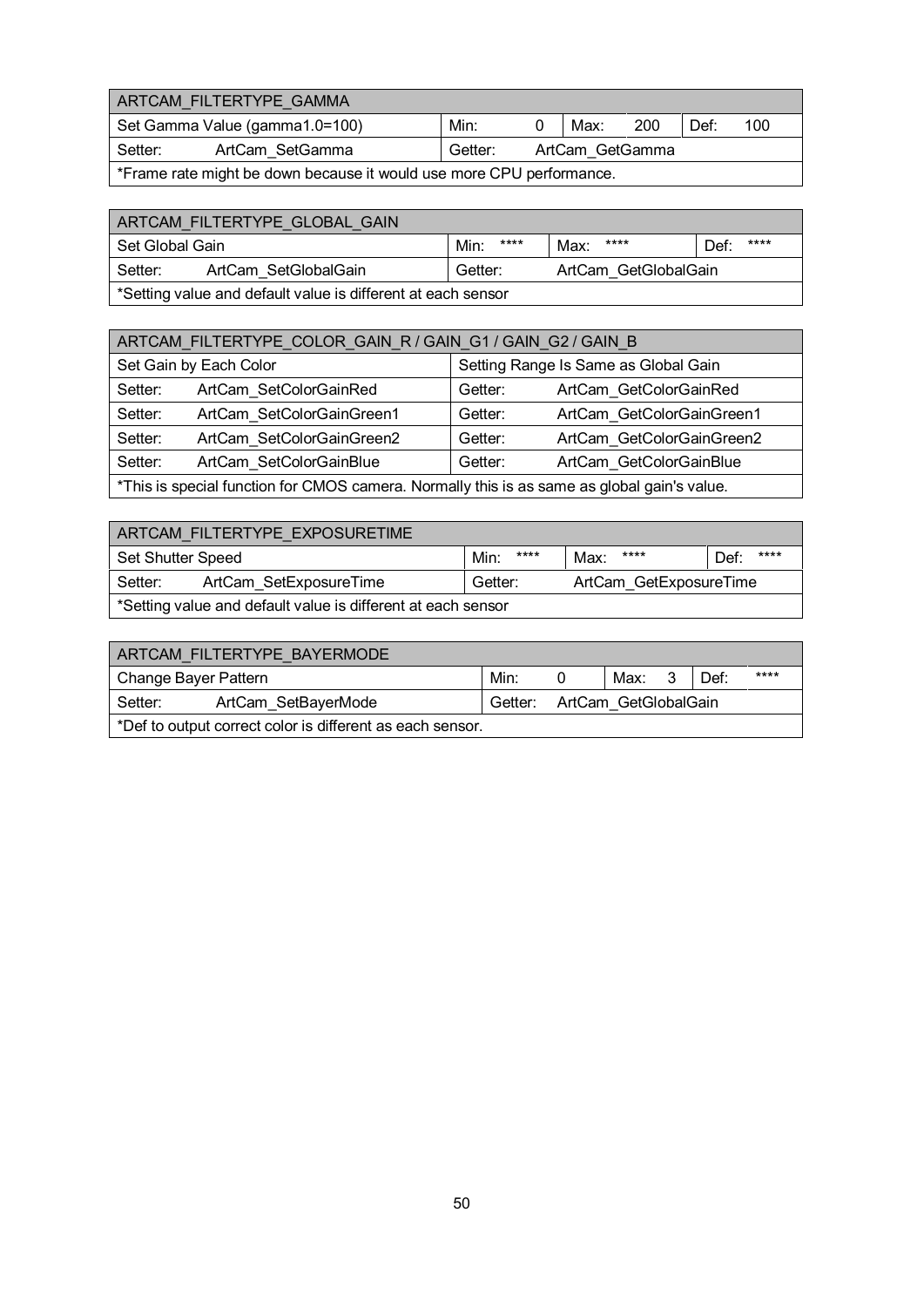# **ARTCNVII**

| ARTCAM FILTERTYPE BRIGHTNESS |                      |         |                      |      |     |      |     |
|------------------------------|----------------------|---------|----------------------|------|-----|------|-----|
| Set Brightness               | Min:                 |         |                      | Max: | 255 | Def: | 128 |
| Setter:                      | ArtCam SetBrightness | Getter: | ArtCam GetBrightness |      |     |      |     |

|              | ARTCAM FILTERTYPE CONTRAST |         |                    |     |      |     |  |
|--------------|----------------------------|---------|--------------------|-----|------|-----|--|
| Set Contrast | Min                        |         | Max:               | 255 | Def: | 128 |  |
| Setter:      | ArtCam SetContrast         | Getter: | ArtCam GetContrast |     |      |     |  |

|         | ARTCAM FILTERTYPE HUE |         |               |      |     |      |  |
|---------|-----------------------|---------|---------------|------|-----|------|--|
| Set Hue |                       | Min.    |               | Max: | 255 | Def: |  |
| Setter: | ArtCam SetHue         | Getter: | ArtCam GetHue |      |     |      |  |

| ARTCAM FILTERTYPE SATURATION |                      |         |                      |     |      |     |  |
|------------------------------|----------------------|---------|----------------------|-----|------|-----|--|
| l Set Saturation.            | Min                  |         | Max:                 | 255 | Def: | 128 |  |
| Setter:                      | ArtCam SetSaturation | Getter: | ArtCam GetSaturation |     |      |     |  |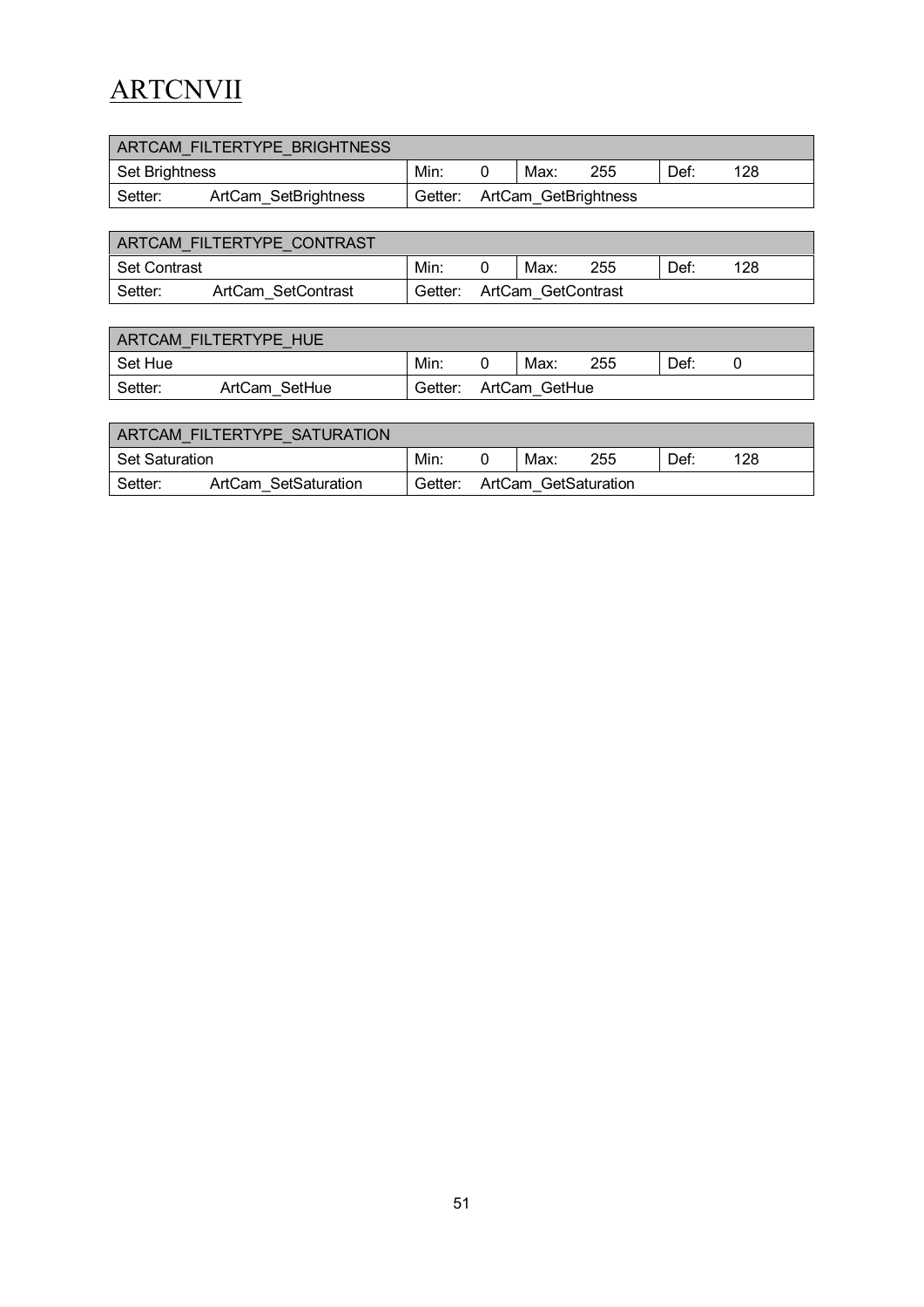# Grayscale Filter Setting Possible Value

# (DLLVer.1280 or Up)

| ARTCAM_FILTERTYPE_GRAY_MODE                                    |      |                                                                                           |      |  |      |  |  |  |
|----------------------------------------------------------------|------|-------------------------------------------------------------------------------------------|------|--|------|--|--|--|
| Set Grayscale Mode                                             | Min: |                                                                                           | Max: |  | Def: |  |  |  |
| ArtCam_GetGrayMode<br>Setter:<br>ArtCam SetGrayMode<br>Getter: |      |                                                                                           |      |  |      |  |  |  |
| $0 =$ GRAY NONE<br>// Invalid Still Bayer arrangement          |      |                                                                                           |      |  |      |  |  |  |
|                                                                |      | 1 = GRAY BAYERCONVERT // To Bayer Arranement Add calculation by GRAY GAIN and GRAY OFFSET |      |  |      |  |  |  |
| 2 = GRAY GRAYSCALE                                             |      | // After change color, leave anly luminance information.                                  |      |  |      |  |  |  |
|                                                                |      |                                                                                           |      |  |      |  |  |  |
| TERTVDE ODAV OAIN DIOAIN OLIOANI OOIOAIN D                     |      |                                                                                           |      |  |      |  |  |  |

| ARTCAM FILTERTYPE GRAY GAIN R / GAIN G1 / GAIN G2 / GAIN B |                                                             |         |                          |     |      |     |  |  |
|------------------------------------------------------------|-------------------------------------------------------------|---------|--------------------------|-----|------|-----|--|--|
| Control each color's gain by a software                    | Min:                                                        |         | Max:                     | 400 | Def: | 128 |  |  |
| Setter:                                                    | ArtCam SetGrayGainRed                                       | Getter: | ArtCam_GetGrayGainRed    |     |      |     |  |  |
| Setter:                                                    | ArtCam SetGrayGainGreen1                                    | Getter: | ArtCam GetGrayGainGreen1 |     |      |     |  |  |
| Setter:                                                    | ArtCam SetGrayGainGreen2                                    | Getter: | ArtCam GetGrayGainGreen2 |     |      |     |  |  |
| Setter:                                                    | ArtCam SetGrayGainBlue<br>ArtCam GetGrayGainBlue<br>Getter: |         |                          |     |      |     |  |  |

| ARTCAM_FILTERTYPE_GRAY_OFFSET_R                    / OFFSET_G1        / OFFSET_G2        / OFFSET_B |                                           |                                    |                            |                            |     |      |  |  |
|-----------------------------------------------------------------------------------------------------|-------------------------------------------|------------------------------------|----------------------------|----------------------------|-----|------|--|--|
|                                                                                                     | Control each color's offset by a software | Min:                               | -255                       | Max:                       | 255 | Def: |  |  |
| Setter:                                                                                             | ArtCam SetGrayOffsetRed                   | ArtCam GetGrayOffsetRed<br>Getter: |                            |                            |     |      |  |  |
| Setter:                                                                                             | ArtCam_SetGrayOffsetGreen1                | Getter:                            |                            | ArtCam GetGrayOffsetGreen1 |     |      |  |  |
| Setter:                                                                                             | ArtCam SetGrayOffsetGreen2                | Getter:                            | ArtCam GetGrayOffsetGreen2 |                            |     |      |  |  |
| Setter:                                                                                             | ArtCam SetGrayOffsetBlue                  | Getter:                            |                            | ArtCam GetGrayOffsetBlue   |     |      |  |  |